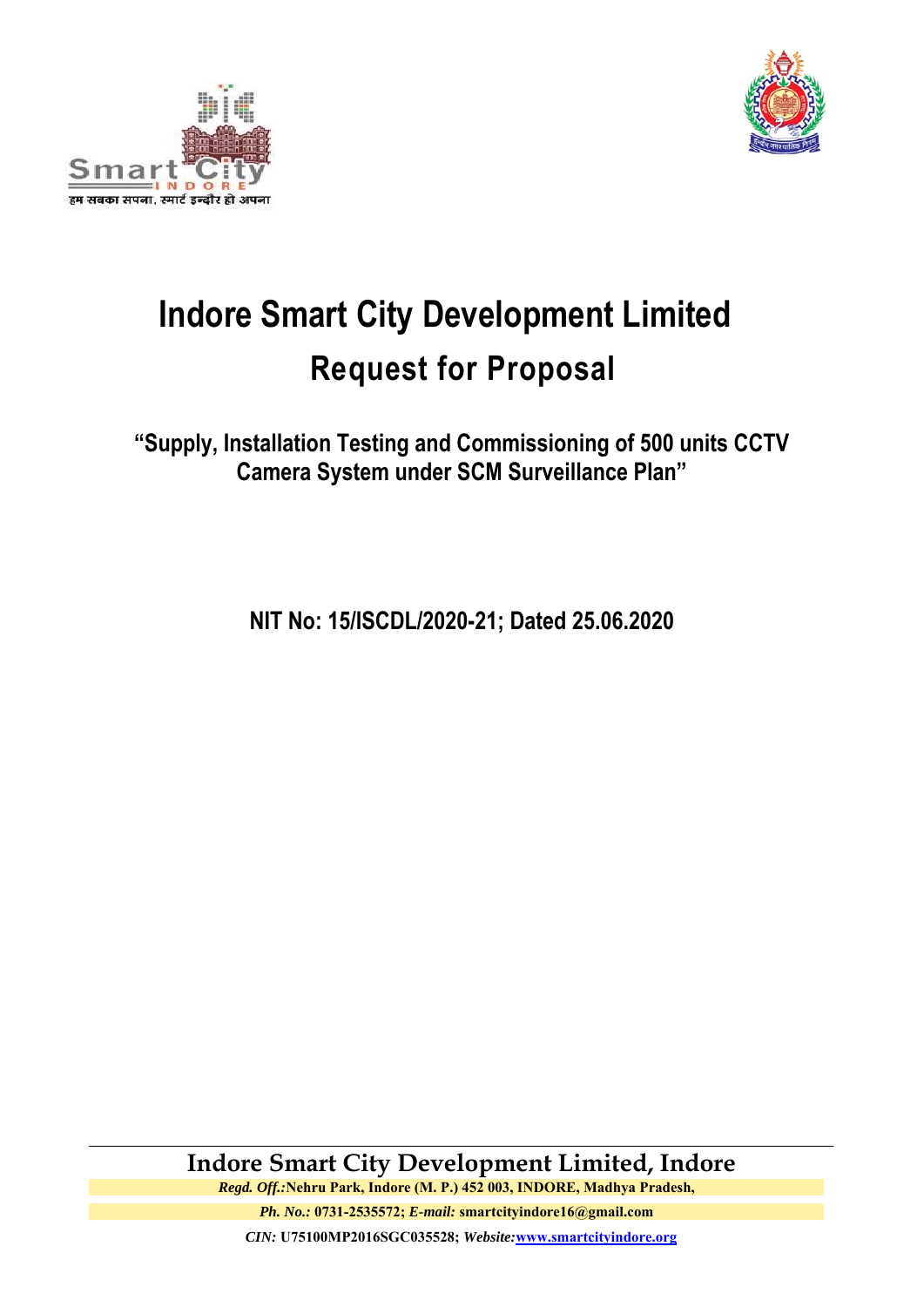#### **INDORE SMART CITY DEVELOPMENT LIMITED**

# **APPENDIX 2.10 TENDER DOCUMENT FOR LUMP SUM ONLY IN WORKS DEPARTMENT AND OTHER DEPARTMENT**

# **NIT No: 15/ISCDL/2020-21; Dated 25.06.2020**

Agreement Number and Date and State and State and State and State and State and State and State and State and State and State and State and State and State and State and State and State and State and State and State and St

| Name of Work                           | ٠              | "Supply, Installation Testing and Commissioning of<br>500 units CCTV Camera System under SCM<br><b>Surveillance Plan"</b> |
|----------------------------------------|----------------|---------------------------------------------------------------------------------------------------------------------------|
| <b>Name of the Contractor</b>          | ٠              |                                                                                                                           |
| <b>Probable Amount of Contract</b>     |                |                                                                                                                           |
| (Rs. In Figure)                        | ٠              | Rs.-                                                                                                                      |
| (Rs. In Words)                         | ٠.             | <b>Rs. -</b>                                                                                                              |
| <b>Contract Amount</b>                 | ٠<br>٠         |                                                                                                                           |
| (Rs. In Figure)                        | ٠<br>٠.        |                                                                                                                           |
| (Rs. In Words)                         | ٠<br>٠         |                                                                                                                           |
| <b>Stipulated Period of Completion</b> | $\blacksquare$ | 3 Month Supply and Installation and 5 Years<br>(O&M)                                                                      |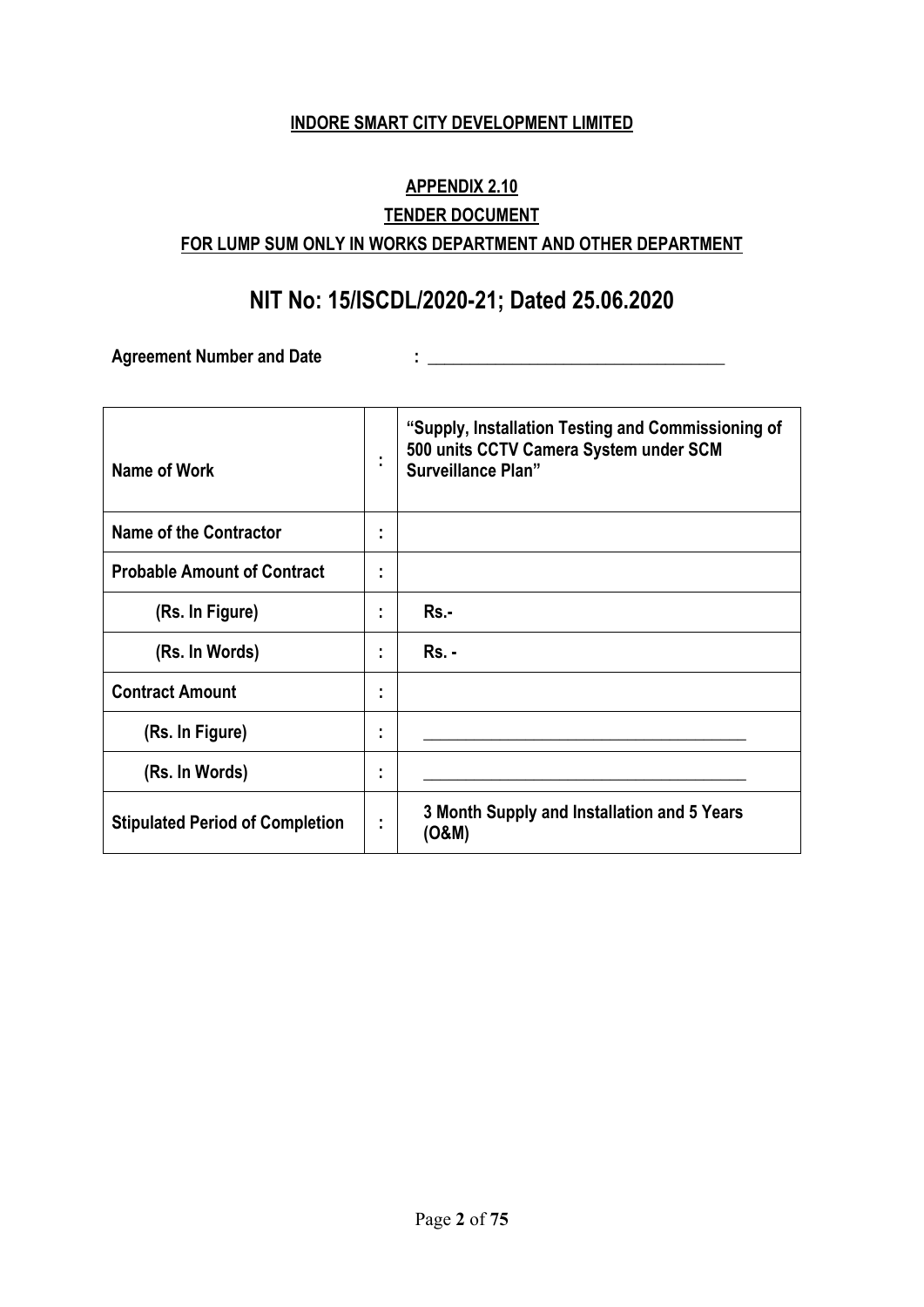# **Tender Document Table of Contents**

| <b>Section</b> |                               | <b>Details</b>                                   |
|----------------|-------------------------------|--------------------------------------------------|
| <b>No</b>      | <b>Particulars</b>            |                                                  |
| Section 1      | Notice Inviting Tender        |                                                  |
| Section 2      | Instructions to Bidders (ITB) |                                                  |
|                | <b>Bid Data Sheet</b>         |                                                  |
|                | Annexure - A                  | <b>Key Dates</b>                                 |
|                | Annexure - B                  | Affidavit                                        |
|                | Annexure $-$ C                | <b>Prequalification Criteria</b>                 |
|                | Annexure - D                  | Special Eligibility Criteria                     |
|                | Annexure - E                  | Specification                                    |
|                | Annexure - F                  | Procedure for participating in E-tendering       |
|                | Annexure - G                  | <b>Joint Venture</b>                             |
|                | Annexure - H                  | <b>Organizational Details</b>                    |
|                | Annexure - I                  | <b>Technical Proposal</b>                        |
|                | Annexure - J                  | <b>Financial Bid</b>                             |
|                | Annexure - K                  | Materials to be issued by department             |
|                | Annexure - L                  | Letter of Acceptance (LOA)                       |
|                | Annexure - M                  | <b>Performance Security</b>                      |
|                | Table of Clauses              |                                                  |
|                | Part-I                        | General Conditions of Contract (GCC)             |
|                | Contract Data                 |                                                  |
|                | Annexure - N                  | Drawings                                         |
|                | Annexure - O                  | Detail of milestones                             |
|                | Annexure - P                  | <b>Compensation of Delay</b>                     |
|                | Annexure $ Q$                 | List of Equipment for Quality Control Lab        |
| Section 3      | Annexure - R                  | Price Adjustment                                 |
|                |                               | Bank Guarantee form for Mobilization & Machinery |
|                | Annexure - S                  | Advance                                          |
|                | Annexure - T                  | Bank Guarantee Form for Secured Advance          |
|                | $\overline{A}$ nnexure – U    | <b>Physical Completion Certificate</b>           |
|                | Annexure - V                  | <b>Final Completion Certificate</b>              |
|                | Annexure - W                  | Salient Features of Labour laws                  |
|                | Part-II                       | Special Conditions of Contract (SCC)             |
| Section 4      | <b>BILL OF QUANTITIES</b>     |                                                  |
|                | (B.O.Q.)                      |                                                  |
| Section 5      | <b>Agreement Form</b>         |                                                  |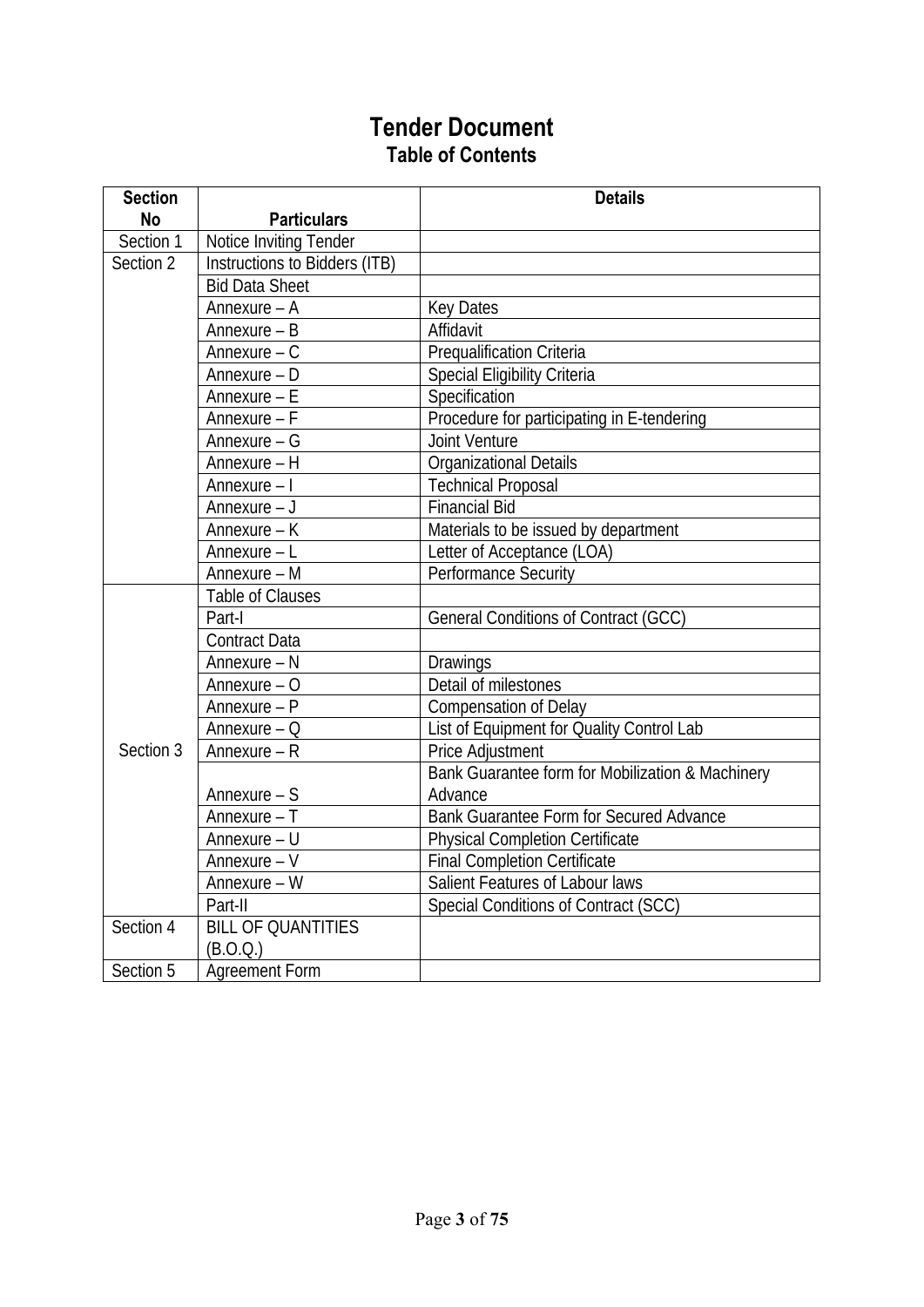# **Section-1**

# **INDORE SMART CITY DEVELOPMENT LIMITED**

### **Nehru Park, Indore (M. P.) 452 003**

# **NIT No: 15/ISCDL/2020-21; Dated 25.06.2020 Notice Inviting Tender**

Online Lump Sum rate tenders are invited for following works. Tender forms may be purchased online by the contractors having relevant experience.

|     | Name of Work                                                                                                             | Estimated    | Cost of Tender | <b>Earnest Money</b> | Completion                                                             |
|-----|--------------------------------------------------------------------------------------------------------------------------|--------------|----------------|----------------------|------------------------------------------------------------------------|
| No. |                                                                                                                          | Cost of Work | Form           | Deposit              | Period                                                                 |
|     | "Supply, Installation Testing<br>and Commissioning of 500<br>units CCTV Camera System<br>under SCM Surveillance<br>Plan" |              | Rs. 15000.00   | Rs. 2.50 Lakh        | 3Month<br>Supply<br>and<br><b>Installation</b><br>and 5 Years<br>(0&M) |

Key Dates: -

| S. No.        | <b>Description</b>                                     | Date and Time             |
|---------------|--------------------------------------------------------|---------------------------|
|               | Last date for Purchase of Tender (Online)              | 15.07.2020 till 1730 Hrs. |
| $\mathcal{D}$ | Last date for submission of tender (Online)            | 15.07.2020 till 1730 Hrs. |
|               | Technical bid opening (Online)                         | 16.07.2020 from 1730 Hrs. |
|               | Last date for Submission of Hard Copy of Technical Bid | 17.07.2020 till 1730 Hrs. |

Notes: -

i) Tender Document and other details shall be available on Website-www.mptenders.gov.in

ii) Amendment to NIT, if any would be published on website only.

iii)The EMD shall be deposited online through portal via Debit card / Credit card / Net banking or System Generated Challan.

#### **Chief Executive Officer Indore Smart City Development Limited, Indore**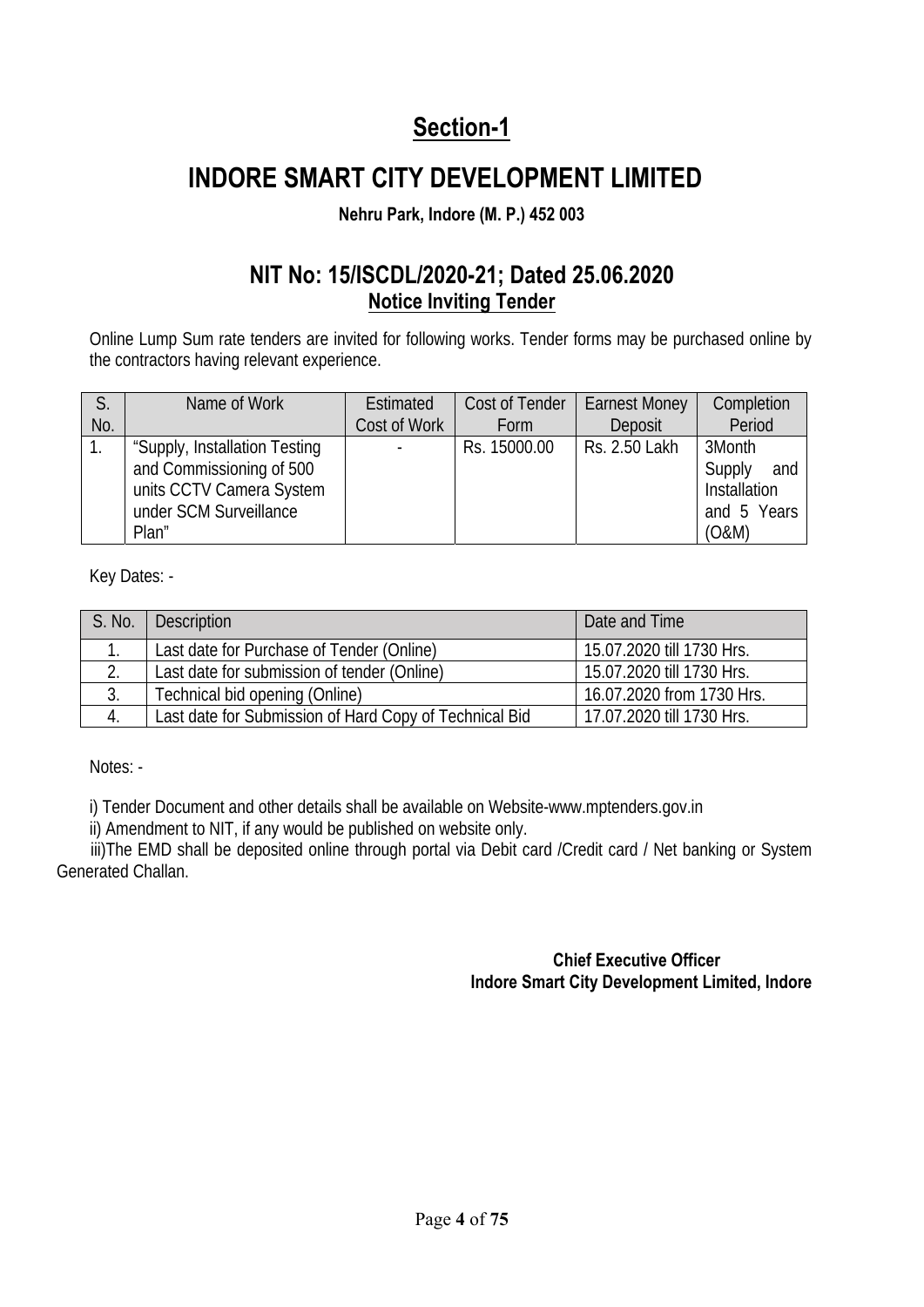# **INDORE SMART CITY DEVELOPMENT LIMITED**

### **Notice Inviting e-Tender**

# **NIT No: 15/ISCDL/2020-21; Dated 25.06.2020**

Online Lump Sum rate bids for the following works are invited from registered contractors and firms of repute fulfilling registration criteria and having relevant experience.

| S.No. | Name of Work                                                                                                             | Estimated<br>Cost of Work | Cost of Tender<br>Form | <b>Earnest Money</b><br>Deposit | Completion<br>Period                                       |
|-------|--------------------------------------------------------------------------------------------------------------------------|---------------------------|------------------------|---------------------------------|------------------------------------------------------------|
|       | "Supply, Installation Testing<br>and Commissioning of 500<br>units CCTV Camera System<br>under SCM Surveillance<br>Plan" | $\blacksquare$            | Rs. 15000.00           | Rs.2.50 Lakhs                   | 3 Month Supply<br>and Installation<br>and 5 Years<br>(O&M) |

1. All details relating to the Bid Document(s) can be viewed and downloaded from the website mentioned in NIT.

2. Bid document can be purchased after making online payment of portal fees through Credit/Debit/Cash Card/internet banking.

- 3. At the time of submission of the Bid the eligible bidder shall be required to:
	- i) Pay the cost of Bid Document;
	- ii) Deposit the Earnest Money;
	- iii) Submit a check list; and
	- iv) Submit an affidavit.

Details can be seen in the Bid Data Sheet

- 4. Eligibility for Bidders:
	- (a) deleted
	- (b) deleted
	- (c) Failure to sign the contract by the selected bidder, for whatsoever reason, shall result in forfeiture of the earnest money deposit.
- 5. Pre-qualification Prequalification conditions, wherever applicable, are given in the Bid Data Sheet.
- 6. Special Eligibility Special Eligibility Conditions, if any, are given in the Bid Data Sheet.
- 7. Amendment to NIT, if any, would be published on website only, and not in Newspaper.

#### **Chief Executive Officer Indore Smart City Development Limited, Indore**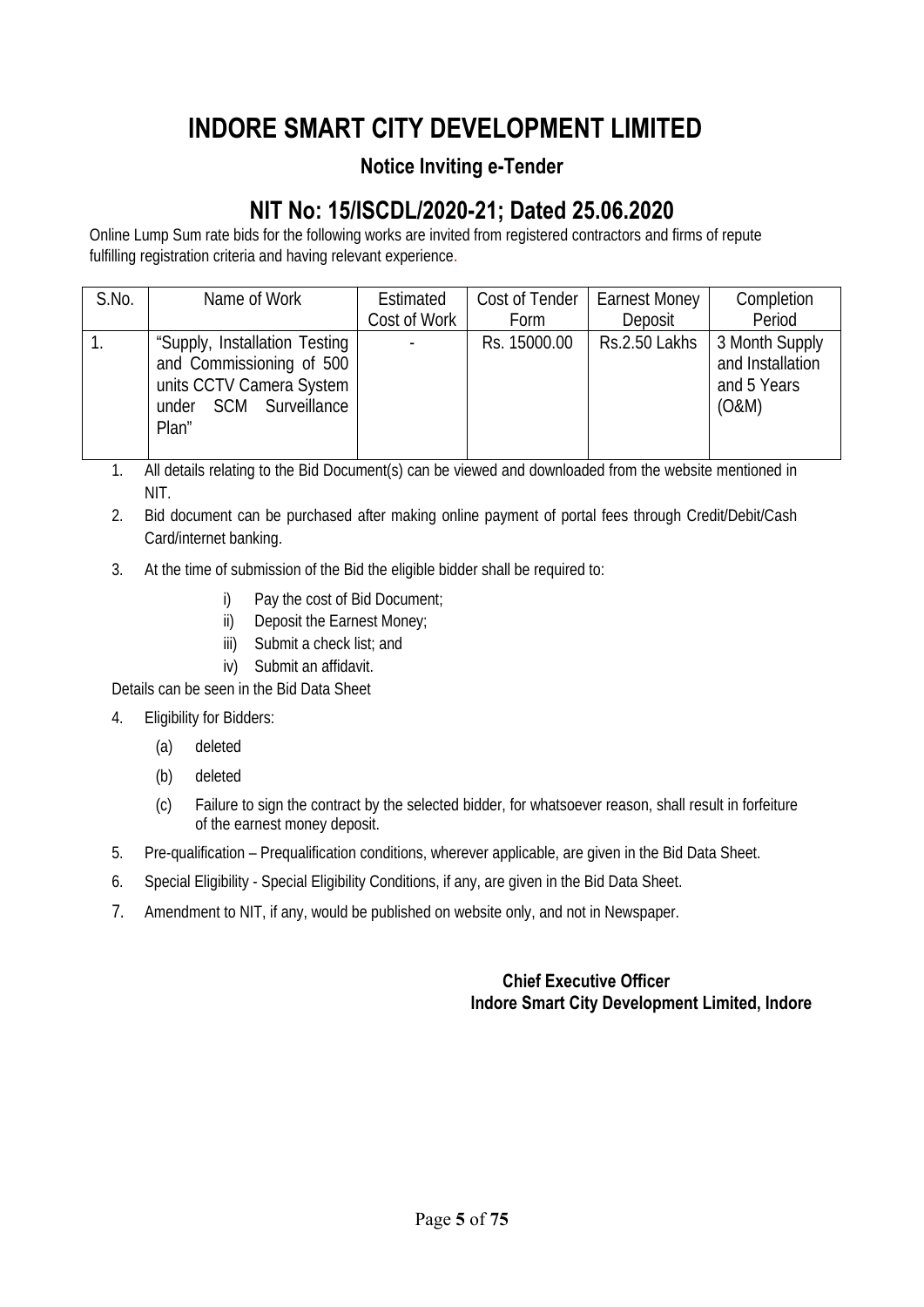#### **Project Background**

One of the primary objectives is to enhance the safety and security, improve efficiency of city administration and promote a better quality of life for residents.

ISCDL have initiated a series of measures to upgrade the standards of safety and security in the capital city of Indore with an objective to transform Indore into a Global City. As a part of this initiative, it is estimated 500 Surveillance CCTV Cameras would be installed in all areas/ locations, communities, establishments, etc. through various resources covering the entire city over a period of time.

As a part of this effort, ISCDL is to implement City wide Surveillance CCTV Cameras in all sensitive locations, communities, establishments, etc. as envisaged under the provisions of Indore Public Safety (Measures) Act.

In this connection, State & Central Government Departments / Agencies, Public Service Undertakings (PSUs), Corporates are coming forward to support this project. Further, MPs/ MLAs/MLCs are supporting for implementation of CCTV Surveillance Cameras in the neighborhoods within the limits of Parliamentary / Assembly constituencies as part of Community Development Program (CDP).

Hence, there is a need to identify competent and technically qualified firms OEM/Dealer/Distributor for the selection and implementation of IP 4-megapixel CCTV Systems Project. Each OEM/Dealer/Distributor must have at least 2 technical employees. Further, a contract needs to be formulated which would help in transparency, uniformity on the cost of the System and to provide equal opportunity to all the empaneled firms in implementation of IP CCTV Surveillance System.

#### **Project Objectives**

ISCDL desires to maximize surveillance coverage across entire city and assure working condition, bring in accountability, and ensure minimum reaction time with best of post event evidences to help law enforcement.

- 1. Following are the key outcomes expected to be achieved by the proposed interventions:
- 2. Assist Police to respond faster in case of any incidence detection
- 3. Assist Police in detecting crime & Act as an aid to investigation
- 4. Act as a deterrent to crime & traffic violations
- 5. Improved Traffic Management
- 6. Integrate with the CCTV Surveillance System of large Private / Public institutions to connect to their feeds during the crisis situation to ICCC.
- 7. Monitor Civil Development and Parameters under Smart city Project.

#### **Purpose of this RFP**

- 1. The purpose of this tender is for the Indore Smart City Development Limited (ISCDL) to enter into a contract with a qualified firm for the Design, Supply, Support & Maintain CCTV System under Rate Contract Basis for City of Indore. The concept presented in the RFP is where Government is establishing 500 CCTV cameras for common public to provide them safe atmosphere and best utilization of the resources available at micro level maintenance planning.
- 2. ISCDL is looking to engage and establish a rate contract for the below scope -
- I. 500 CCTV cameras at different location in city area.
- II. Integration at ICCC with VMS software
- III. Video analytics.
	- 3. This tender is designed to provide interested bidder/OEM/Dealer/Distributor with sufficient basic information to submit quotations meeting minimum requirements, but is not intended to limit a quotation's content or exclude any relevant or essential data. OEM/Dealer/Distributor are at liberty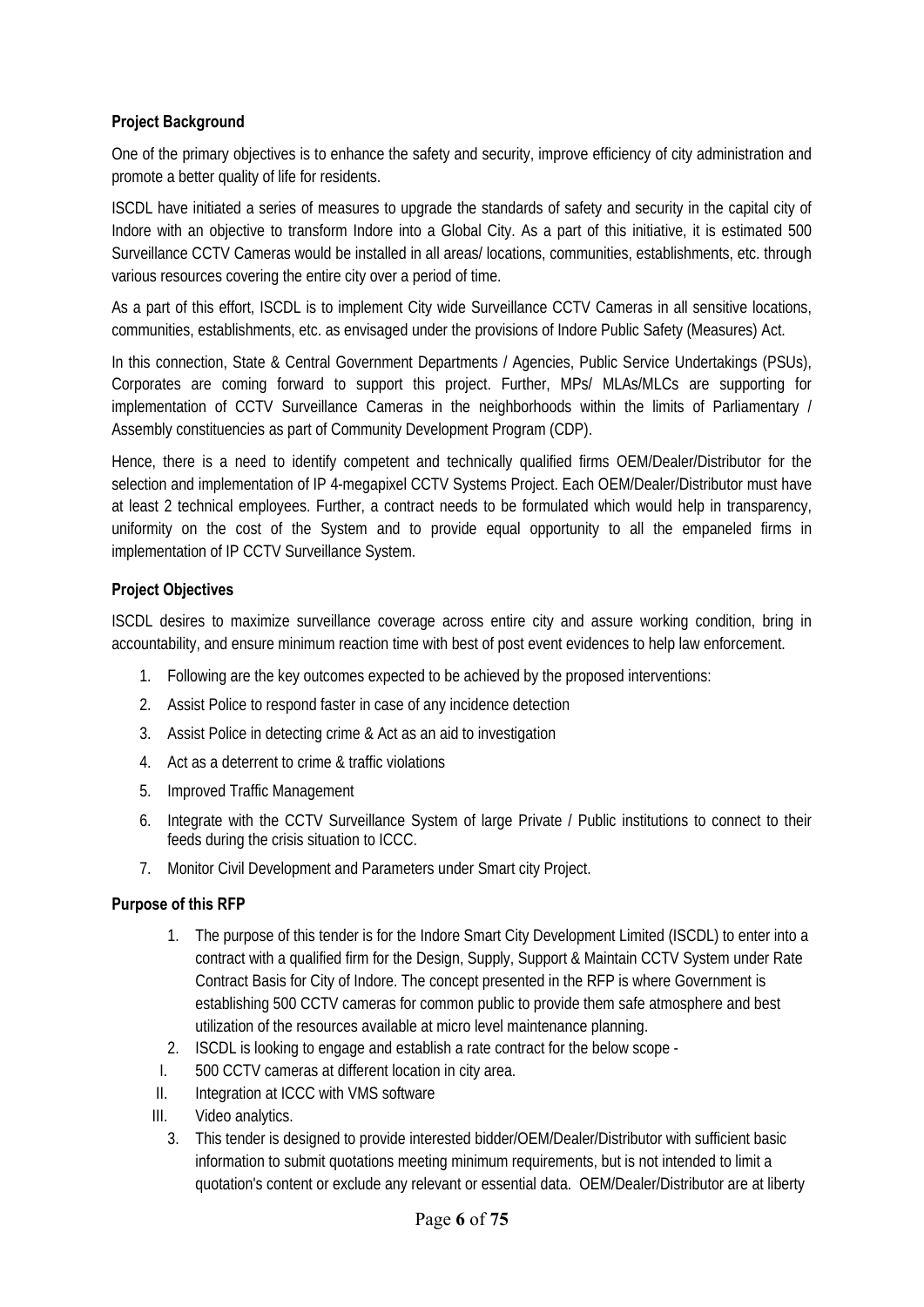and are encouraged to expand upon the specifications to evidence superior bid understanding and service capability.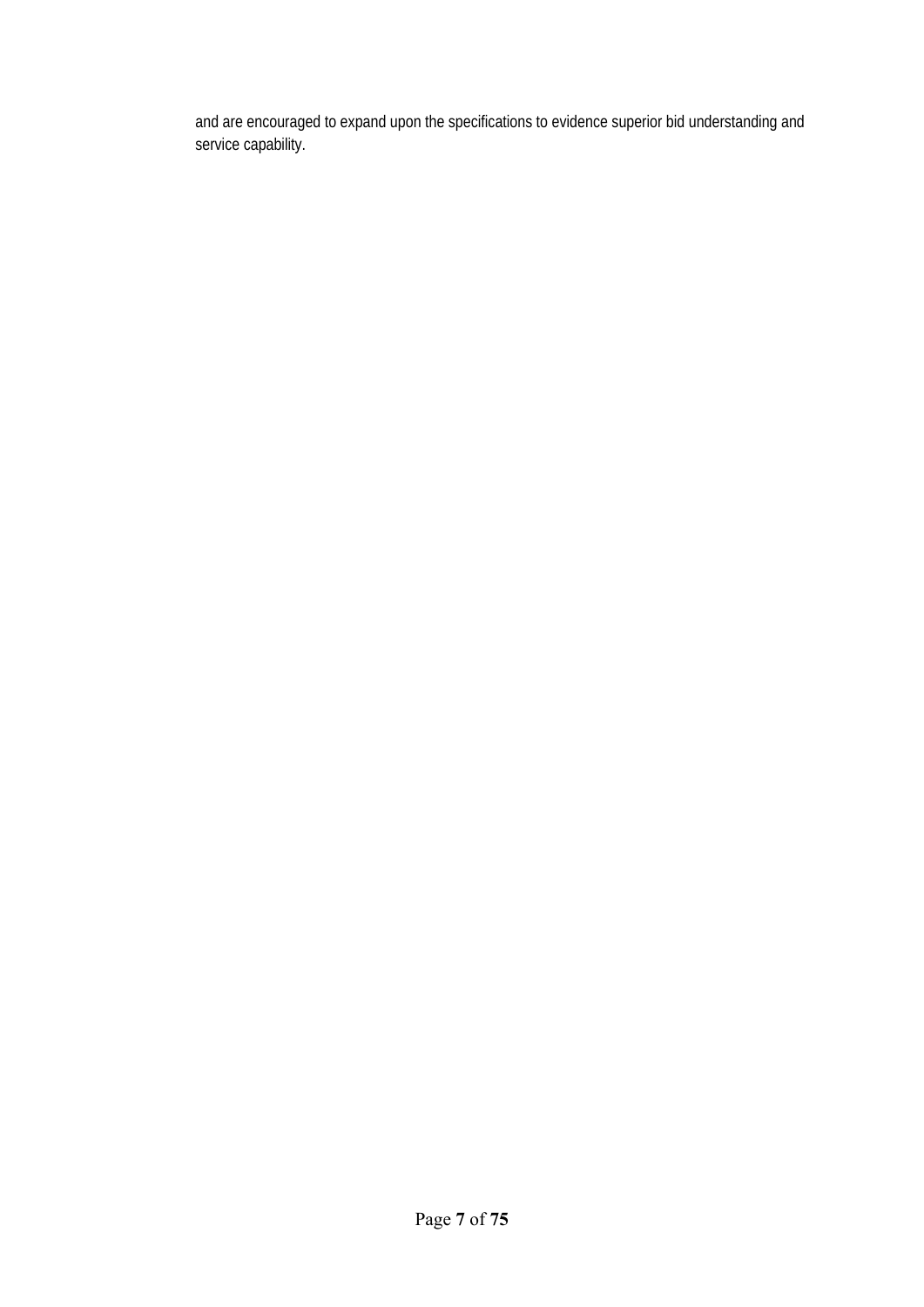#### **SECTION 2**

#### **INSTRUCTIONS TO BIDDERS (ITB)**

#### **A. GENERAL**

#### **1. SCOPE OF BID/work**

The detailed description of work, hereinafter 'work', is given in the Bid Data Sheet. And

- A. This tender is for the empanelment of OEM/Dealer/Distributor having proven expertise in Solution design, Supply of equipment, Implementation, Comprehensive on-site warranty & Maintenance of IP CCTV Surveillance Systems using latest available technologies.
- B. This section provides indicative scope of work for OEM/Dealer/Distributor. However, the below work is only indicative and would depend upon actual requirements of user departments.
- C. Designing the solution, supply of the equipment, installation & commissioning, testing, and operationalization of the complete system at ICCC.
- D. Comprehensive on-site warranty including spares, support and maintenance of the complete system for Five years at ICCC.
- E. Complete system with appropriate accessories & fixtures for recording, storage of footages with a provision of retention for minimum 30 days.
- F. Provision for viewing & monitoring at local Police Stations, Zonal CSP Offices and Command & Control Centre at Police Hqrs. Necessary tools, scripts, SDK, etc. need to be provided for seamless integration of multiple CCTV Cameras.
- G. Ensure provision of latest version of licensed software and compatibility with 3rd party components / solutions for seamless integration.
- H. Provision of necessary cooperation and technical support to the 3rd Party Network Service Provider for achieving required bandwidth connectivity and resolving Network connectivity problems.
- I. Civil, electrical & mechanical works required to be done at local viewing centers, Zonal viewing centers and Command & Control Centers during installation & commissioning of CCTV Systems at no additional cost to client.
- J. Routing all cable connections concealed in both indoor & outdoor locations, particularly concealed in indoor environment. The cables may be laid aerial wherever concealed is not feasible.
- K. Ensure ability of the system to view and record during day & night and also to capture the live video stream, store, retrieve and analyze video images with functional specifications specified in this document.
- L. Ensure adequate power supply and earthing for the complete System. . Contractor has to coordinate to mppkvvcl to get Electricity for camera & accessories.
- M. Payment liability of mppkvvcl will be retained by ISCDL.
- N. Contractor has to occupy electrician for project related electrical activities.
- O. Conduct of Tests with various business cases as desired by the User Department to assess optimal performance and efficiency of complete system.
- P. Execution of SLA with client and compliance of metrics defined in SLA during warranty & maintenance period.
- Q. Preparation and delivery of technical documents including technical configurations of the system.
- R. Conduct of necessary trainings to the departmental personnel.

#### **1.1 A -Hardware & OS Software Installation**

The Bidder/OEM/ Dealer/ Distributor is responsible for all unpacking, assemblies, wiring, installations, cabling between CCTV Camera units and connecting to power supplies. For the same for power supplies, The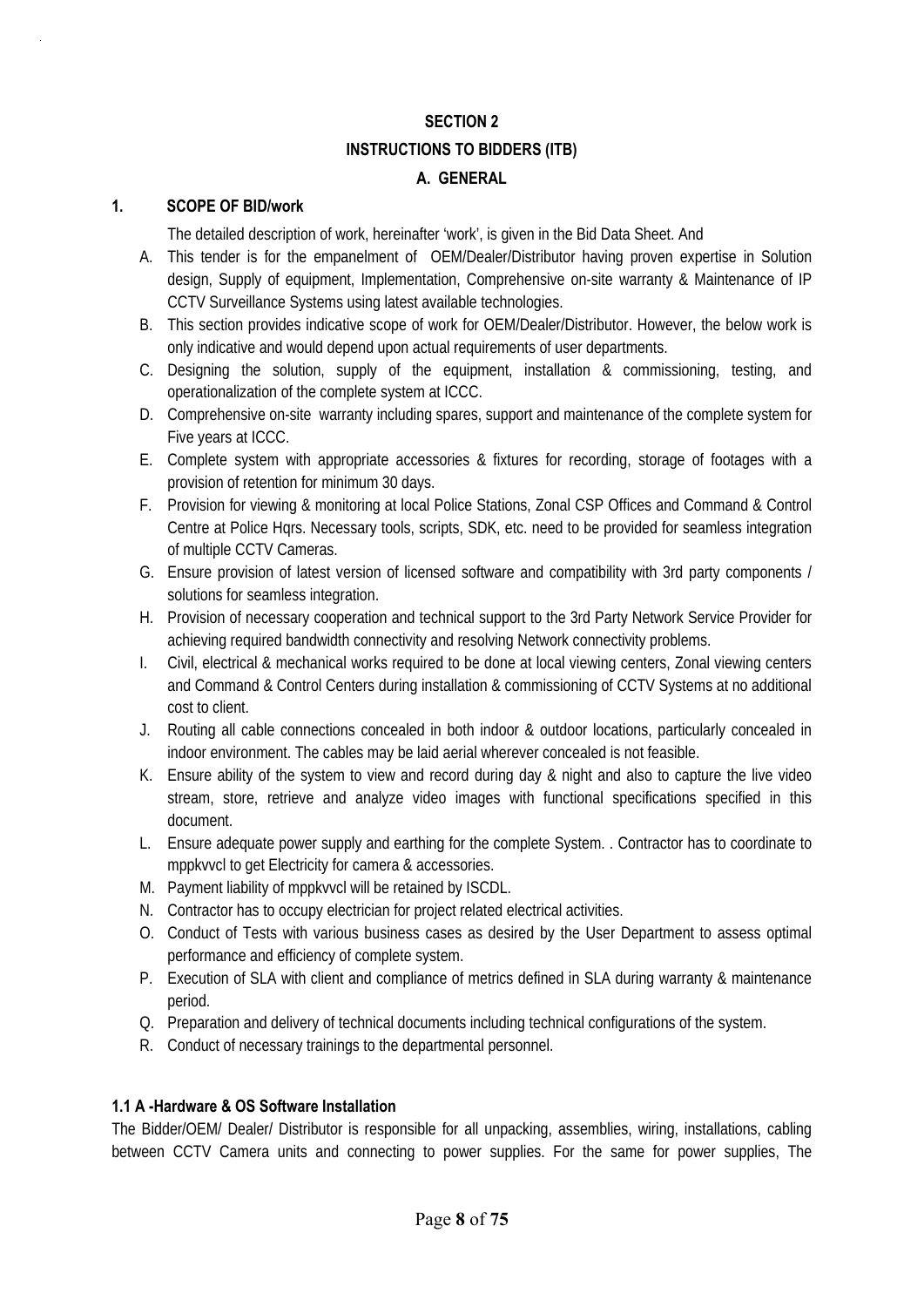Bidder/OEM/ Dealer/ Distributor will test all hardware operations and accomplish all adjustments necessary for successful and continuous operation of the CCTV Surveillance System at all installation sites.

#### **1.1 B- Roles & Responsibilities of Bidder/OEM/ Dealer/ Distributor**

a. Implementation of CCTV Surveillance System(s) as per the technical specifications / standards in the identified locations / areas and meet all SLAs specified.

b. Regularly visit the works spots along with the concerned User Department Staff (Inspector of Police / local SHO) to ensure that the works are progressing satisfactorily as per the prescribed specifications and the time schedule.

c. The Bidder/OEM/ Dealer/ Distributor should supply all necessary accessories along with the devices for Installation/mounting of the devices at specified location/ places

d. Furnish work completion report include extract of property register, photos of the works completed and other related documents to the competent authority of User Department (Commissioner or ED, ISCDL) within one month of completion of works.

e. Maintain Assets creation register for sanctioned and completed works.

f. The delivery location details along with quantities shall be informed by the Department in the respective Work Orders.

g. Bidder/OEM/ Dealer/ Distributor must integrate the system at ICCC.

#### **1.1 C- Licensing considerations**

The video monitoring software mentioned in the schedule requirement will be integrated at ICCC and at having capacity to create multiple user with limited Rights.

#### **1.1 D-Testing of equipment & Acceptance Certificate.**

As the discretion of ISCDL/User Department, acceptance tests will be conducted by the Bidder/OEM/ Dealer/ Distributor at the site in the presence of the officials of ISCDL/User Department (the Commissioner or ED, ISCDL) and / or its nominated consultants. The tests will check for trouble free operation, apart from physical verification and complete functional test of CCTV Surveillance equipment / system. On successful completion of acceptability test of System and after satisfied with the working of the system, the acceptance certificate will be issued by ISCDL/User Department. The date on which such certificate is signed shall be deemed to be the date of successful commissioning of the complete CCTV Surveillance System.

Any reduction in functional requirements and performance specifications shall be ground for failure. In case of the material/solution supplied and installed is rejected owing to its non-conformity to the specification or due to the poor quality of workmanship, the Bidder/OEM/ Dealer/ Distributor shall be responsible for replacement of the same within 7 days from the date of testing.

#### **1.1 E-Post Implementation tasks for Maintenance of CCTV System Assets**

a. The User Department (the Commissioner or ED, ISCDL) shall monitor the upkeep and maintenance of the entire asset of CCTV Surveillance System.

b. Warranty: Post launch of the Project, Identified Bidder/OEM/ Dealer/ Distributor shall provide comprehensive on-site free warranty for complete system (including all spares & software) for a period of five (5) years from the date of hand over of complete system and shall ensure 24x7 up & running of the complete system.

c. SLA: Identified Bidder/OEM/ Dealer/ Distributor shall execute a separate Service Level Agreement (SLA) with the User Department. As a part of the post implementation services, the Agency shall provide technical support for Software, Hardware, Network equipment, other infrastructure provided and handholding support at ICCC.

#### **2. General Quality of Work:**

The work shall have to be executed in accordance with the drawings (prepared by Contractor and approved by the competent authority), technical specifications specified in the Bid Data Sheet/ Contract Data, and shall have to meet high standards of workmanship, safety and security of workmen and works.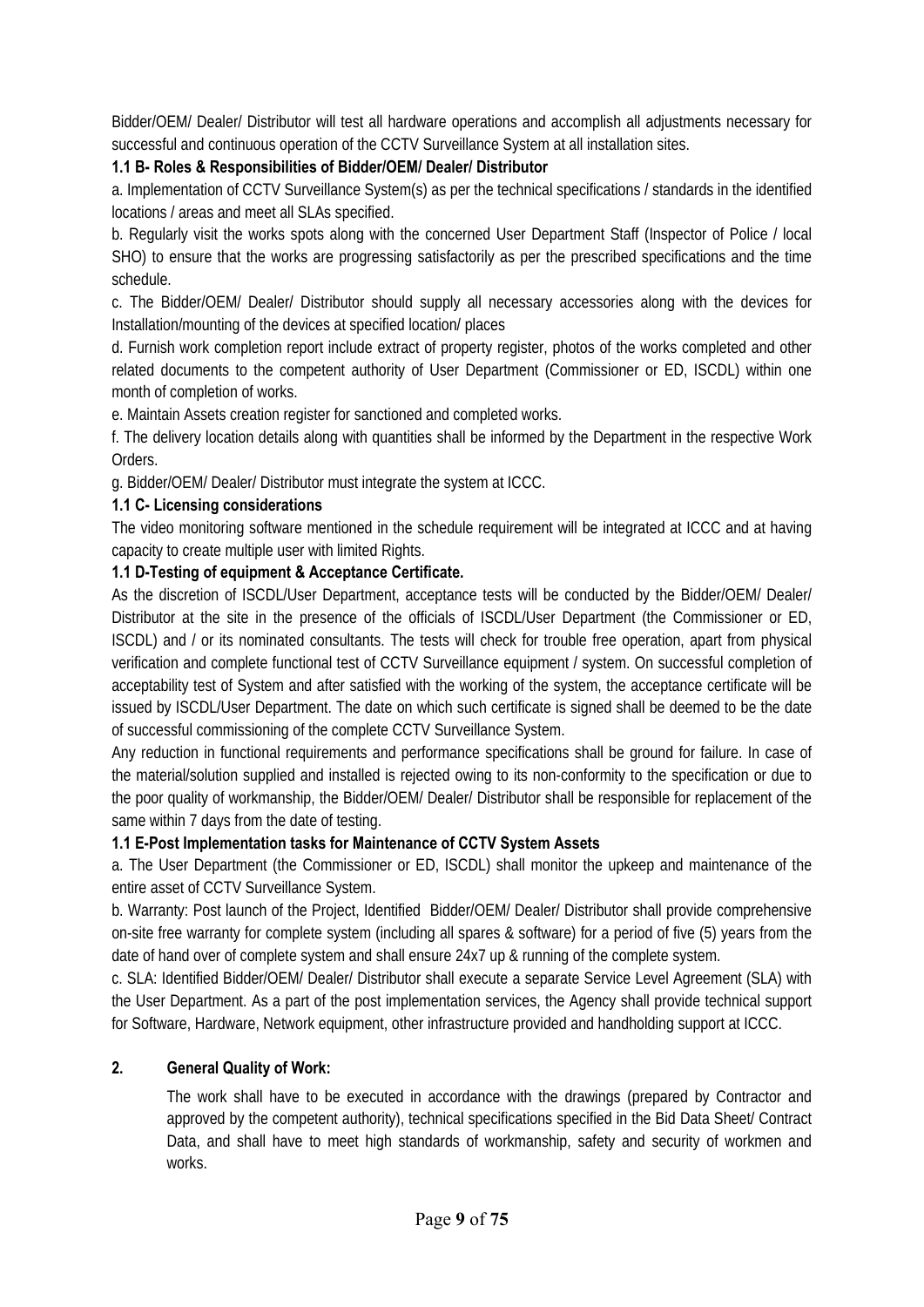#### **3. PROCEDURE FOR PARTICIPATION IN E-TENDERING**

The procedure for participation in e-tendering is given in the Bid Data Sheet.

#### **4. ONE BID PER BIDDER**

- 4.1 The bidder can be an individual entity or a joint venture (if permitted as per Bid Data sheet). In case J.V. is permitted, the requirement of joint venture shall be as per the Bid Data Sheet.
- 4.2 No bidder shall be entitled to submit more than one bid whether jointly or severally. If he does so, all bids wherein the bidder has participated shall stand disqualified.

#### **5. Cost of Bidding**

The bidder shall bear all costs associated with the preparation and submission of his bid, and no claim whatsoever for the same shall lie on the ULB.

#### **6. Site Visit and examination of works**

The bidder is advised to visit and examine the Site of Works and its surroundings and obtain for itself on its own responsibility all information that may be necessary for preparing the bid and entering into a contract for construction of the work. All costs shall have to be borne by the bidder.

#### **B. BID DOCUMENTS**

#### **7. CONTENT OF BID DOCUMENTS**

The Bid Document comprises of the following documents:

- 1. NIT with all amendments.
- 2. Instructions to Bidders,
- 3. Conditions of Contract:
	- i. Part I General Conditions of Contract and Contract Data; and
	- ii. Part II Special Conditions of Contract.
- 4. Specifications
- 5. Drawings,
- 6. Priced Bill of Quantities
- 7. Technical and Financial Bid
- 8. Letter of Acceptance
- 9. Agreement and
- 10. Any other document(s), as specified.
- **8.** The bidder is expected to examine carefully all instructions, conditions of contract, the contract data, forms, terms and specifications, bill of quantities, forms and drawings in the Bid Document. Bidder shall be solely responsible for his failure to do so.

#### **9. Pre-Bid Meeting (where applicable)**

Wherever the Bid Data Sheet provides for pre-bid meeting:

- 9.1 Details of venue, date and time would be mentioned in the Bid Data Sheet. Any Change in the schedule of pre-bid meeting would be communicated on the website only, and intimation to bidders would not be given separately.
- 9.2 Any prospective bidder may raise his queries and/or seek clarifications in writing before or during the pre-bid meeting. The purpose of such meeting is to clarify issues and answer questions on any matter that may be raised at that stage. The Employer may, at his option, give such clarifications as are felt necessary.
- 9.3 Minutes of the pre-bid meeting including the gist of the questions raised and the responses given together with any response prepared after the meeting will be hosted on the website.
- 9.4 Pursuant to the pre-bid meeting if the Employer deems it necessary to amend the Bid Document, it shall be done by issuing amendment to the online NIT.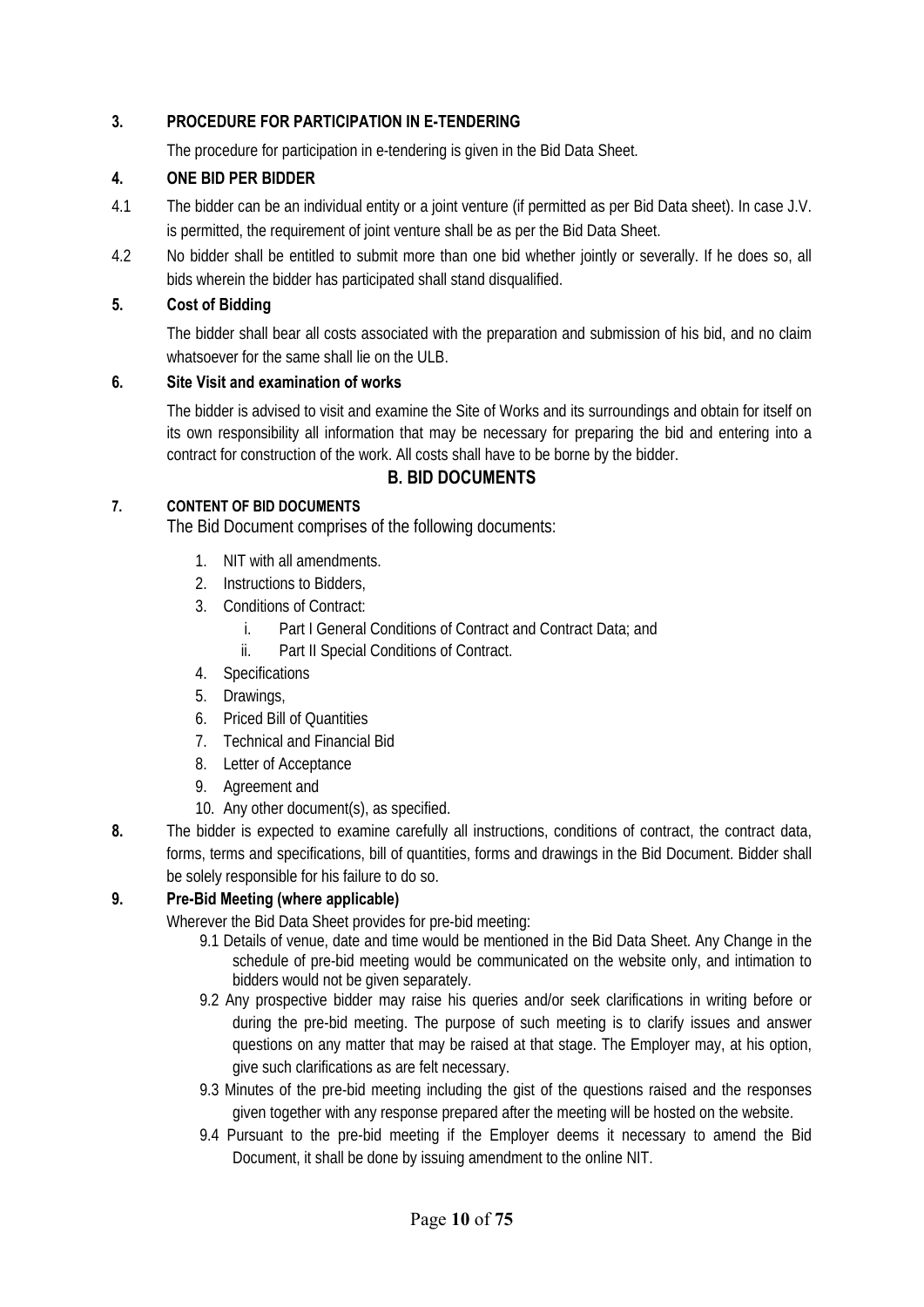#### **10. Amendment of Bid Documents**

- 10.1 Before the deadline for submission of bids, the Employer may amend or modify the Bid Documents by publication of the same on the website.
- 10.2 All amendments shall form part of the Bid Document.
- 10.3 The Employer may, at its discretion, extend the last date for submission of bids by publication of the same on the website.

#### **C. PREPARATION OF BID**

**11.** The bidders have to prepare their bids online, encrypt their Bid Data in the Bid Forms and submit Bid Seals (Hashes) of all the envelopes and documents related to the Bid required to be uploaded as per the time schedule mentioned in the key dates of the Notice Inviting e-Tenders after signing of the same by the Digital Signature of their authorized representative.

#### **12. DOCUMENTS COMPRISING THE BID**

The bid submitted online by the bidder shall be in the following parts:

Part 1 – This shall be known as **Envelope A** and would apply for all bids. **Envelope A** shall contain the following as per details given in the Bid Data Sheet:

- i. Registration number or proof of application for registration and organizational details in format given in the Bid Data sheet
- ii. Payment of the cost of Bid Document;
- iii. Earnest Money; and
- iv. EPF Registration
- v. An affidavit duly notarized.

**Part 2** – This shall be known as **Envelope B** and required to be submitted only in works where prequalification conditions and/or special eligibility conditions are stipulated in the Bid Data Sheet. Online **Envelope B** shall contain a self-certified sheet duly supported by documents to demonstrate fulfillment of pre-qualification conditions.

**Part 3** – This shall be known as Online **Envelope C** and would apply to all bids. **Envelope C** shall contain financial offer in the format prescribed enclosed with the Bid Data Sheet.

#### **13. LANGUAGE**

The bid as well as all correspondence and documents relating to the bid exchanged by the Bidder and the Employer shall be in English or Hindi. Supporting documents and printed literature that are part of the Bid may be in another language provided they are accompanied by an accurate translation of the relevant passages in English. In such case, for the purposes of interpretation of the bid, such translation shall govern.

#### **14. TECHNICAL PROPOSAL**

- 14.1 Only, in case of bids with pre-qualification conditions defined in the Bid data sheet, the Technical Proposal shall comprise of formats and requirements given in the Bid Data Sheet.
- 14.2 All the documents/ information enclosed with the technical proposals should be self-attested and certified by the Bidder. The Bidder shall be liable for forfeiture of his earnest money deposit, if any document/ information are found false/ fake/ untrue before acceptance of Bid. If it is found after acceptance of the Bid, the sanctioning authority may at his discretion forfeit his performance security/ guarantee, security deposit, enlistment deposit and take any other suitable action.

#### **15. FINANCIAL BID**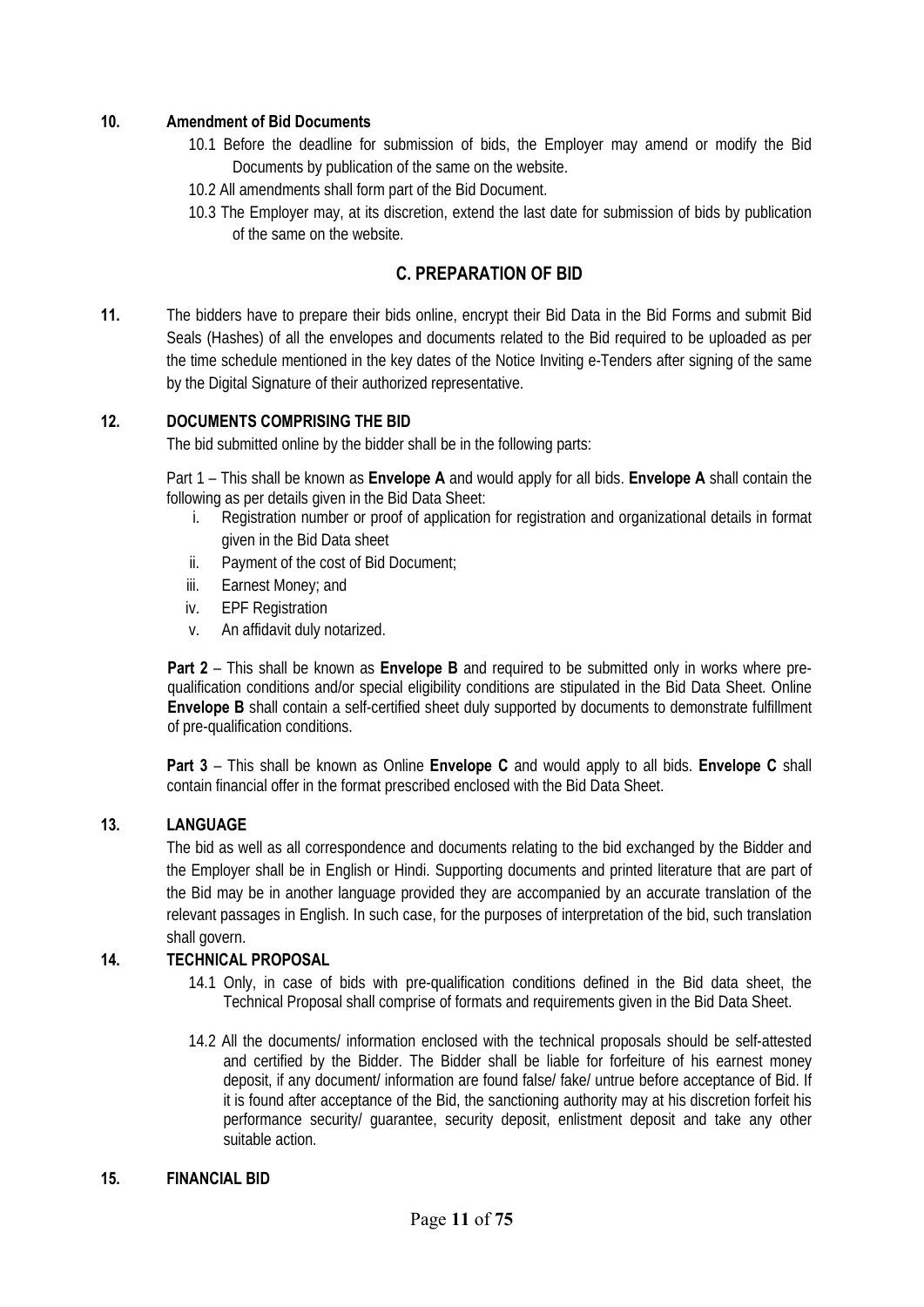- i. The bidder shall have to quote rates in format referred in Bid Data sheet, in overall Lump Sum Rate, and not item wise/percentage.
- ii. Lump Sum Rate shall be quoted in figures as well as in words. If any difference in figures and words found, lower of the two shall be taken as valid and correct.
- iii. The bidder shall have to quote rates inclusive of all duties, taxes, royalties and other levies; and the Employer shall not be liable for the same., **GST shall be paid extra as per prevailing rates.**
- iv. The material along with the units and rates, which shall be issued, if any, by the department to the contractor, is mentioned in the Bid Data Sheet.

#### **16. PERIOD OF VALIDITY OF BIDS**

The bids shall remain valid for a period specified in Bid Data Sheet after the date of "close for biding" as prescribed by the Employer. The validity of the bid can be extended by mutual consent in writing.

#### **17. EARNEST MONEY DEPOSIT (EMD)**

- 17.1 The Bidder shall furnish, as part of the Bid, Earnest Money Deposit (EMD), of the amount specified in the Bid Data Sheet.
- 17.2 The EMD shall be deposited online through portal via Debit card /Credit card / Net banking or System Generated Challan. Deposit Receipt shallattach in hard copy submission.
- 17.3 Failure to sign the contract by the selected bidder, for whatsoever reason, shall result in forfeiture of the Earnest money deposit.

#### **D. SUBMISSION OF BID**

**18.** The bidder is required to submit online bid duly signed digitally, and **Envelope "A"** in physical form also at the place prescribed in the Bid Data Sheet.

#### **E. OPENING AND EVALUATION OF BID**

#### **19. PROCEDURE**

- 19.1 **Envelope 'A'** shall be opened first online at the time and date notified and its contents shall be checked. In cases where Envelope 'A' does not contain all requisite documents, such bid shall be treated as nonresponsive, and **Envelope "B" and/or "C"** of such bid shall not be opened.
- 19.2 Wherever **Envelope 'B'** (Technical Bid) is required to be submitted, the same shall be opened online at the time and date notified. The bidder shall have freedom to witness opening of the **Envelope 'B'**. **Envelope 'C'** (Financial Bid) of bidders who are not qualified in Technical Bid **(Envelope 'B')** shall not be opened.
- 19.3 **Envelope 'C'** (Financial Bid) of the qualified bidders shall be opened online at the time & date notified. The bidder shall have freedom to witness opening of the **Envelope 'C'**.
- 19.4 After opening **Envelope 'C'** all responsive bids shall be compared to determine the lowest evaluated bid.
- 19.5 The Employer reserves the right to accept or reject any bid, and to annul the biding process and reject all the bids at any time prior to contract award, without incurring any liability. In all such cases reasons shall be recorded.
- 19.6 The Employer reserves the right of accepting the bid for the whole work or for a distinct part of it.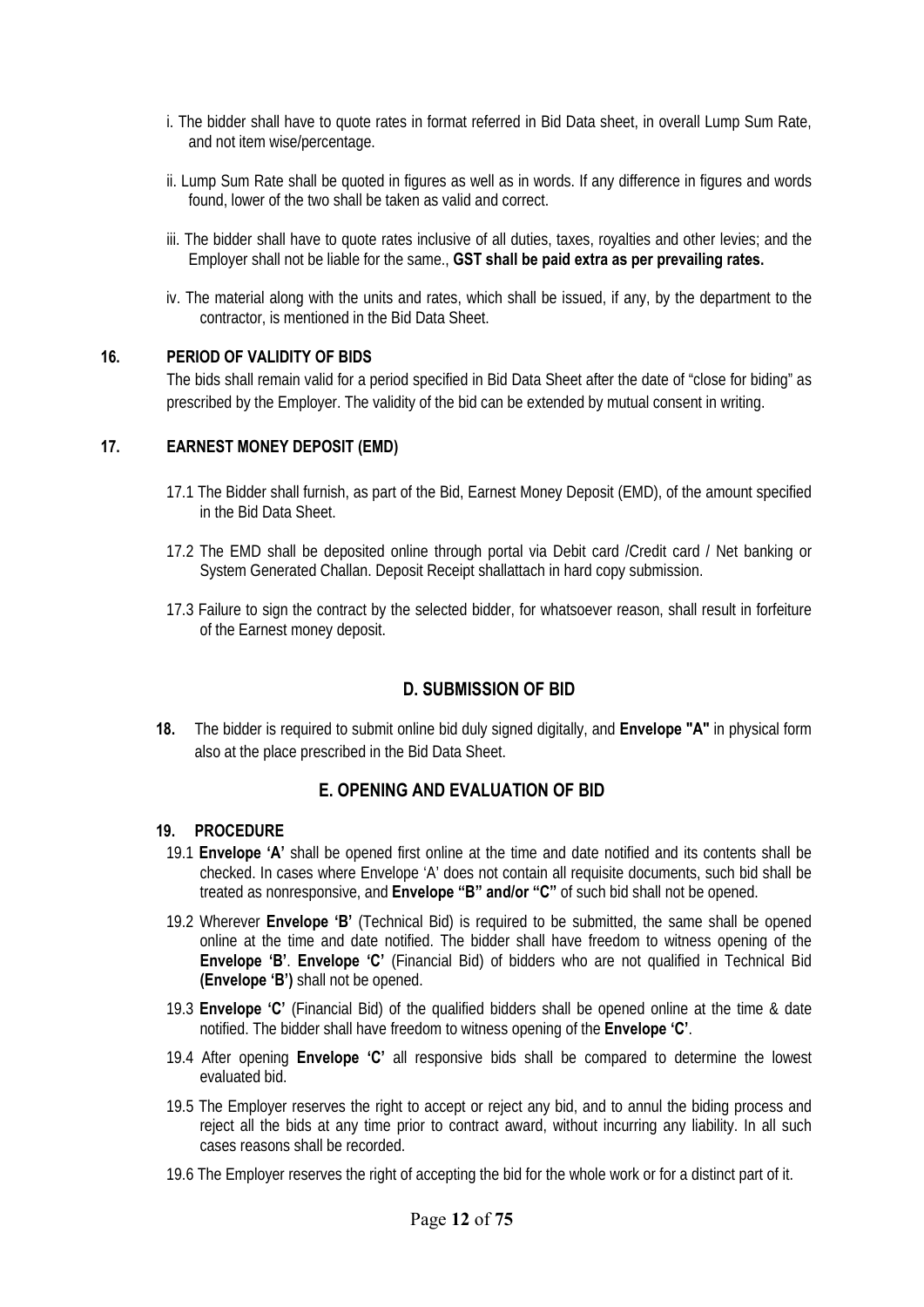#### **20. Confidentiality**

- 20.1 Information relating to examination, evaluation, comparison and recommendation of contract award shall not be disclosed to bidders or any other person not officially concerned with such process until final decision on the bid.
- 20.2 Any attempt by a bidder to influence the Employer in the evaluation of the bids or contract award decisions may result in the rejection of its bid.

#### **F. AWARD OF CONTRACT**

#### **21. Award of Contract**

The Employer shall notify the successful bidder by issuing a 'Letter of Acceptance' (LOA) that his bid has been accepted.

#### **22. Performance Security**

22.1 Prior to signing of the Contract the bidder to whom LOA has been issued shall have to furnish performance Security of the amount, form and duration, etc. as specified in the Bid Data Sheet.

22.2 Additional performance security, if applicable, is mentioned in the Bid Data Sheet and shall be in the form and for the duration etc. similar to performance security

#### **23. Signing of Contract Agreement**

23.1 The successful bidder shall have to furnish Performance security and additional performance security, if any, and sign the contract agreement within 15 days of issue of LOA.

23.2 The signing of contract agreement shall be reckoned as intimation to commencement of work. No separate work order shall be issued by the Employer to the contractor for commencement of work.

23.3 In the event of failure of the successful bidder to submit Performance Security and additional performance security if any or sign the Contract Agreement, his EMD shall stand forfeited without prejudice to the right of the employer for taking action against the bidder.

#### **24. CORRUPT PRACTICES**

The Employer requires that bidders observe the highest standard of ethics during the procurement and execution of contracts. In pursuance of this policy, the Employer:

- i. may reject the bid for award if it determines that the bidder recommended for award has, directly or through an agent, engaged in corrupt, fraudulent, collusive, or coercive practices in competing for the Contract; and
- ii. may debar the bidder declaring ineligible, either indefinitely or for a stated period of time, to participate in bids, if it at any time determines that the bidder has, directly or through an agent, engaged in corrupt, fraudulent, collusive, or coercive practices in competing for, or in executing, a contract.

For the purposes of this provision, the terms set forth above are defined as follows:

- a. "**corrupt practice**" means the offering, giving, receiving, or soliciting, directly or indirectly, anything of value to influence improperly the actions of another party;
- b. "**fraudulent practice**" means any act or omission, including a misrepresentation, that knowingly or recklessly misleads, or attempts to mislead, a party to obtain a financial or other benefit or to avoid an obligation;
- c. "**coercive practice**" means impairing or harming, or threatening to impair or harm, directly or indirectly, any party or the property of the party to influence improperly the actions of a party;
- d. "**Collusive practice**" means an arrangement between two or more parties designed to achieve an improper purpose, including influencing improperly the actions of another party.

#### **End of ITB**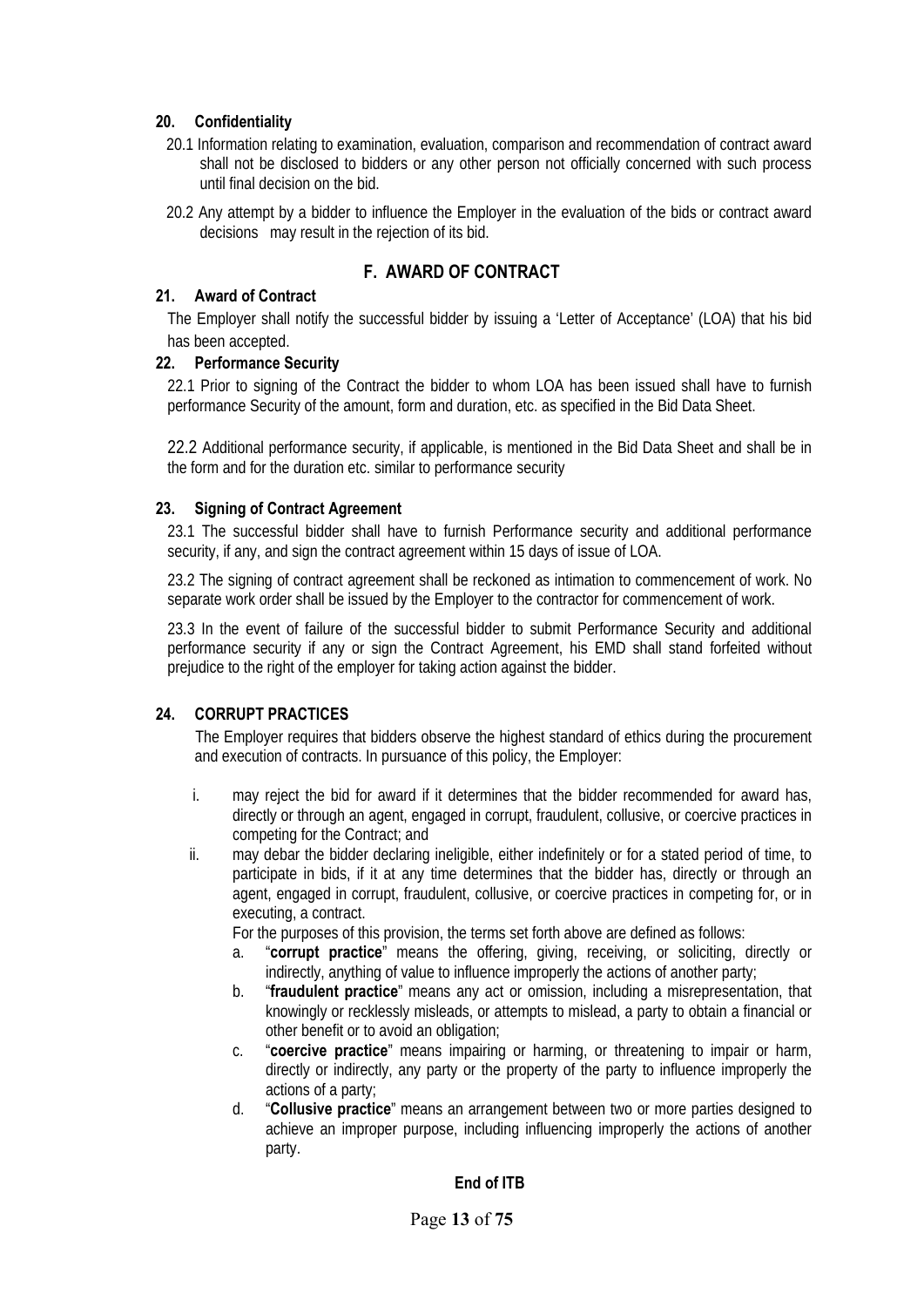#### **BID DATA SHEET**

#### **General**

| S.N. | <b>Particulars</b>                   | Data                                       |
|------|--------------------------------------|--------------------------------------------|
|      | Office inviting Tender               | Indore Smart City Development Ltd., Indore |
| 2,3  | NIT Noand Date                       | NIT No: 15/ISCDL/2020-21; Dated 25.06.2020 |
|      | Bid document download Available from |                                            |
| 4    | date & time                          |                                            |
| b    | Website link                         | www.mptenders.gov.in                       |

#### **Section 1 – NIT**

| S.No. | <b>Particulars</b>               | <b>Data</b>                                                            |
|-------|----------------------------------|------------------------------------------------------------------------|
|       | Portal fees                      | Rs. ________ (shall be reflected on the portal)                        |
|       | Cost of bid document             | Rs 15000.0                                                             |
| 2     | Cost of bid document payable at  | Bidders shall be directed to the payment gateway<br>through the portal |
|       | Cost of bid document in favor of |                                                                        |
| 3     | Affidavit format                 | Annexure B                                                             |
| 4     | Pre-qualifications required      | <b>Yes</b>                                                             |
|       | If Yes, details                  | As per Annexure C                                                      |
| 5     | <b>Special Eligibility</b>       |                                                                        |
|       | If Yes, details                  | As per Annexure D                                                      |
| 6     | <b>Key Dates</b>                 | Annexure A                                                             |

#### **Section 2 – ITB**

| <b>Clause</b><br><b>Reference</b> | <b>Particulars</b>                                                                                                                                                                                                                                                               | Data                                                                                                               |
|-----------------------------------|----------------------------------------------------------------------------------------------------------------------------------------------------------------------------------------------------------------------------------------------------------------------------------|--------------------------------------------------------------------------------------------------------------------|
|                                   | Name of work                                                                                                                                                                                                                                                                     | "Supply, Installation Testing and Commissioning of<br>500 units CCTV Camera System under SCM<br>Surveillance Plan" |
| $\overline{2}$                    | Specifications                                                                                                                                                                                                                                                                   | Annexure E                                                                                                         |
| 3                                 | Procedure for participation in e-<br>tendering                                                                                                                                                                                                                                   | Annexure F                                                                                                         |
| 4                                 | Whether Joint-venture is allowed                                                                                                                                                                                                                                                 | <b>No</b>                                                                                                          |
|                                   | If yes, requirement for Joint venture                                                                                                                                                                                                                                            | As per ANNEXURE-G                                                                                                  |
| 9                                 | Pre-bid meeting to held                                                                                                                                                                                                                                                          | No                                                                                                                 |
|                                   | If Yes, Date, Time & Place                                                                                                                                                                                                                                                       |                                                                                                                    |
| 12                                | Envelope - A containing:<br>i. Registration number or proof of<br>application for registration &<br>organizational details as per<br>Annexure 'H'<br>ii.Cost of Bid Document<br>iii.FMD<br>iv. An affidavit duly notarized as per<br>Annexure-B<br>Should reach in physical form | At the office of Chief Executive Officer<br>Nehru Park, Indore (MP), India Pin 452003                              |
| 14                                | Envelope-B Technical Proposal                                                                                                                                                                                                                                                    | Annexure-I (Format I-1 to I-5)                                                                                     |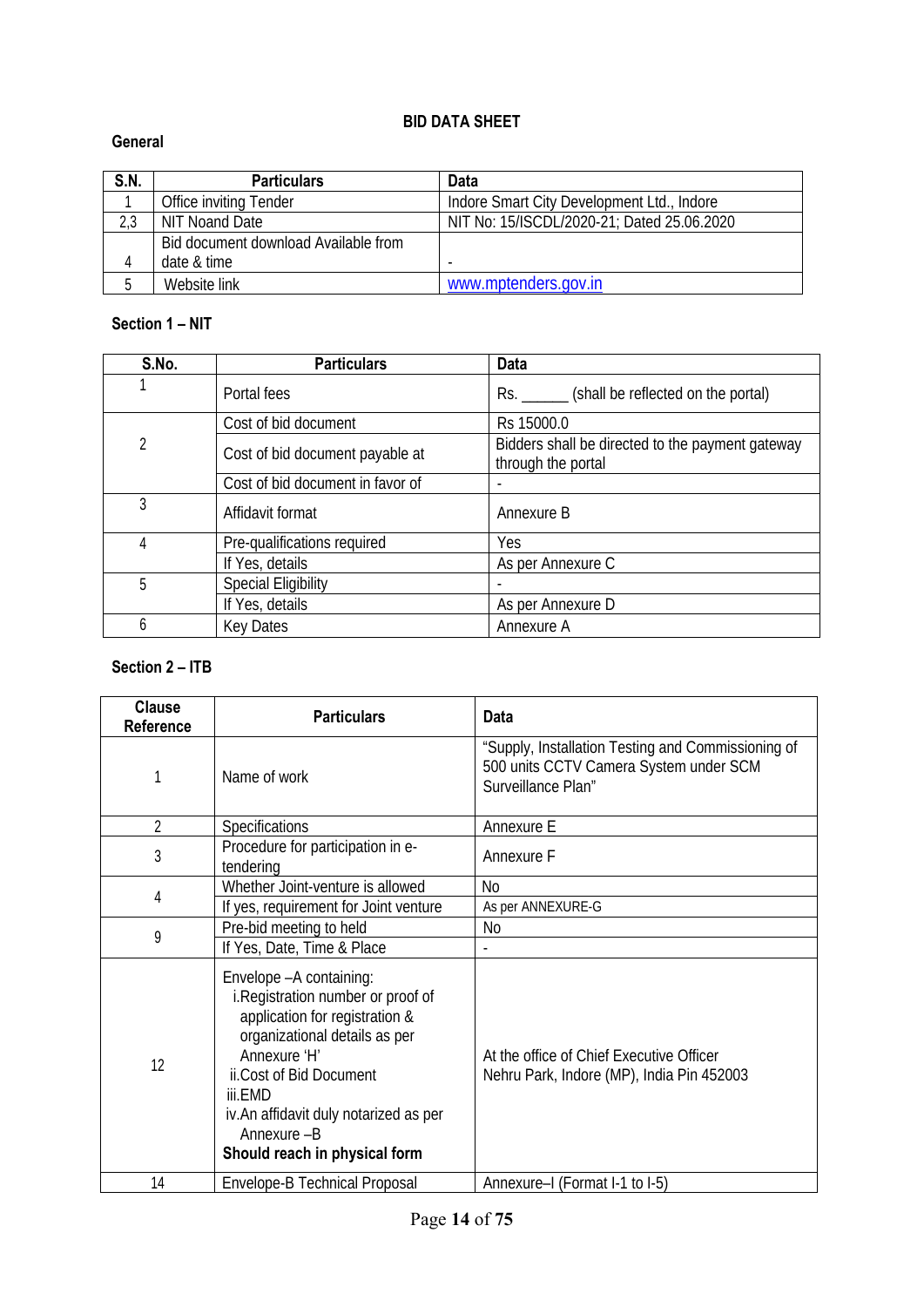| <b>Clause</b><br><b>Reference</b> | <b>Particulars</b>                          | Data                                                                                                                           |  |
|-----------------------------------|---------------------------------------------|--------------------------------------------------------------------------------------------------------------------------------|--|
|                                   | Envelope-C Financial Bid                    | Annexure – J                                                                                                                   |  |
| 15                                | Materials to be issued by the<br>department | Nil                                                                                                                            |  |
| 16                                | Period of Validity of Bid                   | 120 Days                                                                                                                       |  |
|                                   | <b>Earnest Money Deposit</b>                | Rs. 2.50 Lakh                                                                                                                  |  |
| 17                                | Forms of Earnest Money Deposit              | The EMD shall be deposited online through portal<br>via Debit card / Credit card / Net banking or System<br>Generated Challan. |  |
|                                   | EMD valid for a period of                   | 120 days                                                                                                                       |  |
| 21                                | Letter of Acceptance (LoA)                  | Annexure L                                                                                                                     |  |
|                                   | <b>Amount of Performance Security</b>       | 5% of contract amount                                                                                                          |  |
| 22                                | Additional Performance Security, if any     |                                                                                                                                |  |
|                                   | Performance security in the format          | Annexure M                                                                                                                     |  |
|                                   | Performance security in favour of           | Executive Director, ISCDL, Indore                                                                                              |  |
| Performance security valid up to  |                                             | Till issue of Physical Completion Certificate as per<br>clause 35.1                                                            |  |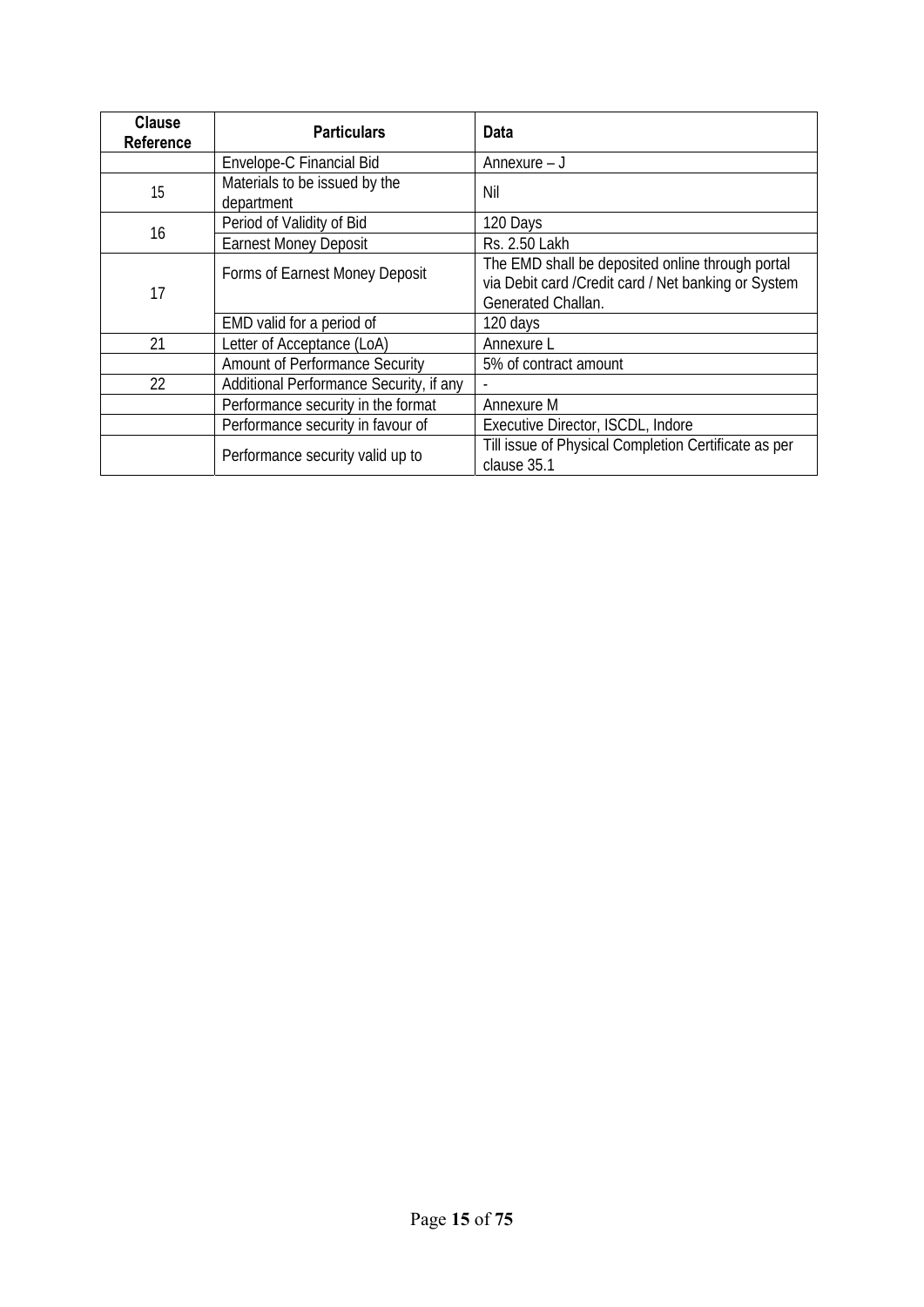# **Key Dates & Events**

| S                | Department Stage   | Bidder's      | Start      |              | Expiry     |              | Envelopes |
|------------------|--------------------|---------------|------------|--------------|------------|--------------|-----------|
| No.              |                    | Stage         | Date       | Time         | Date       | Time         |           |
| 1.               |                    | Purchase of   |            |              | 15.07.2020 | 1730         |           |
|                  |                    | Tender-       |            |              |            | <b>Hours</b> |           |
|                  |                    | Online        |            |              |            |              |           |
| 2.               |                    | Bid           |            |              | 15.07.2020 | 1730         |           |
|                  |                    | Submission -  |            |              |            | <b>Hours</b> |           |
|                  |                    | Online        |            |              |            |              |           |
| 3.               |                    | Submission of |            |              | 17.07.2020 | 1730         | Envelope  |
|                  |                    | Hard copy     |            |              |            | <b>Hours</b> | A,B       |
| $\overline{4}$ . | Technical Bid/     |               | 16.07.2020 | 1730         |            |              | Envelope  |
|                  | Proposal Open      |               |            | <b>Hours</b> |            |              | A,B       |
|                  | (Envelope A and B) |               |            |              |            |              |           |

Original term fixed deposit receipt of earnest money deposit and affidavit shall be submitted by the bidder so as to reach the office as prescribed in Bid Data Sheet, at least one calendar day before specified start time and date in key dates for opening of technical proposal as per key dates in Bid Data Sheet.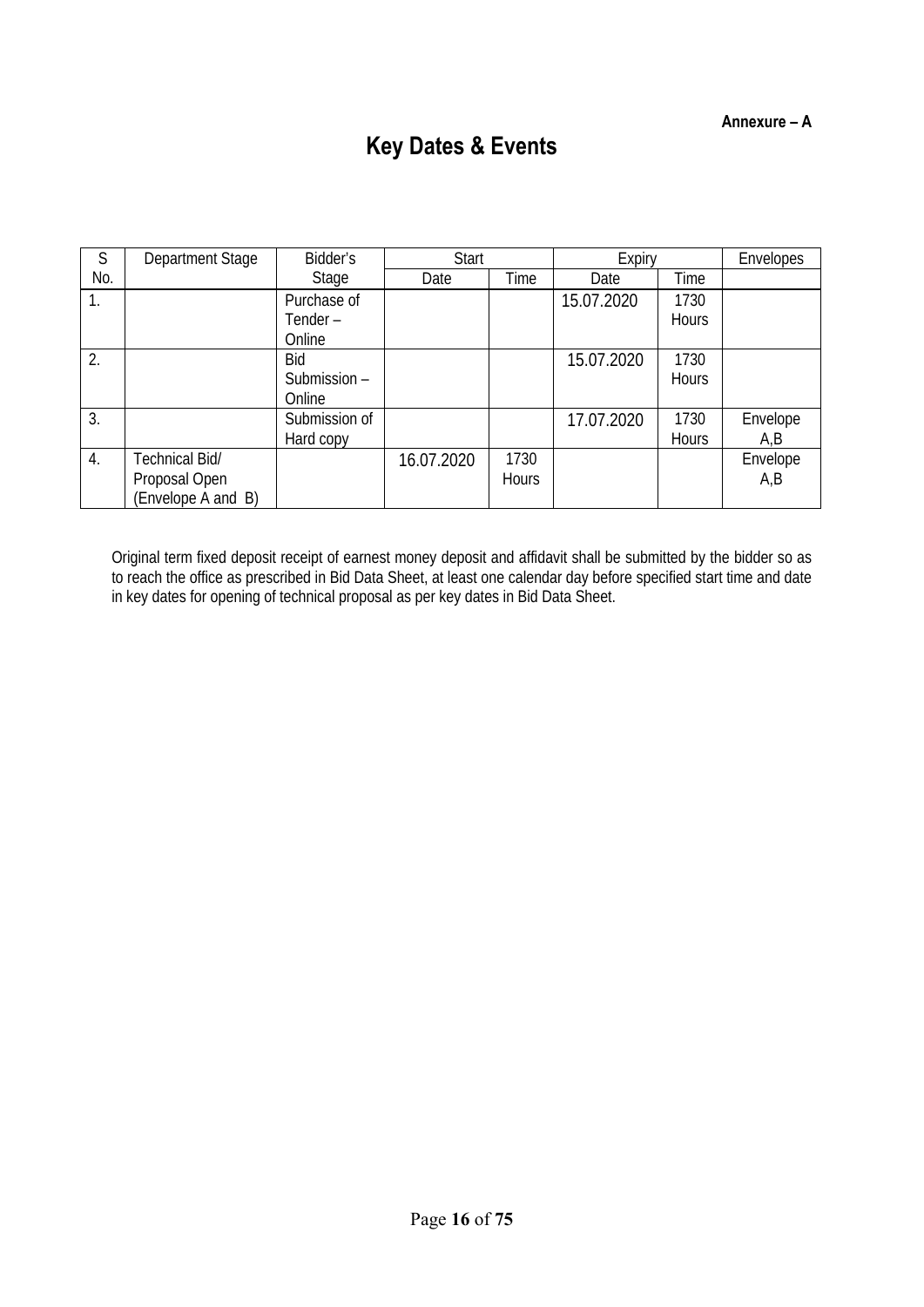**Annexure – B**  (See clause 3 of Section 1-NIT)

### **││ AFFIDAVIT ││**

#### **(To be contained in Envelope A) (On Non-Judicial Stamp of Rs.100)**

I/we \_\_\_\_\_\_\_\_\_\_\_\_\_\_\_\_\_\_\_\_\_\_\_\_\_\_\_\_\_\_\_\_\_\_\_\_\_\_\_\_\_\_\_\_\_ who is/are \_\_\_\_\_\_\_\_\_\_\_\_\_\_\_\_\_\_\_\_\_ (status in the firm/company) and competent for submission of the affidavit on behalf of M/S (contractor) do solemnly affirm an oath and state that: I/we are fully satisfied for the correctness of the certificates/records submitted in support of the following information in bid documents which are being submitted in response to notice inviting e-tender No. \_\_\_\_\_\_\_\_\_\_\_\_\_\_ for \_\_\_\_\_\_\_\_\_\_\_\_\_\_\_\_\_\_\_\_\_\_\_\_\_\_ (name of work) dated \_\_\_\_\_\_\_ issued by the \_\_\_\_\_\_\_\_\_\_\_\_\_\_\_\_ (name of the ULB).

I/we are fully responsible for the correctness of following self-certified information/ documents and certificates:

- 1. That the self-certified information given in the bid document is fully true and authentic.
- 2. That:
- a. Copy of deposit receipt as earnest money, cost of bid document and other relevant documents provided by the Bank are authentic.
- b. Information regarding financial qualification and annual turn-over is correct.
- c. Information regarding various physical qualifications is correct.
- 3. No close relative of the undersigned and our firm/company is working in the department.

OR

Following close relatives are working in the department:

Name \_\_\_\_\_\_\_\_\_\_\_\_\_\_\_ Post \_\_\_\_\_\_\_\_\_\_\_\_\_\_\_\_\_\_\_\_ Present Posting \_\_\_\_\_\_\_\_\_\_\_

4. In response to the tender Reference No:  $\qquad \qquad$  I as an owner/ Partner/ Director of <<Name of Bidder>>, I/We hereby declare that <<Name of Bidder>>, is having unblemished past record and was not declared ineligible for corrupt and fraudulent practices and/ or blacklisted either indefinitely or for a particular period of time by any State Government/ Central Government/ Semi Government/ PSU/ Municipal agencies in India.

#### **Signature with Seal of the Deponent (bidder)**

I/We, \_\_\_\_\_\_\_\_\_\_\_\_\_\_\_\_\_\_\_\_\_\_\_\_\_\_\_\_\_\_\_ above deponent do hereby certify that the facts mentioned in above paras 1 to 4 are correct to the best of my knowledge and belief.

Verified today \_\_\_\_\_\_\_\_\_\_\_\_\_ (dated) at \_\_\_\_\_\_\_\_\_\_\_\_\_\_ (place).

#### **Signature with Seal of the Deponent (bidder)**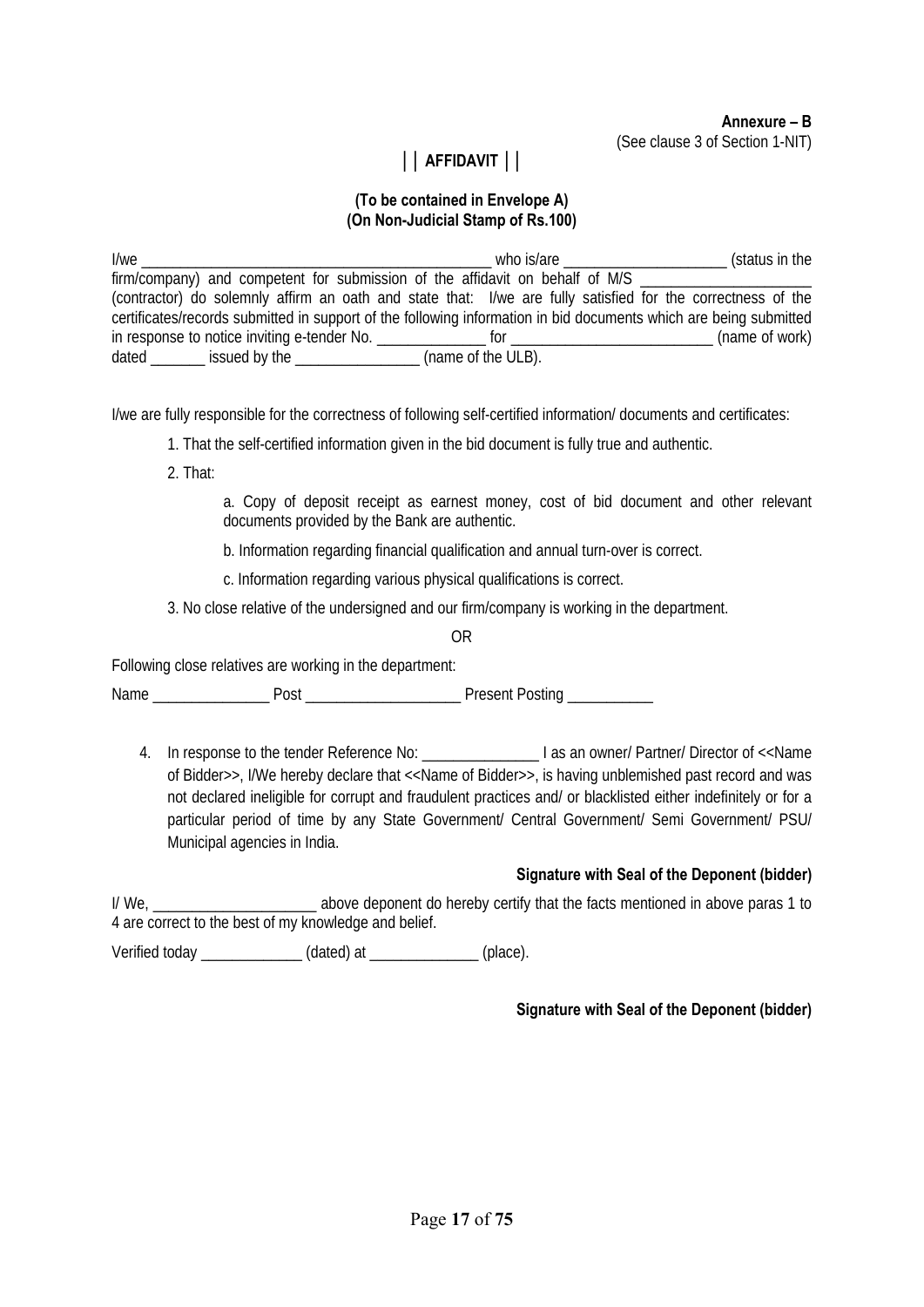#### **Annexure – C**

(See clause 5 of Section 1 NIT)

#### **PRE-QUALIFICATIONS CRITERIA**

- 1. Bidder/OEM/ Dealer/ Distributor must have manufacturer authorization letter to participate in bid.
- 2. Bidder/OEM/ Dealer/ Distributor must be a corporate entity in India registered under Company's Act 1956; or a firm registered under any other Government body from last 10 years
- 3. Bidder should in the business of similar work from the last 10 years in India under relevant Indian laws.
- 4. The bidder should not be blacklisted by any central or state government and other government departments or organizations.
- 5. Bidder Must have their local office since 5 years in Indore city
- 6. The bidder should have an Average Annual Financial Turnover from business like Safety & Security / IT / ITES Works not less than Rs.1.25 Cr. during last 3 financial years.
- 7. Bidder /company/ firm Should be a profit-making company and with positive net worth.
- 8. Bidder/OEM/ Dealer/ Distributor should have experience in execution/ Supply of three projects with a combined quantity of 500 Nos IP cameras Supplied in last three years as on date of bid submission.
- 9. Bidder/OEM/ Dealer/ Distributor should be in business of manufacture and or supply and maintenance of the offered items in India as on bid calling date. Bidder/OEMs should disclose the name and full address (along with telephone/Fax No.) of the place where the stores will be manufactured and offer for inspection. In case the Company is registered, they should clarify whether they are registered as a Manufacturing unit/ dealer/distributor or in any other capacity.

Note:

.

1.Bidders are required to submit the corresponding Work Order copies & Execution/Completion Certificates issued by the respective clients. The Certificates should be issued by respective authority (Not below Executive Engineer) of client. ISCDL may call for original certificates for verification.

2.Net worth and Financial Turnover should be Certificate from the Statutory Auditor/CA with UDIN No.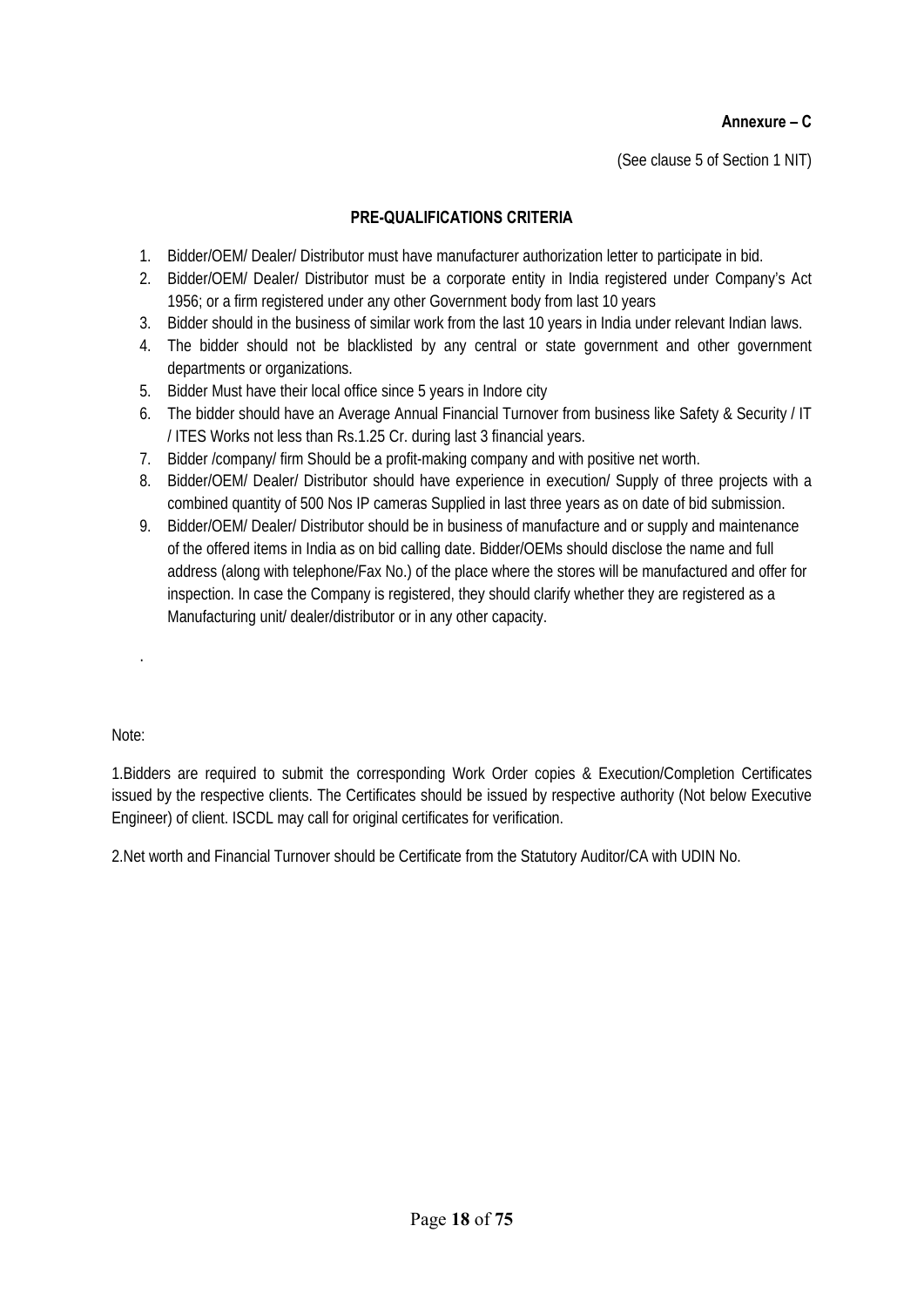**Annexure – D**  (See Clause 6 of Section 1 NIT)

# **SPECIAL ELIGIBILITY CRITERIA**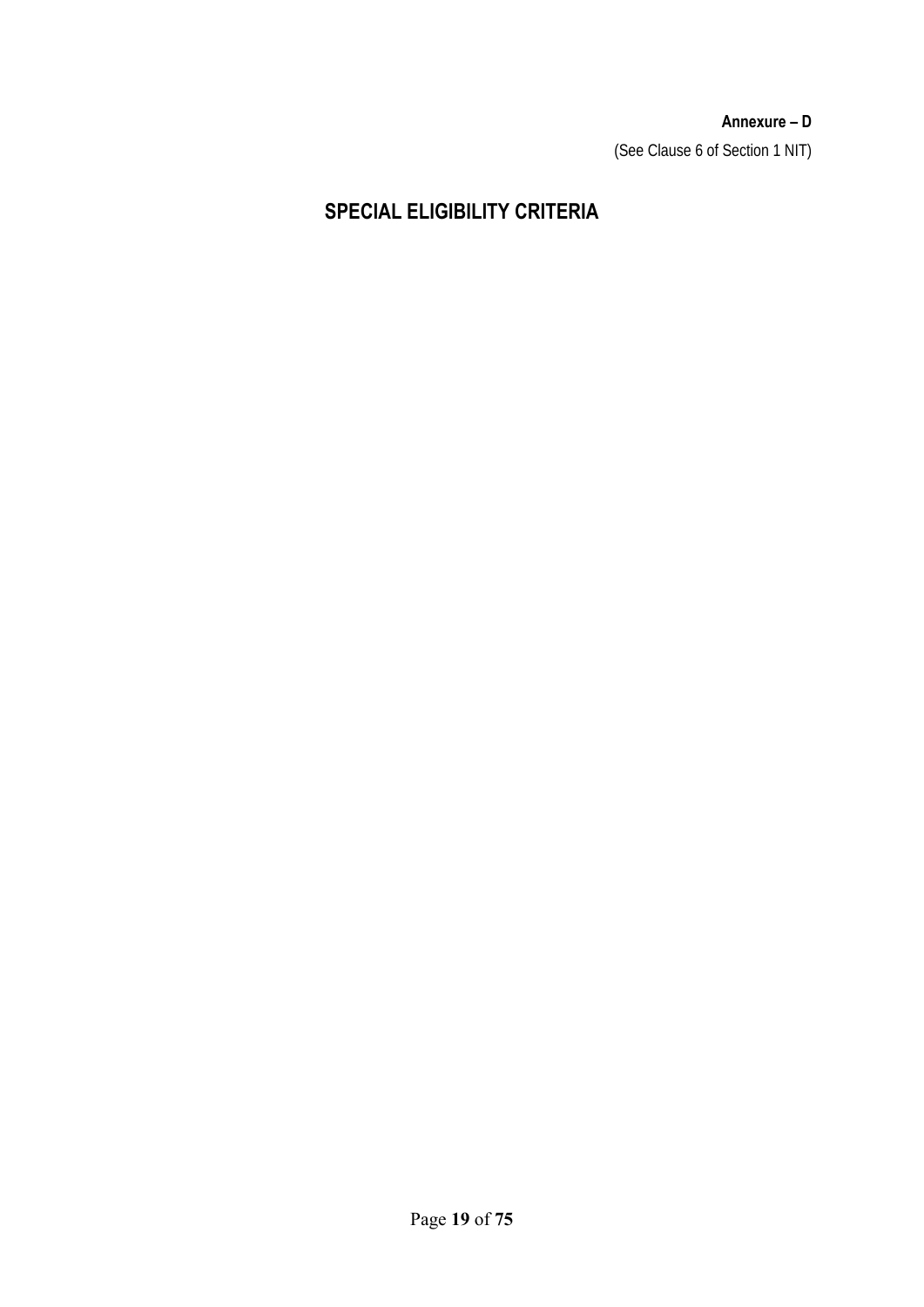#### **(See clause 2 of Section 2-ITB & Clause 10 of GCC)**

#### **1. MPUADD Specifications for Civil Works**  (The soft copy of the specifications is available at departmental website http://www.mpurban.gov.in/StandardSchedule.asp)

#### 2. MORTH latest specification for road /bridge works.

#### 3. MPPKVVCO.LTD SPECIFICATIONS FOR ELECTRICAL WORKS

*The Provisions of General/ Special Conditions of Contract, those specified elsewhere in the bid document, as*  well as execution drawings and notes, or other specifications issued in writing by the employer shall form part of *the technical specifications of this work.* 

*4.Other specification related to CCTV Camera as follows* 

|                |                                 | Table 3: MP IP fixed arialytic supported Specifications                                                                                                                                                                       |
|----------------|---------------------------------|-------------------------------------------------------------------------------------------------------------------------------------------------------------------------------------------------------------------------------|
| S.No.          | <b>Parameter</b>                | <b>Minimum Specifications</b>                                                                                                                                                                                                 |
| 1              | Sensor                          | The camera should be equipped with a minimum of 1/3" CMOS<br>sensor applying progressive scan technology to record more fluid<br>footage and avoid distortion created by moving objects.                                      |
| $\overline{2}$ | Resolution                      | Minimum 2688×1520 for high definition video quality                                                                                                                                                                           |
| 3              | <b>Frame Rate</b>               | The camera should capture images at a frame rate of 25/30 fps @<br>2560X1440 so as to give a swift video output even in case of fast<br>moving objects.                                                                       |
| $\overline{4}$ | Video Compression               | H.265, H.264                                                                                                                                                                                                                  |
| 5              | <b>Electronic Shutter Speed</b> | Auto/Manual, 1/3~1/100000s                                                                                                                                                                                                    |
| $\overline{7}$ | S/N Ratio                       | More than 50dB                                                                                                                                                                                                                |
| 8              | Lens                            | The camera should be provided with an OEM fitted 3.6 mm Fixed<br>lens or better with angle of view H/V/O :84°/45°/100°                                                                                                        |
| 9              | Privacy Masking                 | Camera should support up to 4 areas.                                                                                                                                                                                          |
| 10             | Minimum Illumination            | Color 0.02Lux/F1.6, 0Lux/F1.6(IR on)                                                                                                                                                                                          |
| 11             | <b>ICR</b>                      | The camera shall incorporate a physical ICR filter for quality images<br>both during day and night                                                                                                                            |
| 12             | <b>IR Distance</b>              | The camera should have inbuilt IR and cover distance up to 30 Mtr.<br>or above                                                                                                                                                |
| 13             | Video Streaming                 | The camera should output a master and a slave stream that are<br>individually configurable.                                                                                                                                   |
| 14             | <b>ROI Support</b>              | The Camera should allow at least 4 sections of the camera view to<br>be streamed separately for distinguished viewing and recording.<br>Furthermore, it should give the capability to configure these streams<br>individually |
| 15             | <b>Backlight Compensation</b>   | BLC should allow adjusting the gain of the camera to improve<br>exposure of the subjects that are in front of a bright light source                                                                                           |
| 16             | Wide-Dynamic-Range              | The camera should give a WDR range of minimum 120 dB Real<br>WDR (Must be Hardware driven)                                                                                                                                    |
| 17             | Noise Reduction                 | 3D-DNR                                                                                                                                                                                                                        |

Technical Specifications

1.1.1 4MP IP fix Analytic supported  $T<sub>1</sub>$  is  $T<sub>2</sub>$ . MP ID fixed analytic support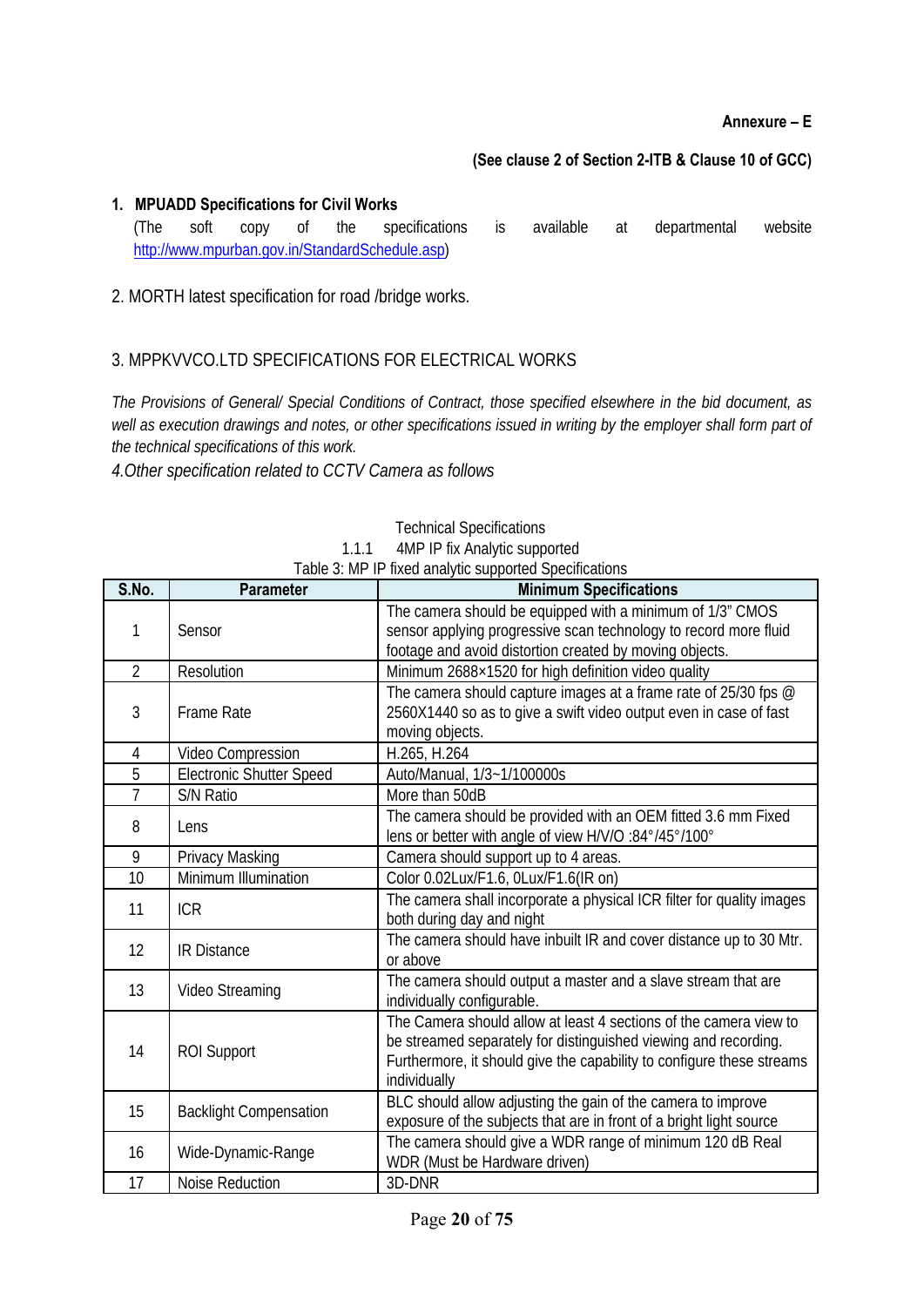| 18 | Camera Tampering                               | The camera shall provide real time tampering protection by means<br>of alerts generated at the software.                                                                                                                                 |  |
|----|------------------------------------------------|------------------------------------------------------------------------------------------------------------------------------------------------------------------------------------------------------------------------------------------|--|
| 19 | Pre/Post Event Buffering                       | The camera should support a least of 3 seconds of pre & post event<br>buffering.                                                                                                                                                         |  |
| 20 | <b>Event Notification</b>                      | Through Relays, E-Mails or FTP                                                                                                                                                                                                           |  |
| 21 | <b>Network</b>                                 | IPv4, IGMP, ICMP, ARP, TCP, UDP, DHCP, PPPoE, RTP, RTSP,<br>RTCP, DNS, DDNS, NTP, FTP, UPnP, HTTP, HTTPS, ANR, SMTP,<br>802.1x, SNMP                                                                                                     |  |
| 22 | Security                                       | Security Password protection, HTTPS, IP filtering, IEEE 802.1X                                                                                                                                                                           |  |
| 23 | Micro SD Slot                                  | Should support up to a maximum of 256GB micro-SD                                                                                                                                                                                         |  |
| 24 | Others                                         | Exposure Control, AGC, White Balance                                                                                                                                                                                                     |  |
|    |                                                | Motion detection                                                                                                                                                                                                                         |  |
| 25 | Video Content Analytics<br>supported by Camera | Tripwire                                                                                                                                                                                                                                 |  |
|    |                                                | Intrusion                                                                                                                                                                                                                                |  |
| 26 | Network Ethernet                               | RJ-45 (10/100Base-T)                                                                                                                                                                                                                     |  |
| 27 | <b>General Function</b>                        | Watermark, IP Address Filtering, Tampering Alarm, Access Policy,<br>ARP Protection, RTSP Authentication, User Authentication                                                                                                             |  |
| 28 | <b>Power Source</b>                            | The network camera shall support industry standard Power over<br>Ethernet (PoE) IEEE 802.3af to supply power to the camera over<br>the network and DC12 V to supply local power in case of longer<br>distance where PoE is not possible. |  |
| 29 | Power Consumption                              | Not to exceed 7W                                                                                                                                                                                                                         |  |
| 30 | <b>Smart Phone</b>                             | It should support remote monitoring over iPhone, iPad, Android and<br>Windows Phone including desktop/PC                                                                                                                                 |  |
| 31 | Operation<br>Temperature/Humidity              | -30 °C to 60 °C / Less than 95% RH                                                                                                                                                                                                       |  |
| 32 | Weather Proof Standard                         | IP67 rated weather proofing standards                                                                                                                                                                                                    |  |
| 33 | Open Protocol                                  | ONVIF Profile S or higher                                                                                                                                                                                                                |  |
| 34 | Certifications                                 | UL, FCC, CE, ISO certified                                                                                                                                                                                                               |  |

1.1.2 4 MP IP PTZ Optical zoom Table 4: 4 MP IP PTZ 30x Optical Zoom Specifications

| S.No.   | <b>Parameter</b>        | <b>Minimum Specifications</b>                                                                                                                                                                                               |  |
|---------|-------------------------|-----------------------------------------------------------------------------------------------------------------------------------------------------------------------------------------------------------------------------|--|
|         | 4MP IP IR PTZ Camera    | Motorized PAN TILT ZOOM with IR                                                                                                                                                                                             |  |
| 2       | Image Sensor            | 1/2.8" or 1/3" progressive Scan CMOS                                                                                                                                                                                        |  |
| 3       | Signal System           | PAL/NTSC                                                                                                                                                                                                                    |  |
| 4       | Resolution & frame rate | 2592x1520 @ 25fps, 1080P @ 50/60fps                                                                                                                                                                                         |  |
| 5       | Minimum Illumination    | 0.01Lux@ F1.6, 0 lux with IRor better                                                                                                                                                                                       |  |
| 6       | Imaging                 | 1/50s to 1/30000s, Auto Gain Control, White Balance-Auto, Back<br>Light Compensation, Multi zone Privacy Masking(upto 8 area), HLC.                                                                                         |  |
|         | Signal to Noise Ratio   | 50 dB or more                                                                                                                                                                                                               |  |
| 8       | Auto Iris               | DC Drive                                                                                                                                                                                                                    |  |
| 9       | Lens Type               | Focal Length: varifocal 4.3/4.5-129/135mm or better, Focus<br>Adjustment: Automatic, manual                                                                                                                                 |  |
| $10 \,$ | Zoom                    | 30x Optical zoom and 16x Digital zoom with angle of view H:<br>$60^{\circ}$ ~2.3~ and having a close 100mm ~ 1000mm                                                                                                         |  |
| 11      | Day & Night             | True Day & Night High Performance Mechanical IR cut filter with<br>auto switch, IR Source- Inbuilt Smart IR LED's with effective<br>distance. The camera should have IR LED's and cover distance up<br>to 150 mtr. or above |  |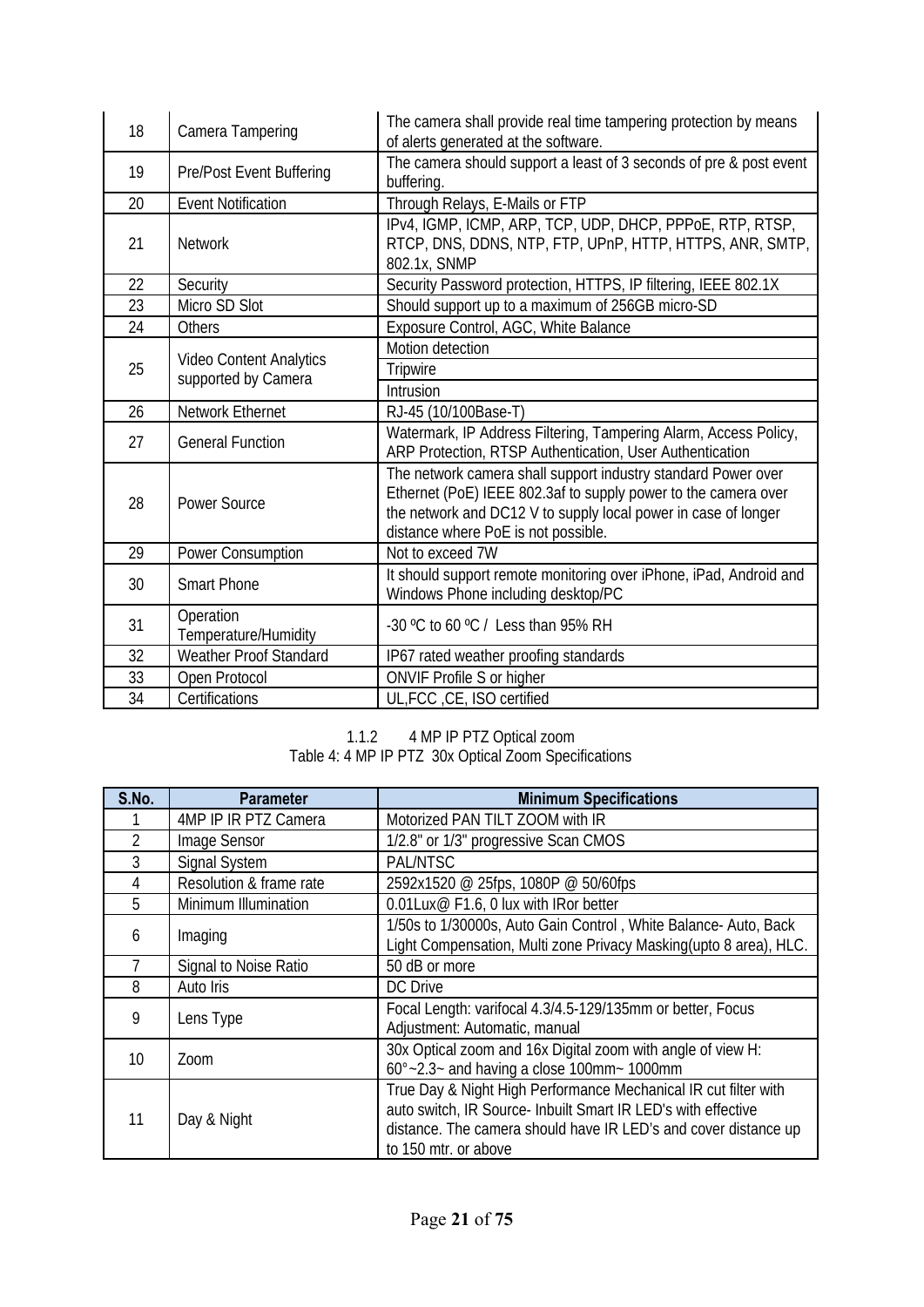| 12 | Auto Tracking                   | The camera should be equipped with auto tracking function using<br>simultaneously all of the panning, tilting and zooming should be<br>available. When a motion is detected in a registered monitoring<br>area, the camera should track the motion (object) and capture it. |  |
|----|---------------------------------|-----------------------------------------------------------------------------------------------------------------------------------------------------------------------------------------------------------------------------------------------------------------------------|--|
| 13 | <b>Pre/Post Event Buffering</b> | The camera should support atleast of 5 seconds of pre & post event<br>buffering.                                                                                                                                                                                            |  |
| 14 | <b>PAN Travel</b>               | Pan: 0° ~ 360° endless; Pan: 0.1° ~ 300°/s                                                                                                                                                                                                                                  |  |
| 15 | <b>Tilt Travel</b>              | Tilt: -15° ~ 90°, auto flip 180°, Tilt: 200°/s                                                                                                                                                                                                                              |  |
| 16 | Presets                         | 255 Presets                                                                                                                                                                                                                                                                 |  |
| 17 | <b>Event Notification</b>       | Through Relays, E-Mails or FTP                                                                                                                                                                                                                                              |  |
| 18 | Video Compression (Minimum)     | H.265                                                                                                                                                                                                                                                                       |  |
| 20 | Wide Dynamic Range              | WDR (120dB or more)                                                                                                                                                                                                                                                         |  |
| 21 | Digital Noise Reduction         | DNR (2D+3D) On/Off                                                                                                                                                                                                                                                          |  |
| 22 | Streaming                       | Triple Streaming, configurable                                                                                                                                                                                                                                              |  |
| 23 | Connectivity                    | LAN                                                                                                                                                                                                                                                                         |  |
| 24 | Image Setting                   | Rotate Mode, ROI, EIS, saturation, brightness, contrast, sharpness<br>adjustable through client software or web browser                                                                                                                                                     |  |
| 25 | Profile Management              | User configuration import, export                                                                                                                                                                                                                                           |  |
| 26 | Security                        | User Authentication, Water Marking-                                                                                                                                                                                                                                         |  |
| 27 | <b>Onboard Storage</b>          | Camera should support built in Class-10 Micro SD/SDHC/SDXC<br>Card slot upto 128 GB.                                                                                                                                                                                        |  |
| 28 | Recording Management            | Format SD, overwrite, storage management, video to NAS device,<br>remote archive access via FTP login                                                                                                                                                                       |  |
| 29 | Alarm Trigger                   | Motion detection, Camera Tampering alarm, IP address conflict,<br>storage full, storage error                                                                                                                                                                               |  |
|    | <b>Network Compatibility</b>    |                                                                                                                                                                                                                                                                             |  |
| 30 | Network Protocol                | TCP/IP/ICMP, HTTP, HTTPS, FTP, DHCP, DNS, DDNS, RTP,<br>RTSP, RTCP, PPPoE, NTP, Upnp, SMTP, SNMP, IGMP, 802.1X,<br>QoS, IPv6, Bonjour, IPv4                                                                                                                                 |  |
| 32 | <b>System Capability</b>        | <b>ONVIF</b>                                                                                                                                                                                                                                                                |  |
|    |                                 | Camera shall support open source VMS                                                                                                                                                                                                                                        |  |
| 34 | <b>VMS</b>                      | impacted. The VMS software and cameras may or may not be from<br>the same OEM but the VMS OEM shall ensure seamless integration<br>of both and smooth functioning of the system.                                                                                            |  |
| 35 |                                 |                                                                                                                                                                                                                                                                             |  |
|    | Ethernet                        | 1RJ 45 10/100 Ethernet port                                                                                                                                                                                                                                                 |  |
| 36 | Power Input                     | Standard DC Jack                                                                                                                                                                                                                                                            |  |
| 37 | Power Requirement               | 24V(±10%), PoE (IEEE802.3 af)                                                                                                                                                                                                                                               |  |
| 38 | Power Consumption               | Not to exceed 42Wwhen IR on                                                                                                                                                                                                                                                 |  |
| 39 | Enclosure                       | IP66 weather proof                                                                                                                                                                                                                                                          |  |
| 40 | <b>Operating Condition</b>      | -10°C to 60°C, humidity 95% (max) (non-condensing)                                                                                                                                                                                                                          |  |
| 41 | <b>Standards</b>                | CE, FCC, RoHS, UL Certified                                                                                                                                                                                                                                                 |  |
| 42 | Audio Support                   | Audio Interface: The camera should have 1/1 Audio In/Out to<br>connect External Mic and Speaker<br>Audio Compression: G.711a/ G.711u/ PCM                                                                                                                                   |  |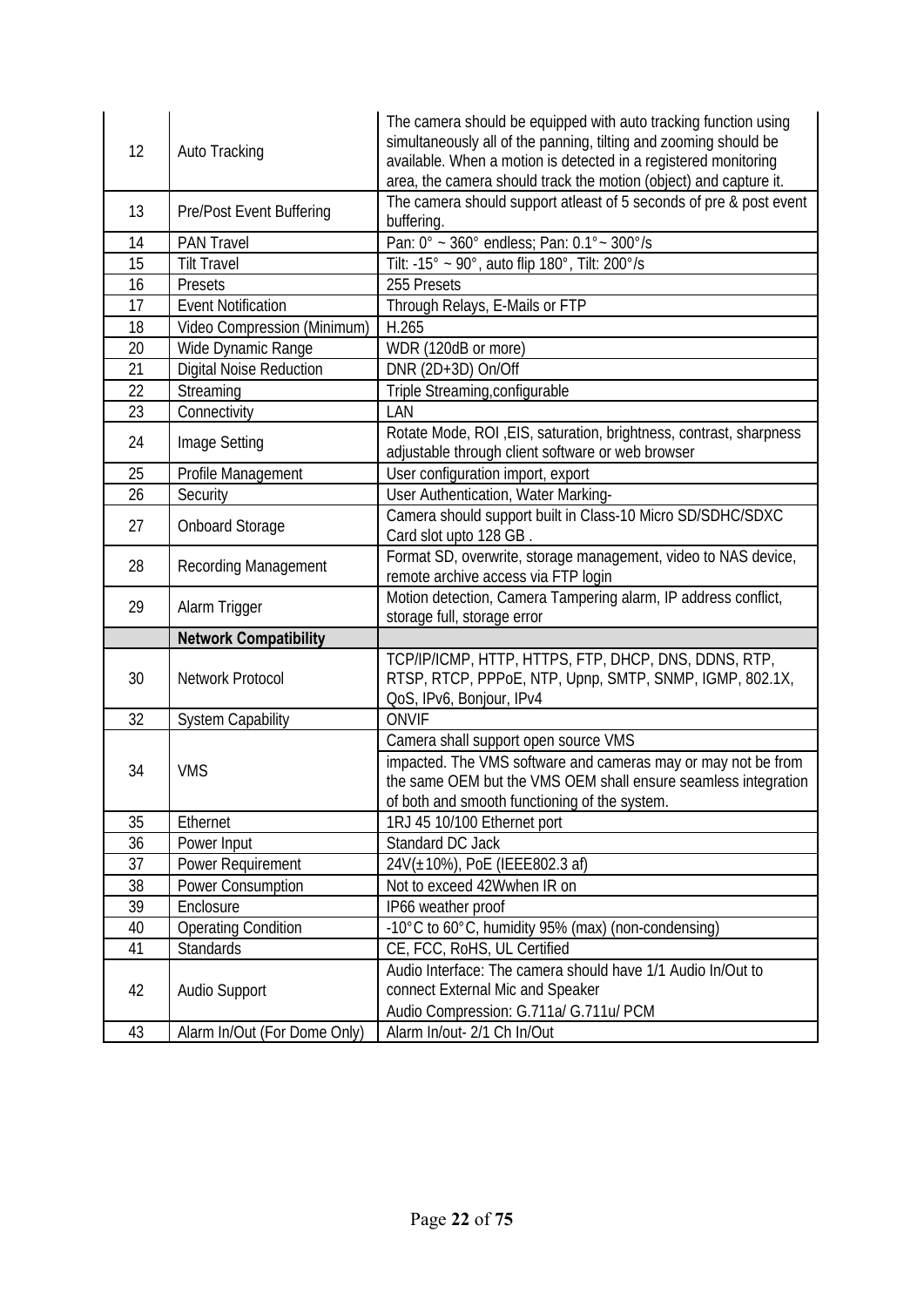#### 1.1.3 VMS Software with Analytics Table 5: VMS software specifications

| <b>Parameter</b>               | <b>Minimum Specification</b>                                           |  |
|--------------------------------|------------------------------------------------------------------------|--|
| <b>Supported Devices</b>       | Should support NVR, Network camera, Network Video server, Decoder etc. |  |
| Max. Register Device           | 128 Devices                                                            |  |
| Recording                      | 64 Channels for windows                                                |  |
| Device Management              | Auto find, Add, delete, device Group, Reboot, setup                    |  |
| <b>Video Source</b>            | Local PC, Device itself, PC-NVR                                        |  |
| Duration                       | 24h for one search                                                     |  |
| Search Type                    | Certain time, Timing, Motion detection, Alarm                          |  |
| Playback Features              | Snapshot, E-PTZ, audio, speed 1/8x~8x, synchronization playback        |  |
|                                | Window version Export as *.dav or *.avi,                               |  |
| Export                         | MAC Version: Export as *.dav                                           |  |
| <b>Alarm Signal Monitoring</b> | Schedule Alarm, Setup actions, operate/memo alarm                      |  |
| Alarm Type                     | External alarm, video loss, Motion detection, Camera masking etc.      |  |
| Video display split            | 1/4/6/8/9/16/25/36/64 split                                            |  |
| Live Monitoring                | snapshot, record, audio, talk, instant play back, E-PTZ, tour task     |  |
| Number of Maps                 | Map group: Unlimited, sub-map, Layout: 64                              |  |
| Supports Image                 | JPEG/BMP                                                               |  |
| Account                        | User and role management; privileges according to module & device.     |  |
| Log                            | Client log, remote device log, operation log, System log, alarm log1   |  |

Bidder/OEM/ Dealer/ Distributor will also provide mobile application for Smartphones which can be used by authorized officials for monitoring purpose and live view and recording of any camera from anywhere using internet. The necessary provision for server and software should be made and cost of the same should be included in the above items.

| 3.2.3. 32CH NVR Specifications         |
|----------------------------------------|
| Table 6: 32 channel NVR specifications |

| S.No. | <b>Parameter</b>                                                   | <b>Minimum Specifications</b>                                                                    |
|-------|--------------------------------------------------------------------|--------------------------------------------------------------------------------------------------|
|       |                                                                    | Network Video Recorder shall provide a live view and storage of minimum 32 IP camera or more and |
|       | must be ONVIF with minimum support of 320 Mbps incoming Bandwidth. |                                                                                                  |
|       | NVR should support H.265, H.264, MJPEG support                     |                                                                                                  |
|       | It should have 1/4/9/16/25/36 channel display mode                 |                                                                                                  |
|       | It should have 25fps @ 4MP                                         |                                                                                                  |
|       |                                                                    | Must support Resolution: 3840*2160, 1920×1080, 1280×1024, 1280×720, 1024×768                     |
|       | Must support recording resolution upto 12MP                        |                                                                                                  |
|       |                                                                    | Must support Continuous, Alarm, Motion, Instant, Panic Recording Mode                            |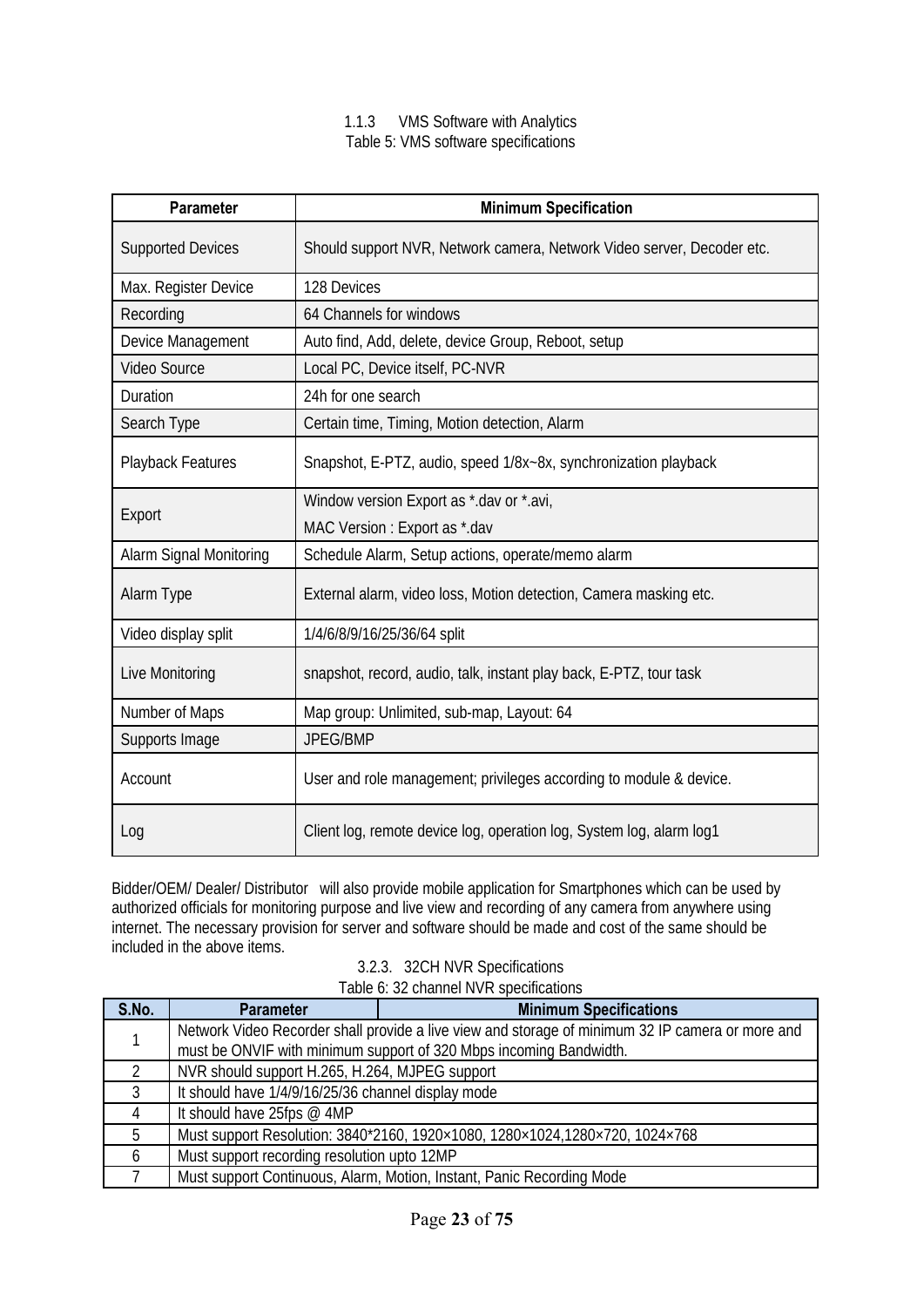| 8               | Must support two way audio                                                                                                                                                                                                                                                                                                                                                                                                                                                                 |                                                                                                                                                                |  |
|-----------------|--------------------------------------------------------------------------------------------------------------------------------------------------------------------------------------------------------------------------------------------------------------------------------------------------------------------------------------------------------------------------------------------------------------------------------------------------------------------------------------------|----------------------------------------------------------------------------------------------------------------------------------------------------------------|--|
| 9               | When alarm recording is enabled and an event occurs, you can click the alarm icon on monitoring<br>page to view the alert details. The snapshot function is supported on monitoring and playback page                                                                                                                                                                                                                                                                                      |                                                                                                                                                                |  |
| 10 <sup>1</sup> | The Network Video Recorder (NVR) shall be configured to send email whenever a system message is<br>created or an alarm event occurs. The email server shall be a valid SMTP server. Each recipient<br>email address shall be configured to receive any combination of critical, warning, or informational<br>messages or alarm notifications. When an alarm occurs, the email message includes the NVR name,<br>time of alarm and a list of camera that is configured to record upon alarm |                                                                                                                                                                |  |
| 11              | It should support Network Support: HTTP, TCP/IP, SMTP, DHCP, DNS, DDNS, FTP, NTP, UPnP,<br>Multi IP Setting. Convert multiple recording files to one avi/MP4 file.                                                                                                                                                                                                                                                                                                                         |                                                                                                                                                                |  |
| 12              |                                                                                                                                                                                                                                                                                                                                                                                                                                                                                            | Intelligent auto power on when power resumes after power outage.                                                                                               |  |
| 13              | Storage                                                                                                                                                                                                                                                                                                                                                                                                                                                                                    | It should Support 8 SATA HDDs up to 8TB Each, 1 No. x e- SATA.                                                                                                 |  |
| 14              | Connectivity Interface :                                                                                                                                                                                                                                                                                                                                                                                                                                                                   | 2 Nos. x 10/100/1000 Base-T Lan Port                                                                                                                           |  |
| 15              | Backup Interface:                                                                                                                                                                                                                                                                                                                                                                                                                                                                          | Its should have 3Nosx USB port for backup.                                                                                                                     |  |
| 16              | Power Supply:                                                                                                                                                                                                                                                                                                                                                                                                                                                                              | Should support AC100-240V, 50/60Hz                                                                                                                             |  |
| 17              | Operating Condition:                                                                                                                                                                                                                                                                                                                                                                                                                                                                       | 10°C to 50°C, humidity 80% (max) (non-condensing)                                                                                                              |  |
| 18              | Alarm                                                                                                                                                                                                                                                                                                                                                                                                                                                                                      | 16/4 Ch In/ Out                                                                                                                                                |  |
| 19              | Video Output                                                                                                                                                                                                                                                                                                                                                                                                                                                                               | 2 HDMI, 1 VGA                                                                                                                                                  |  |
|                 |                                                                                                                                                                                                                                                                                                                                                                                                                                                                                            | Option for SMS/ Email Alerts to minimum 5 designated mobile<br>number for power failure, HDD failure, vandalism, tempering,<br>network disconnection and panic |  |
| 20              |                                                                                                                                                                                                                                                                                                                                                                                                                                                                                            | Web, Mobile app for alerts and viewing                                                                                                                         |  |
| 21              | Protocols                                                                                                                                                                                                                                                                                                                                                                                                                                                                                  | HTTP, TCP/IP, IPv4/IPv6, UPNP, RTSP, UDP, SMTP, NTP, DHCP,<br>DNS, IP Filter, PPPOE, DDNS, FTP, Alarm Server, IP Search,<br>ONVIF 2.4, CGI Conformant          |  |
| 22              | Standards:                                                                                                                                                                                                                                                                                                                                                                                                                                                                                 | CE, FCC, RoHS, UL Certified                                                                                                                                    |  |

#### 1.1.4 Surveillance Hard Disk Specifications Table 22: Surveillance Hard Disk Specifications

| <b>Parameter</b>                       | Table 22. Our remarker Hard Disk Opeemeations<br><b>Minimum Specifications</b> |
|----------------------------------------|--------------------------------------------------------------------------------|
| Capacity                               | 8TB                                                                            |
| Max Sustainable Transfer Rate          | 180MB/s                                                                        |
| Cache                                  | 128Mb                                                                          |
| Bytes per sec                          | 4096                                                                           |
| Operating (ambient, min)               | 00 <sub>c</sub>                                                                |
| Operating(drive case, Max)             | 700 c                                                                          |
| 1.1.5 24P UTP + 4P Fiber POE Switch    |                                                                                |
| Table 7: 24P UTP + 4P Fiber POE Switch |                                                                                |
| specification                          |                                                                                |
| <b>Parameter</b>                       | <b>Minimum Specifications</b>                                                  |
| Ports                                  | 24 UTP ports Full PoE and 4 Mini GBIC Slot                                     |
|                                        | Multicast feature 1GMP v1, v2, v3 snooping with 512 IGMP                       |
| <b>Supports</b>                        | groups monitoring and port mirroring, PoE+Port compliant                       |
|                                        | with IEEE 802.3af/at                                                           |
| Certificates                           | CE, FCC & RoHS                                                                 |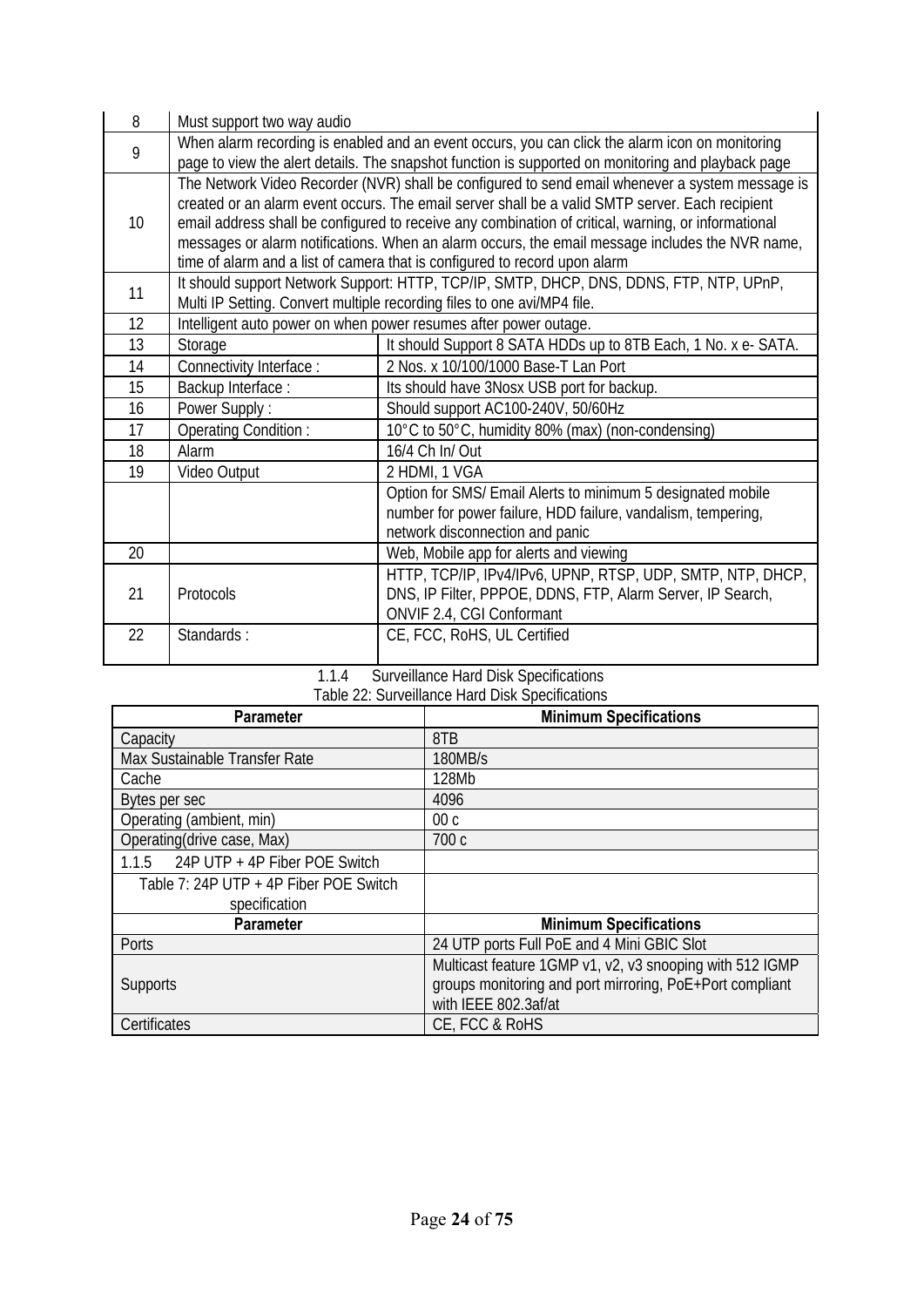#### 1.1.7 Desktop CPU Specifications Table 9: Desktop CPU Specifications

| <b>Parameter</b>        | <b>Minimum Specifications</b>                                    |  |
|-------------------------|------------------------------------------------------------------|--|
| Processer               | Intel Corei7 processor)                                          |  |
| Ram                     | 16GB RAM DDR3 memory scalable up to 32 GM                        |  |
| Hard Disk               | 1Tb Hard Disk ECC memory modules support; min. 250GM             |  |
| Graphic Card            | NVIDIA 4GB Graphics card                                         |  |
| <b>USB</b>              | 4USB ports                                                       |  |
| <b>Network</b>          | On-board gigabit Ethernet                                        |  |
| <b>Operating System</b> | Win 7 Pro                                                        |  |
| Keyboard                | <b>USB Keyboard</b>                                              |  |
| Mouse                   | <b>USB Optical mouse</b>                                         |  |
| Certification           | EPEAT Gold certified power supply, UL, Energy star certification |  |

1.1.8 CAT 6 SFTP Cable Specifications

Table 12: CAT 6 SFTP Cable Specifications

| Parameter      | <b>Minimum Specifications</b>                    |  |
|----------------|--------------------------------------------------|--|
| Cat 6          | CAT 6 SFTP Cable                                 |  |
| Conductor      | 23 AWG Solid bare copper                         |  |
| Pairs          | 2 Insulated conductors twisted together          |  |
| Shield         | Aluminum / Polyester Foil Tinned Copper Braiding |  |
| Sheath         | <b>PVC/LSZH</b>                                  |  |
| Cable Diameter | 6.80 mm nominal                                  |  |

1.1.9 CAT 6 SFTP patch CableSpecifications

Table 13: CAT 6 SFTP patch Cable Specifications

| <b>Parameter</b> | <b>Minimum Specifications</b>                    |  |
|------------------|--------------------------------------------------|--|
| Cat 6            | CAT 6 SFTP Cable                                 |  |
| Conductor        | 23 AWG Solid bare copper                         |  |
| Pairs            | 2 Insulated conductors twisted together          |  |
| Shield           | Aluminum / Polyester Foil Tinned Copper Braiding |  |
| Sheath           | <b>PVC/LSZH</b>                                  |  |
| Cable Diameter   | 6.80 mm nominal                                  |  |
| Min Length       | 3 m                                              |  |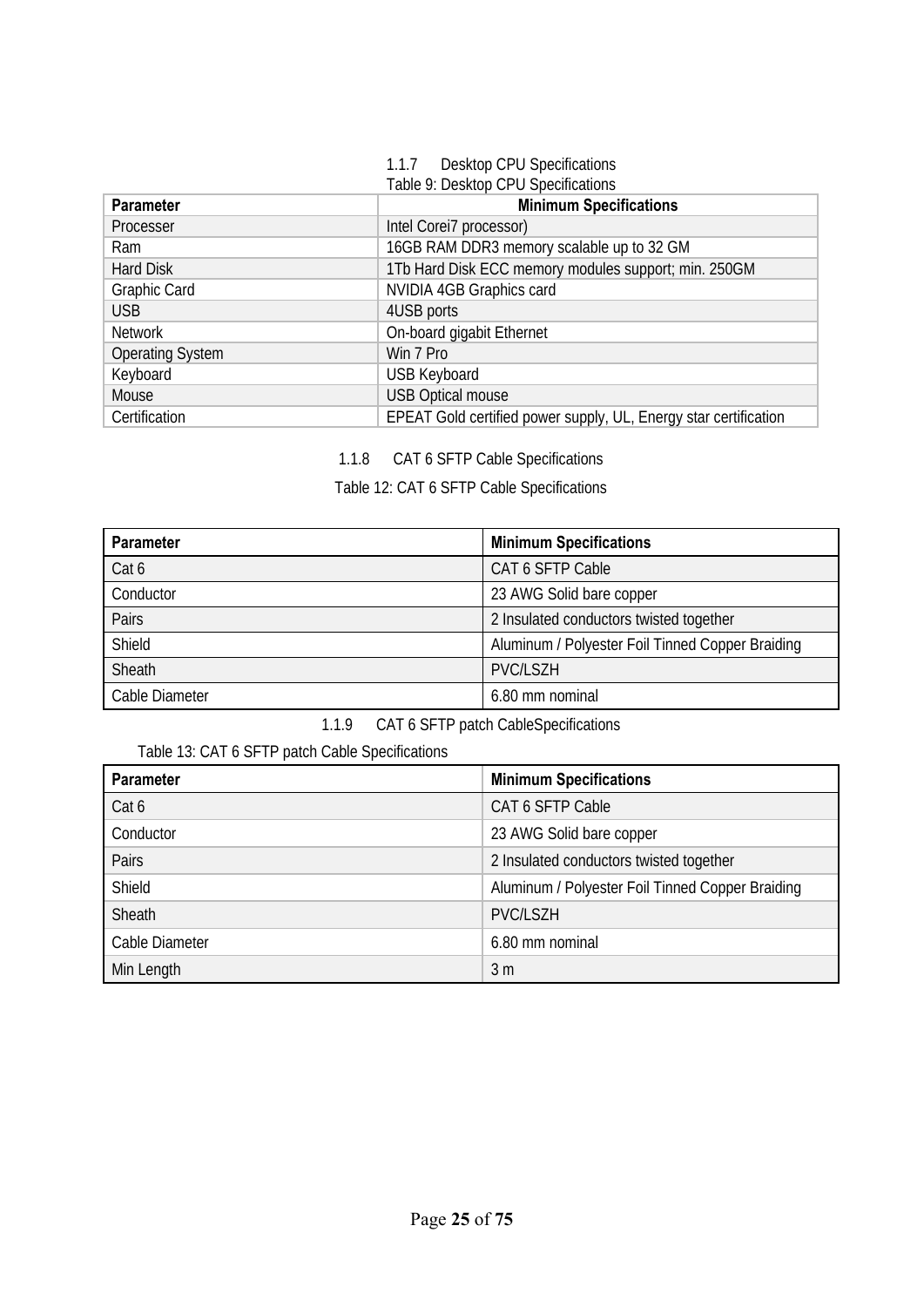### **Procedure for participation in e-Tendering**

Procedure for participation in e-Tendering

- 1. Bidder should do Online Enrolment in this Portal using the option Click Here to Enroll available in the Home Page. Then the Digital Signature enrollment has to be done with the e-token, after logging into the portal. The e-token may be obtained from one of the authorized Certifying Authorities such as eMudhraCA/GNFC/IDRBT/MtnlTrustline/SafeScrpt/TCS.
- 2. Bidder then logs into the portal giving user id / password chosen during enrolment.
- 3. The e-token that is registered should be used by the bidder and should not be misused by others.
- 4. DSC once mapped to an account cannot be remapped to any other account. It can only be Inactivated.
- 5. The Bidders can update well in advance, the documents such as certificates, purchase order details etc., under My Documents option and these can be selected as per tender requirements and then attached along with bid documents during bid submission. This will ensure lesser upload of bid documents.
- 6. After downloading / getting the tender schedules, the Bidder should go through them carefully and then submit the documents as per the tender document, otherwise, the bid will be rejected.
- 7. The BOQ template must not be modified/replaced by the bidder and the same should be uploaded after filling the relevant columns, else the bidder is liable to be rejected for that tender. Bidders are allowed to enter the Bidder Name and Values only.
- 8. If there are any clarifications, this may be obtained online through the eProcurement Portal, or through the contact details given in the tender document. Bidder should take into account of the corrigendum published before submitting the bids online.
- 9. Bidder, in advance, should prepare the bid documents to be submitted as indicated in the tender schedule and they should be in PDF/XLS/RAR/DWF formats. If there is more than one document, they can be clubbed together.
- 10. Bidder should arrage for the EMD as specified in the tender. The original should be posted/couriered/given in person to the Tender Inviting Authority, within the bid submission date and time for the tender.
- 11. The bidder reads the terms and conditions and accepts the same to proceed further to submit the bids
- 12. The bidder has to submit the tender document(s) online well in advance before the prescribed time to avoid any delay or problem during the bid submission process.
- 13. There is no limit on the size of the file uploaded at the server end. However, the upload is decided on the Memory available at the Client System as well as the Network bandwidth available at the client side at that point of time. In order to reduce the file size, bidders are suggested to scan the documents in 75- 100 DPI so that the clarity is maintained and also the size of file also gets reduced. This will help in quick uploading even at very low bandwidth speeds.
- 14. It is important to note that, the bidder has to Click on the Freeze Bid Button, to ensure that he/she completes the Bid Submission Process. Bids Which are not Frozen are considered as Incomplete/Invalid bids and are not considered for evaluation purposes.
- 15. In case of Offline payments, the details of the Earnest Money Deposit (EMD) document submitted physically to the Department and the scanned copies furnished at the time of bid submission online should be the same otherwise the Tender will be summarily rejected
- 16. The Tender Inviting Authority (TIA) will not be held responsible for any sort of delay or the difficulties faced during the submission of bids online by the bidders due to local issues.
- 17. The bidder may submit the bid documents online mode only, through this portal. Offline documents will not be handled through this system.
- 18. At the time of freezing the bid, the eProcurement system will give a successful bid updation message after uploading all the bid documents submitted and then a bid summary will be shown with the bid no,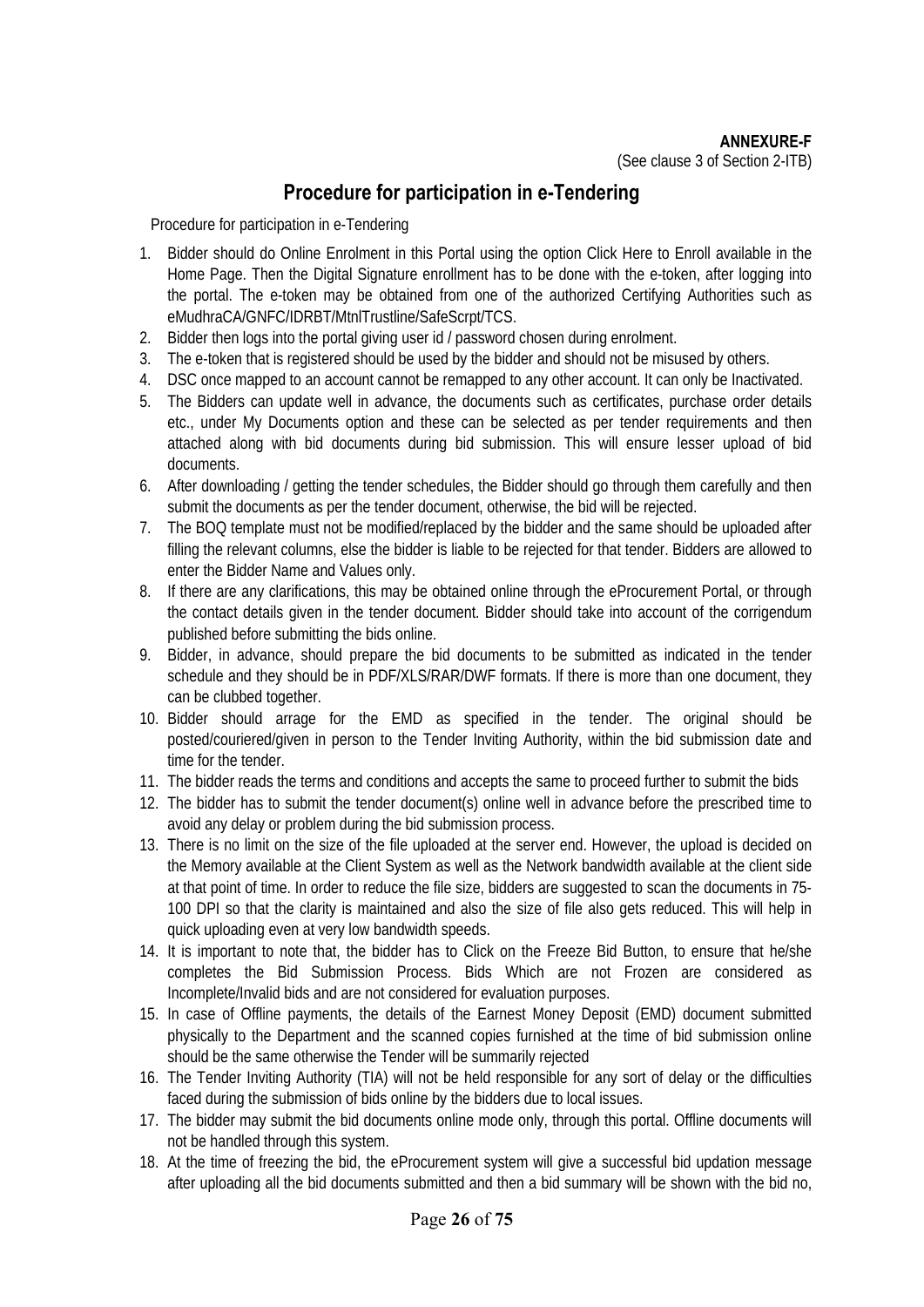date & time of submission of the bid with all other relevant details. The documents submitted by the bidders will be digitally signed using the e-token of the bidder and then submitted.

- 19. After the bid submission, the bid summary has to be printed and kept as an acknowledgement as a token of the submission of the bid. The bid summary will act as a proof of bid submission for a tender floated and will also act as an entry point to participate in the bid opening event.
- 20. Successful bid submission from the system means, the bids as uploaded by the bidder is received and stored in the system. System does not certify for its correctness.
- 21. The bidder should see that the bid documents submitted should be free from virus and if the documents could not be opened, due to virus, during tender opening, the bid is liable to be rejected
- 22. The time that is displayed from the server clock at the top of the tender Portal, will be valid for all actions of requesting bid submission, bid opening etc., in the e-Procurement portal. The Time followed in this portal is as per Indian Standard Time (IST) which is GMT+5:30. The bidders should adhere to this time during bid submission.
- 23. All the data being entered by the bidders would be encrypted at the client end, and the software uses PKI encryption techniques to ensure the secrecy of the data. The data entered will not be viewable by unauthorized persons during bid submission and not viewable by any one until the time of bid opening. Overall, the submitted bid documents become readable only after the tender opening by the authorized individual.
- 24. During transmission of bid document, the confidentiality of the bids is maintained since the data is transferred over secured Socket Layer (SSL) with 256 bit encryption technology. Data encryption of sensitive fields is also done.
- 25. The bidders are requested to submit the bids through online eProcurement system to the TIA well before the bid submission end date and time (as per Server System Clock).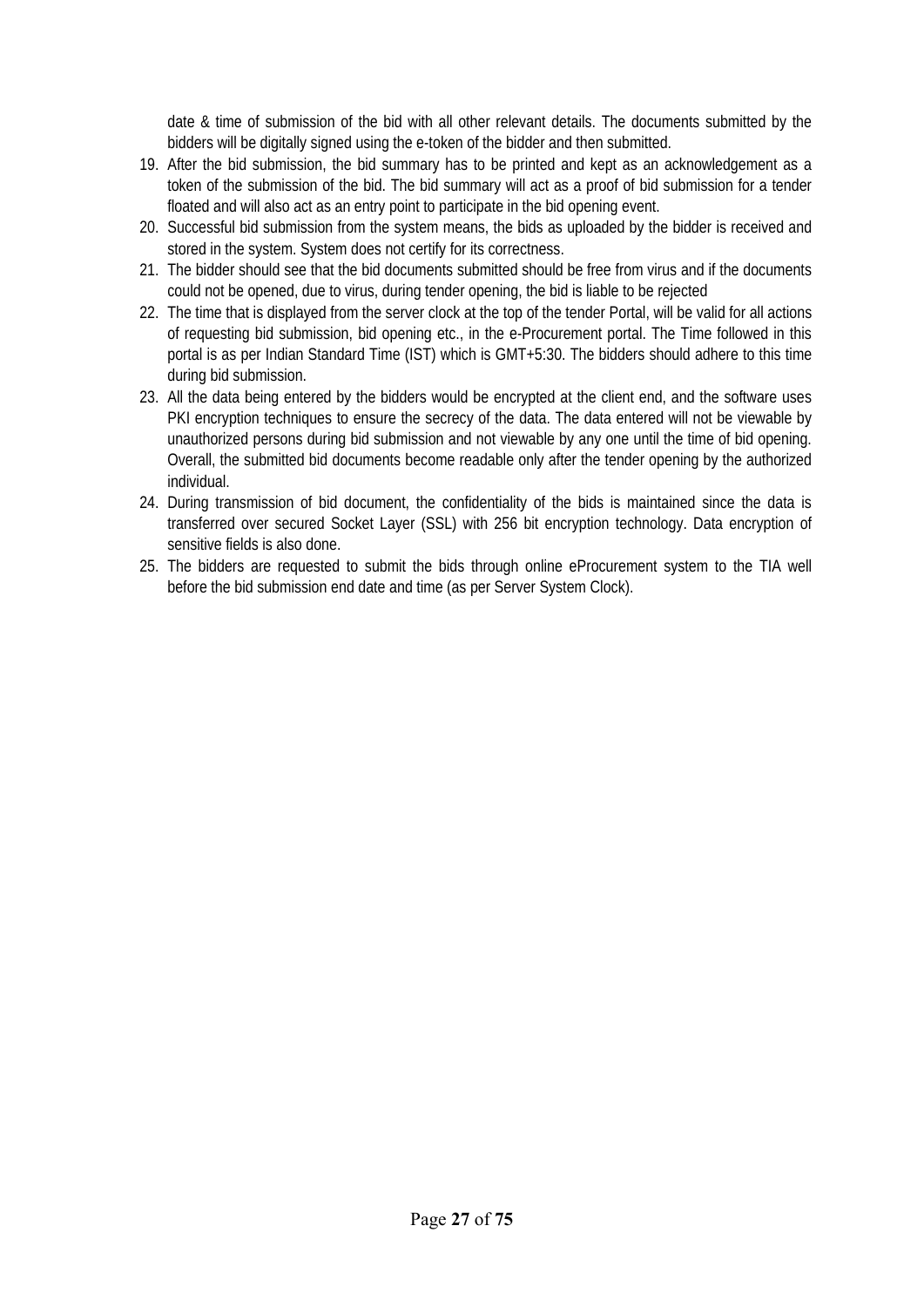#### JOINT VENTURE (J.V.)

If J.V. is allowed following conditions and requirements must be fulfilled –

1. Bids submitted by a joint venture of two or more firms as partners shall comply with the following requirements:

a. one of the partners shall be nominated as being Lead Partner, and this authorization shall be evidenced by submitting a power of attorney signed by legally authorized signatories of all the partners;

b. the bid and, in case of a successful bid, the Agreement, shall be signed so as to be legally binding on all partners;

c. the partner in charge shall be authorized to incur liabilities and receive instructions for and on behalf of any and all partners of the joint venture and the entire execution of the contract, including payment, shall be done exclusively with the partner in charge;

d. all partners of the joint venture shall be liable jointly and severally for the several of the contract in accordance with the contract terms, and a statement to this e  $ect$  a to included in the authorization mention in the bid and in the Agreement [in case of a succe e. The joint venture shall is the joint venture shall with the sect of the contract terms, and a statement to this enect of all members of the riza with riza and in the Agreement [in case of a succession bidge and in the A

equipment, key personnel, work execution, and financing of the project. All members of JV should have active participation in execution during the currency of the contract. This should not be varied/modified subsequently without prior approval of the employer;

f. The joint venture agreement should be registered, so as to be legally valid and binding on all partners; and g. a copy of the Joint Venture Agreement entered into by the partners shall be submitted with the bid.

2. The figures for each of the partners of a joint venture shall be added together to determine the Bidder's compliance with the minimum qualifying criteria required for the bid. All the partners collectively must meet the criteria specified in full. Failure to comply with this requirement will result in rejection of the joint venture's bid.

3. The performance security of a Joint Venture shall be in the name of the partner Lead Partner/joint venture.

4. Attach the power of attorney of the partners authorizing the Bid signatory(ies) on behalf of the joint venture

5. Attach the agreement among all partners of the joint venture [and which is legally binding on all partners], which shows the requirements as indicated in the Instructions to Bidders'.

6. Furnish details of participation proposed in the joint venture as below:

| PARTICIPATION DETAILS                                      | A' (Lead Partner) | 'FIRM 'B' | FIRM 'C' |
|------------------------------------------------------------|-------------------|-----------|----------|
| Financial                                                  |                   |           |          |
| Name of the Banker(s)                                      |                   |           |          |
| Planning                                                   |                   |           |          |
| <b>Construction Equipment</b>                              |                   |           |          |
| Key Personnel                                              |                   |           |          |
| Execution of Work (Give details on<br>contribution of each |                   |           |          |

#### DETAILS OF PARTICIPATION IN THE JOINT VENTURE FIRM

The partners of J.V. should satisfy the qualification criteria as below,

- a. The Lead Partner must meet at least 50% requirement of technical and financial eligibility criteria required for the bid.
- b. The other partner(s) must meet at least 25% requirement of technical and financial eligibility criteria required for the bid. .
- c. The lead partner and the other partners should together meet 100% of all the eligibility criteria required for the bid.
- 8 For meeting the minimum qualification criteria of experience of similar nature work, every partner can have experience of different works as defined in similar nature works and together should have

the experience of all types of works described in similar nature works.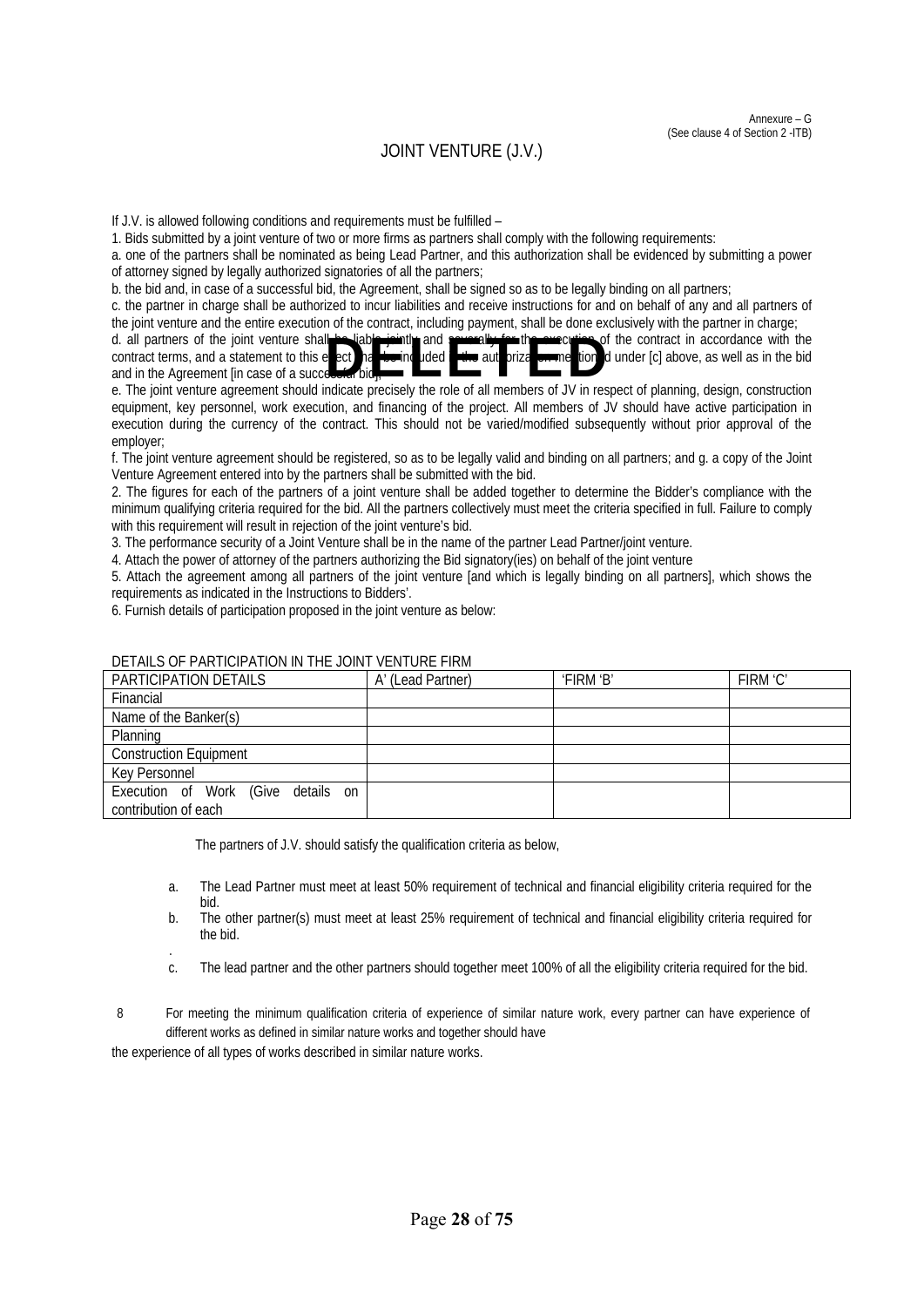#### **ANNEXURE-H**

(See clause 12 of Section 2 ITB & clause 4 of GCC)

#### **ORGANIZATIONAL DETAILS**

(To be enclosed with technical proposal)

| <b>S.N.</b>      | <b>Particulars</b>                                        | <b>Details</b>                               |
|------------------|-----------------------------------------------------------|----------------------------------------------|
| $\overline{1}$ . | Registration No. issued by centralized registration       | (If applicable, scanned copy of proof of     |
|                  | system of Govt. of MP or proof of application for         | application for registration to be uploaded) |
|                  | registration                                              |                                              |
| 2.               | Valid registration of Bidder in appropriate class through | (Scanned<br>copy of Registration<br>be<br>to |
|                  | centralized registration of Govt. of MP Registration      | uploaded)                                    |
|                  |                                                           |                                              |
| 3.               | Name of Organization/ Individual                          |                                              |
| $\overline{4}$ . | <b>Entity of Organization</b>                             |                                              |
|                  | Individual/Proprietary Firm/Partnership Firm (Registered  |                                              |
|                  | under Partnership Act)/ Limited Company (Registered       |                                              |
|                  | under the Companies Act-1956)/ Corporation                |                                              |
| 5.               | <b>Address of Communication</b>                           |                                              |
| 6.               | Telephone Number with STD Code                            |                                              |
| 7.               | Fax Number with STD Code                                  |                                              |
| 8.               | Mobile Number                                             |                                              |
| 9.               | E-mail Address for all communications                     |                                              |
|                  | <b>Details of Authorized Representative</b>               |                                              |
| 10.              | Name                                                      |                                              |
| 11.              | Designation                                               |                                              |
| 12.              | Postal Address                                            |                                              |
| 13.              | Telephone Number with STD Code                            |                                              |
| 14.              | Fax Number with STD Code                                  |                                              |
| 15.              | Mobile Number                                             |                                              |
| 16.              | E-mail Address                                            |                                              |
| 17.              | GST NO.                                                   |                                              |

Note: *In case of partnership firm and limited company certified copy of partnership deed/ Articles of Association and Memorandum of Association along with registration certificate of the company shall have to be enclosed.* 

> Signature of Bidder with Seal Date: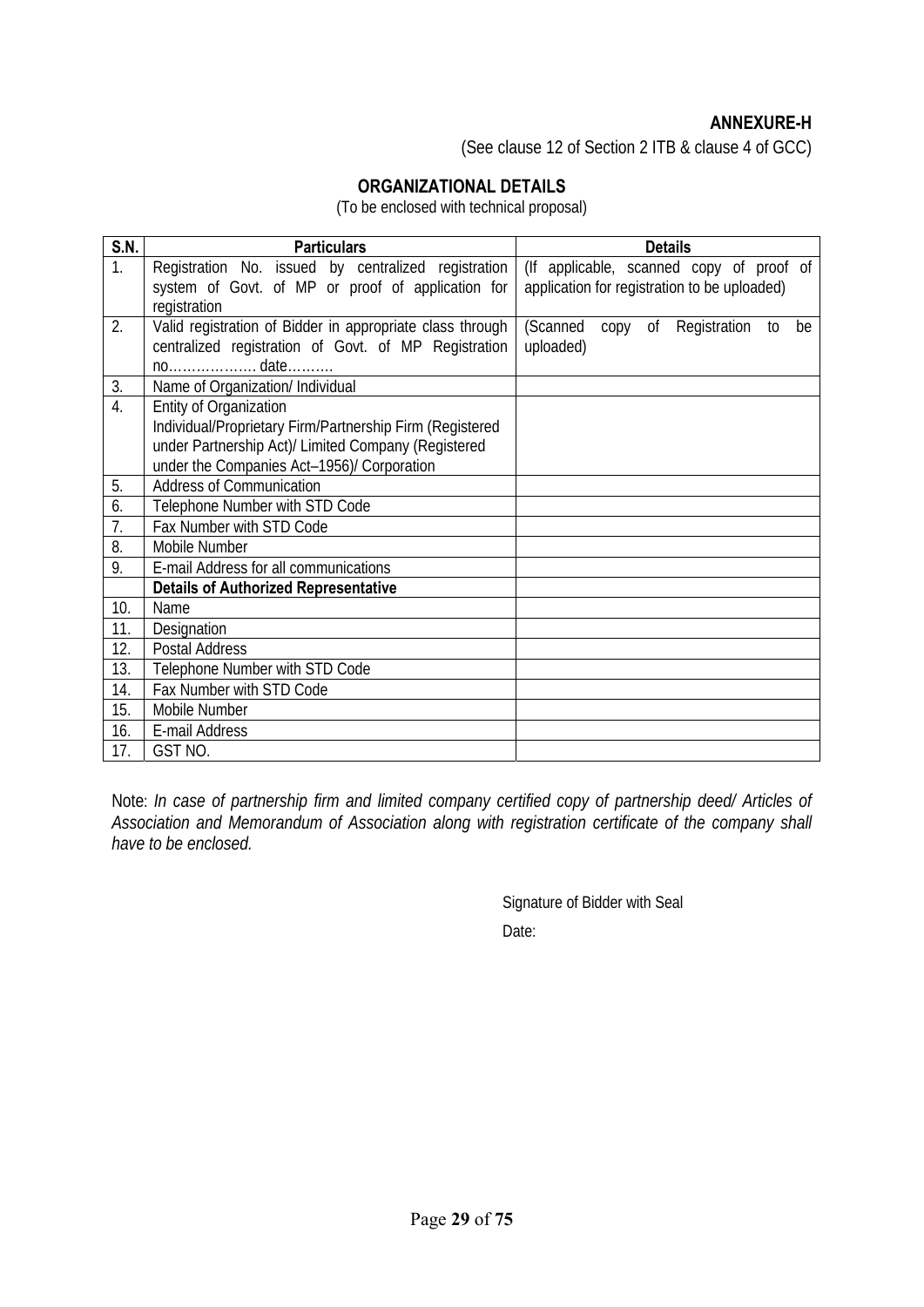#### **Annexure – I**

(See clause 14 of Section 2 of ITB)

#### **Envelope – B, Technical Proposal**

Technical Proposal shall comprise the following documents:

| S.N. | <b>Particulars to be submitted</b>                       | Format            |
|------|----------------------------------------------------------|-------------------|
|      | <b>Financial and Physical Experience</b>                 | $(Format: I - 1)$ |
| 2.   | <b>Annual Turnover</b>                                   | $(Format: I - 2)$ |
| 3.   | List of technical personnel for the key positions        | $(Format: I - 3)$ |
| 4.   | List of Key equipment's/ machine/s quality control labs  | $(Format: I - 4)$ |
| 5.   | List of Key equipment's/ Machines for Construction Work. | (Format: I – 5)   |

Note:

- 1. Technical Proposal should be uploaded duly page numbered and indexed.
- 2. Technical Proposal should be uploaded otherwise will not be considered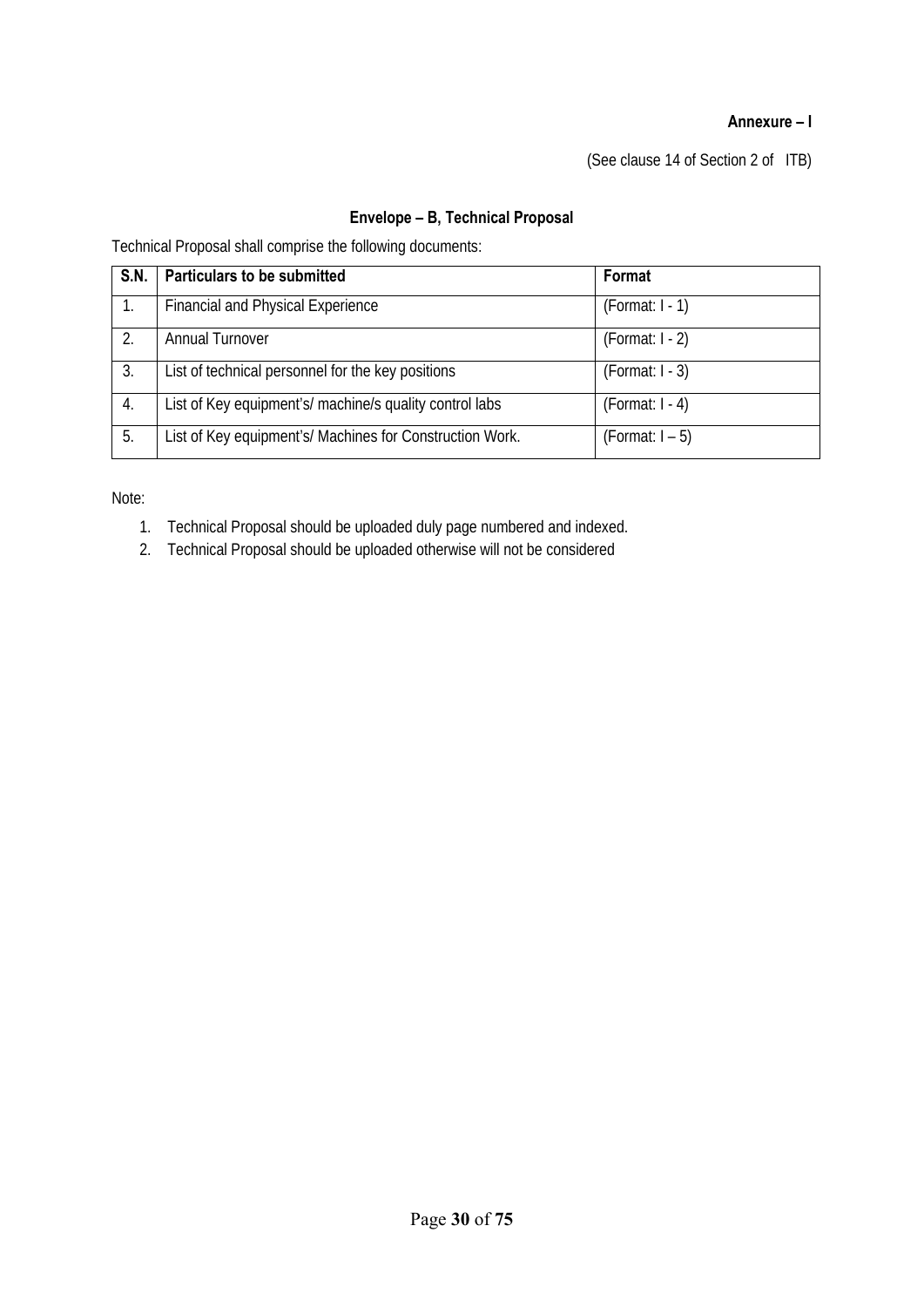# **Annexure – I (Format: I - 1)**

(See clause 14 of Section 2 of ITB

### **FINANCIAL & PHYSICAL EXPERIENCE DETAILS**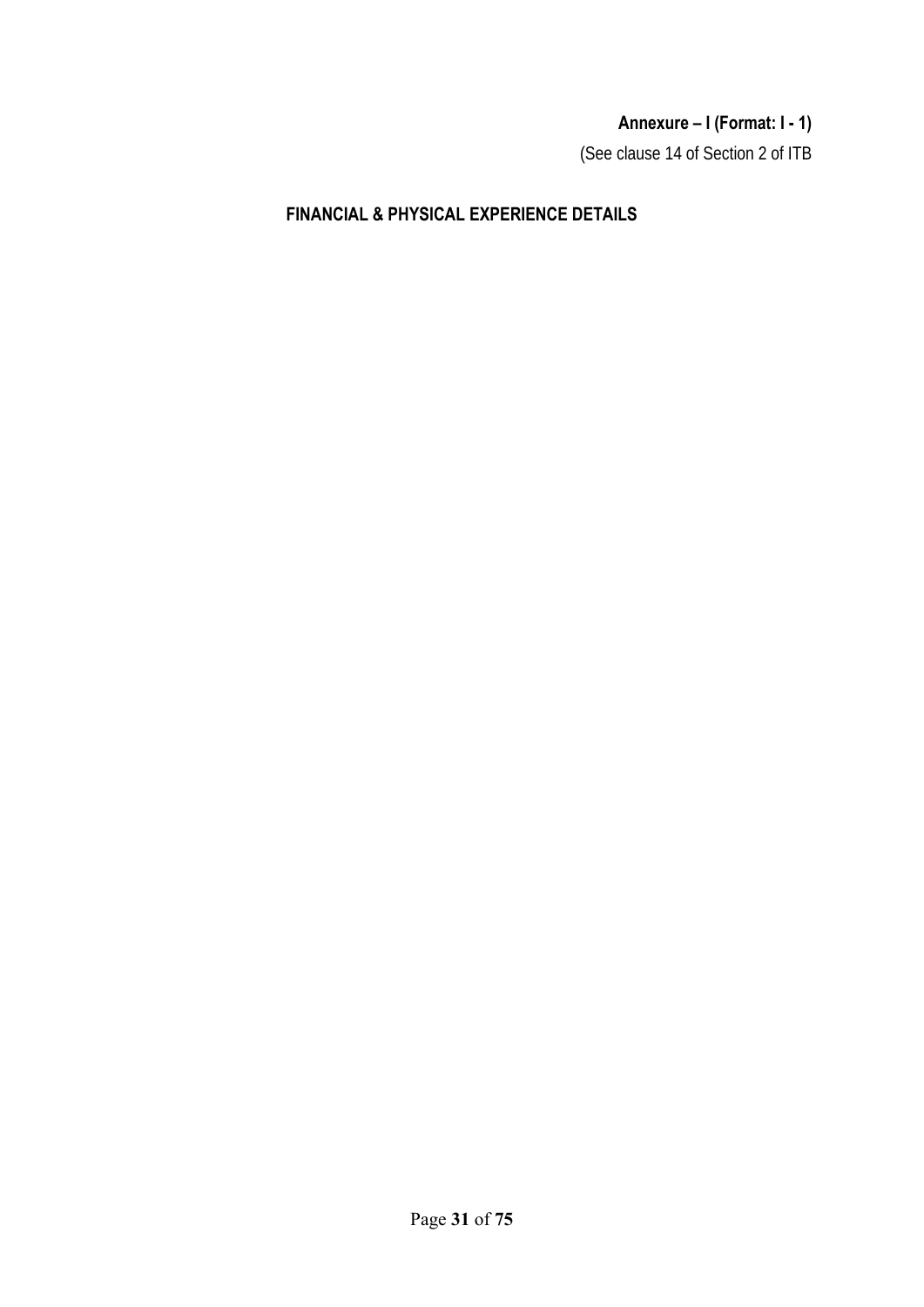#### **Annexure – I (Format: I - 2)**

(See clause 14 of Section 2 of ITB

#### **ANNUAL TURN OVER**

#### **Requirements:**

#### **Average annual construction turnover for the construction works to be provided in the following format for the last 3 financial years;**

| <b>Financial Information</b>                                                                 |         |         |         |  |  |  |
|----------------------------------------------------------------------------------------------|---------|---------|---------|--|--|--|
| <b>Financial Year</b>                                                                        | 2016-17 | 2017-18 | 2018-19 |  |  |  |
| Annual Turnover (in INR)                                                                     |         |         |         |  |  |  |
|                                                                                              |         |         |         |  |  |  |
|                                                                                              |         |         |         |  |  |  |
| <b>AVERAGE ANNUAL TURNOVER</b>                                                               |         |         |         |  |  |  |
| Note:                                                                                        |         |         |         |  |  |  |
| Annual turnover of construction works should be certified by chartered accountant.           |         |         |         |  |  |  |
| <b>Mandatory Supporting Documents:</b>                                                       |         |         |         |  |  |  |
| Audited balance sheet including all related notes and income statements for the above<br>II. |         |         |         |  |  |  |
| financial years to be enclosed.                                                              |         |         |         |  |  |  |
|                                                                                              |         |         |         |  |  |  |
|                                                                                              |         |         |         |  |  |  |
|                                                                                              |         |         |         |  |  |  |
|                                                                                              |         |         |         |  |  |  |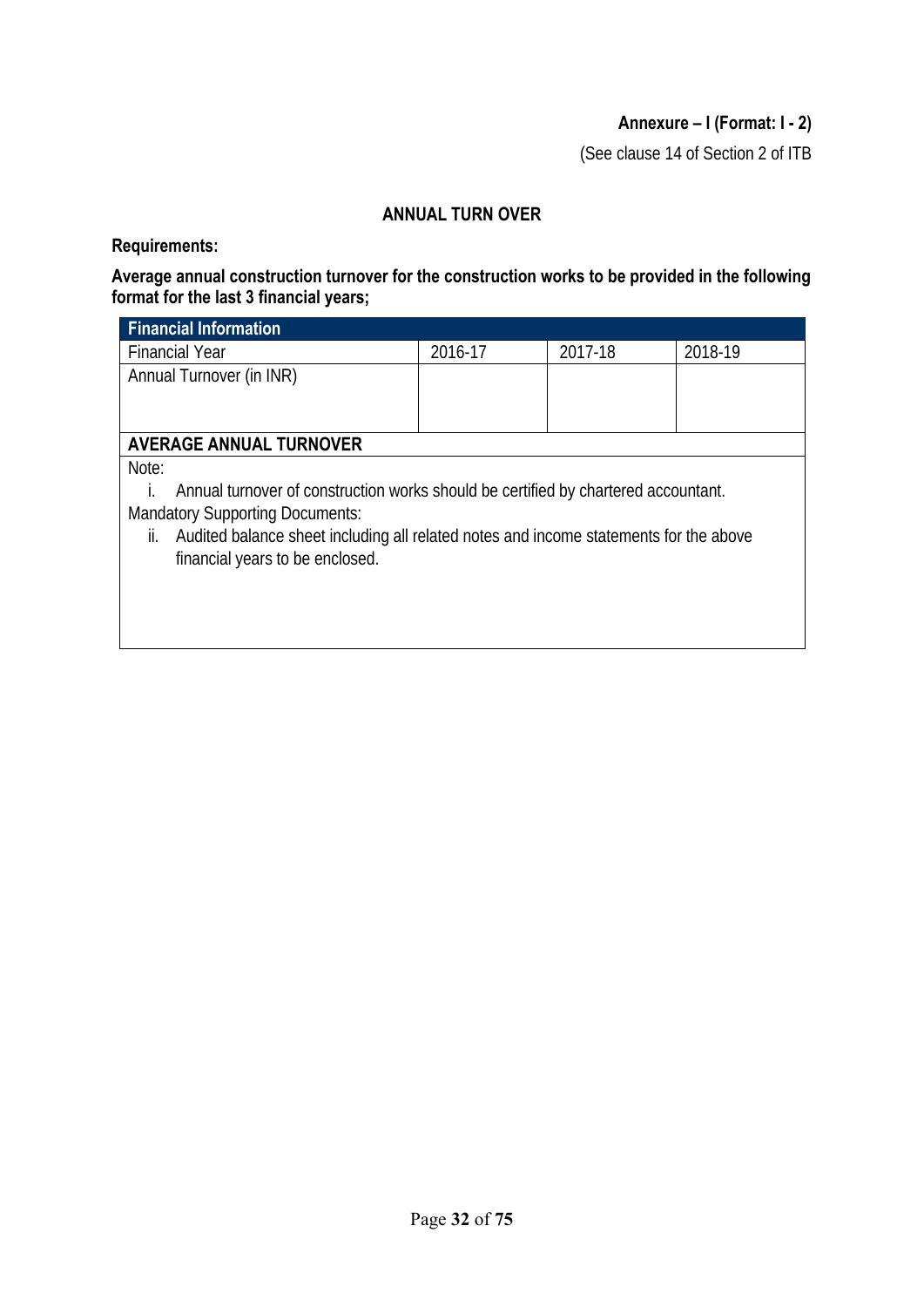### **Annexure – I (Format: I - 3)**

(See clause 14 of Section 2 of ITB

#### **LIST OF TECHNICAL PERSONNEL FOR THE KEY POSITIONS**

Contractor will have to appoint the following key personnel during the execution and entire contract period.

The qualification and experience requirements are as under.

| S.N. | <b>Details</b>                                                                                                                | Required nos. |
|------|-------------------------------------------------------------------------------------------------------------------------------|---------------|
| 1.   | Project Engineer/ Billing Engineer with Degree/ Diploma Engineering/ having   1<br>minimum 5 years of relevant experience.    |               |
|      | Technical supervisor/ Billing Engineer with Degree/ Diploma Engineering having   1<br>minimum 3 years of relevant experience. |               |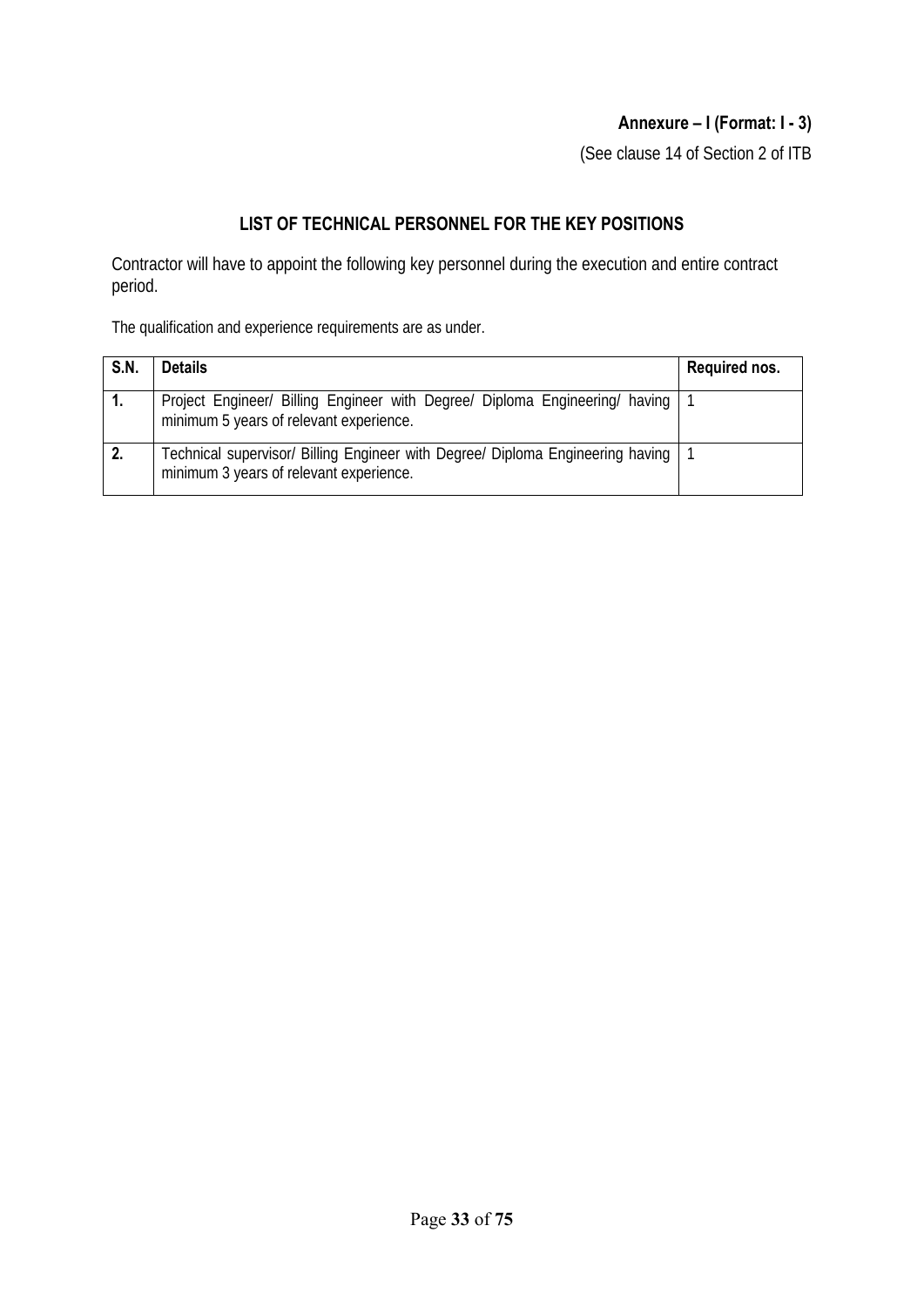**Annexure – I (Format: I - 4)** 

(See clause 14 of Section 2 of ITB

**List of Key Equipment/ Machines for Quality Control Labs**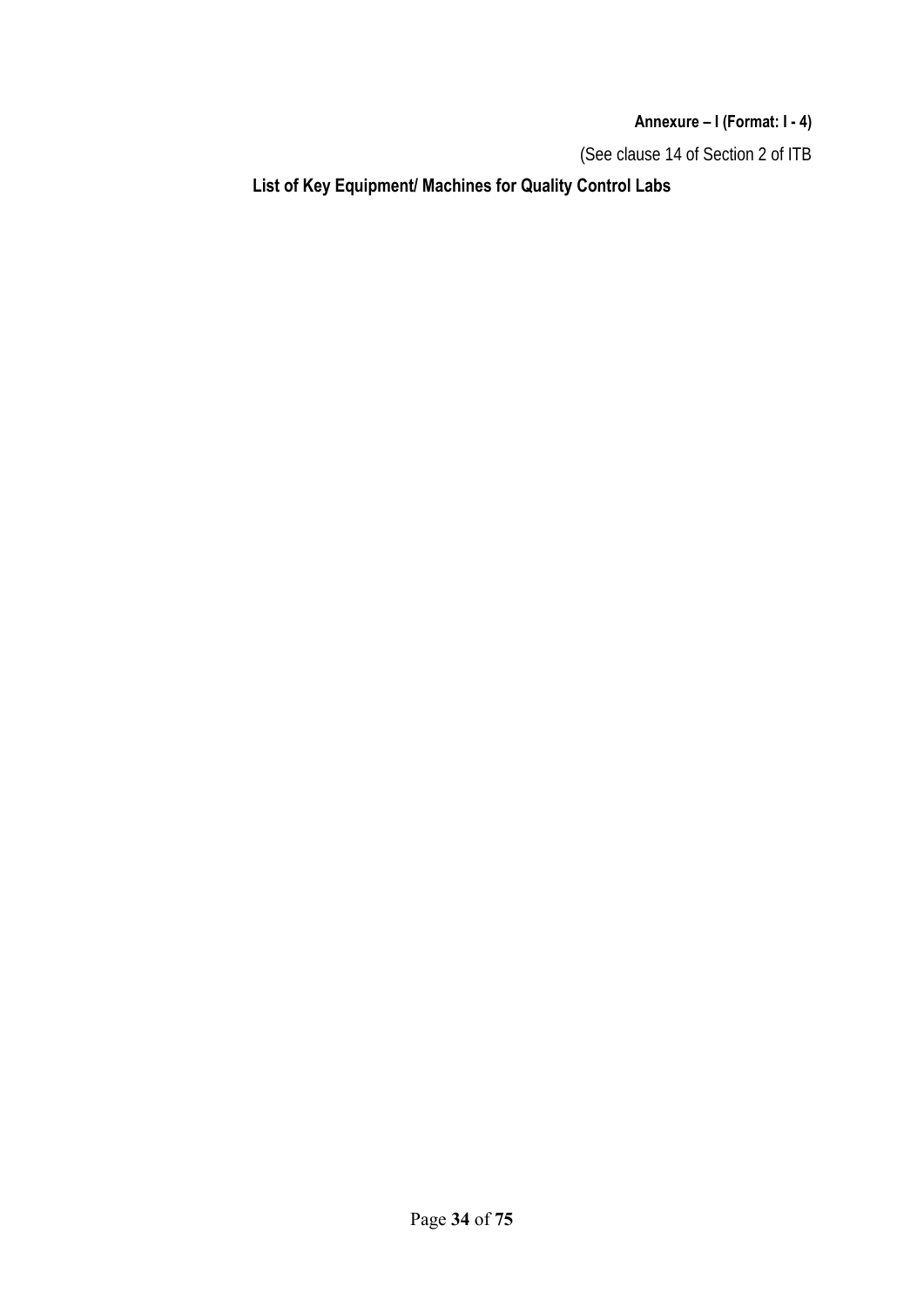# **Annexure – I (Format: I - 5)**

(See clause 14 of Section 2 of ITB

#### **LIST OF EQUIPMENTS / MACHINES FOR CONSTRUCTION WORK**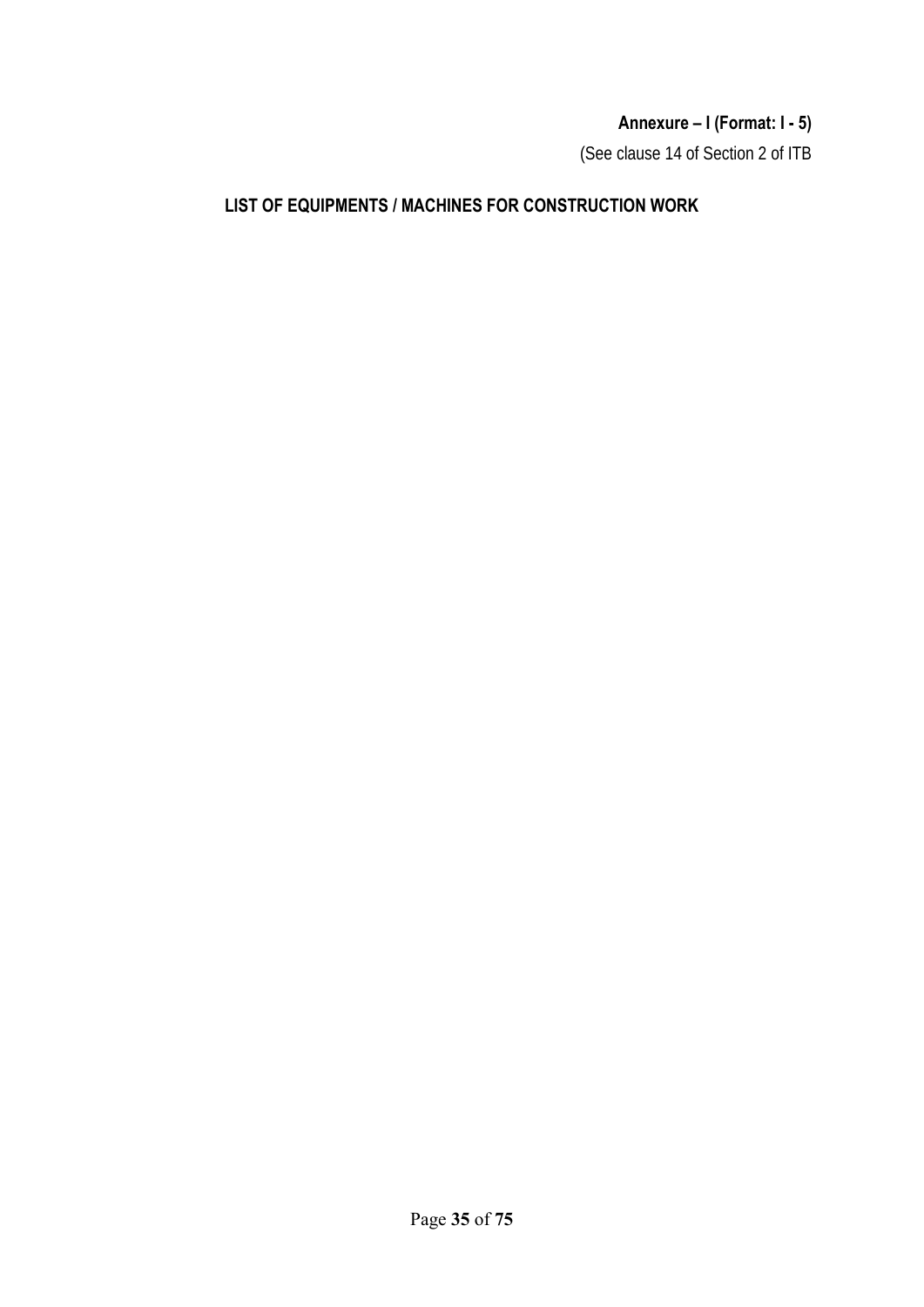#### **FINANCIAL BID (TO BE CONTAINED IN ENVELOPE C)**

| <b>NAME OF WORK:</b> |  |
|----------------------|--|
|                      |  |

(Name of the work as appearing in the bid for the work)

I/We do hereby BID to execution of the above work within the time specified at the rate (In figures) (In words) entitled the percent below / above or at par based on the Bill of Quantities and item wise rates given therein in all respects and in accordance with the specifications, designs, drawings and instructions in writing in all respects in accordance with such conditions so far as applicable.

 I/We have visited the site of work and am/are fully aware of all the difficulties and conditions likely to affect carrying out the work. I/We have fully acquainted myself/ourselves about the conditions in regard to accessibility of site and quarries/ kilns, nature and the extent of ground, working conditions including stacking of materials, installation of tools and plant conditions effecting accommodation and movement of labour etc. required for the satisfactory execution of contract.

Should this bid be accepted, I/We hereby agree to abide by and fulfill all the terms and provisions of the said conditions of contract annexed hereto so far as applicable, or in default thereof to forfeit and pay to the Executive Director, Indore Smart City Development Limited, Indore or his successors in office the sums of money mentioned in the said conditions.

Note:

- *i. Only Lump* Sum Rate *at par based on the Bill of Quantities given therein shall be quoted.*
- *ii. Lump* Sum Rate *shall be quoted in figures as well as in words. If any difference in figures and words is found lower of the two shall be taken as valid and correct rate. If the bidder is not ready to accept such*  valid and correct rate and declines to furnish performance security and sign the agreement his earnest *money deposit shall be forfeited.*
- iii. In case the percentage "above" or "below" is not given by a bidder, his bid shall be treated as non*responsive.*
- *iv. All duties, taxes, and other levies payable by the bidder shall be included in the Lump* Sum Rate *quoted by the bidder. GST shall be paid extra as per Prevailingrates***.**

**Signature of Bidder Name of Bidder** 

The above bid is hereby accepted by me on behalf of the Executive Director, Indore Smart City Development Limited, Indore dated the \_\_\_\_\_\_\_ day of \_\_\_\_\_\_ 20\_\_

\_\_\_\_\_\_\_\_\_\_\_\_\_\_\_\_

**Signature of Officer by whom accepted**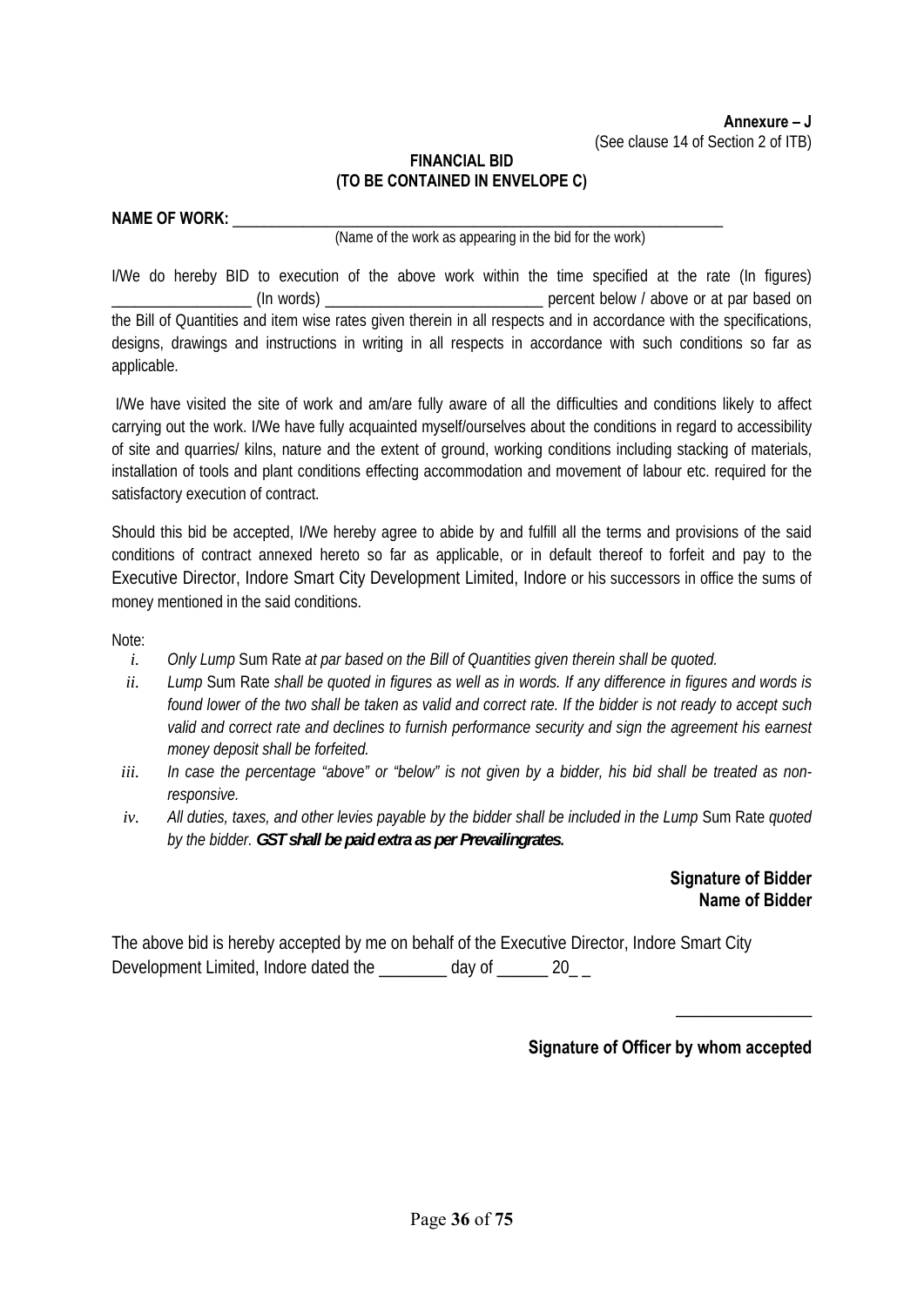# **Annexure – K**

(See clause 15 of Section 2 of ITB)

## **MATERIALS TO BE ISSUED BY THE DEPARTMENT**

| S.No | Name of material | Rate (Issue rate) | Unit | Remarks |
|------|------------------|-------------------|------|---------|
|      |                  |                   |      |         |
|      |                  |                   |      |         |
|      |                  |                   |      |         |
|      |                  |                   |      |         |
|      |                  | DELETED           |      |         |
|      |                  |                   |      |         |
|      |                  |                   |      |         |
|      |                  |                   |      |         |
|      |                  |                   |      |         |
|      |                  |                   |      |         |
|      |                  |                   |      |         |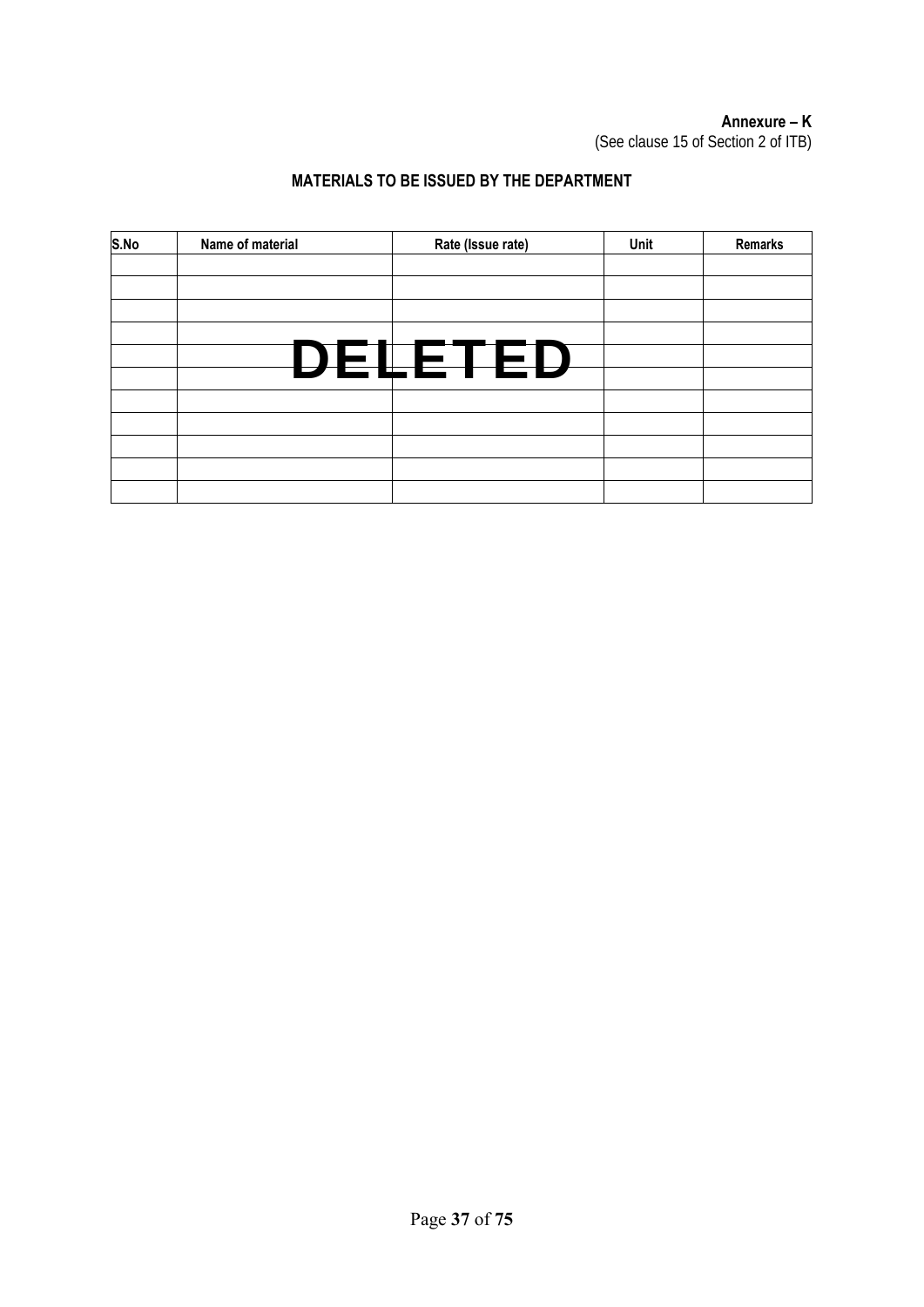#### **Annexure – L**  (See clause 21 of Section 2 of ITB)

No. \_\_\_\_\_\_\_\_\_\_\_ Dated: \_\_\_\_\_\_\_\_\_\_\_

LETTER OF ACCEPTANCE (LOA)

 $M/s$ .

(Name and address of the contractor)

Subject: \_\_\_\_\_\_\_\_\_\_\_\_\_\_\_\_\_\_\_\_\_\_\_\_\_\_\_\_\_\_\_\_\_\_\_\_\_\_\_\_\_\_\_\_

(Name of the work as appearing in the bid for the work)

Dear Sir (s),

Your bid for the work mentioned above has been accepted on behalf of the (Name of ULB), at your bided offer as per scope of work given therein. You are requested to submit within 15 (Fifteen) days from the date of issue of this letter:

a. The performance security/ performance quarantee of Rs. \_\_\_\_\_\_\_\_\_\_\_\_\_\_\_\_\_\_\_\_ (in figures) Rupees<br>
Rupees<br>  $\frac{1}{2}$  (in words only). The performance security shall be in the shape of term deposit receipt/ bank guarantee of any nationalized / schedule commercial bank.

b. Sign the contract agreement.

Please note that the time allowed for carrying out the work as entered in the bid is months including/excluding rainy season, shall be reckoned from the date of signing the contract agreement.

Signing the contract agreement shall be reckoned as intimation to commencement of work and no separate letter for commencement of work is required. Therefore, after signing of the agreement, you are directed to contact Engineer-in-charge for taking the possession of site and necessary instructions to start the work.

Yours faithfully,

**Chief Executive Officer** 

**Indore Smart City Development, Indore**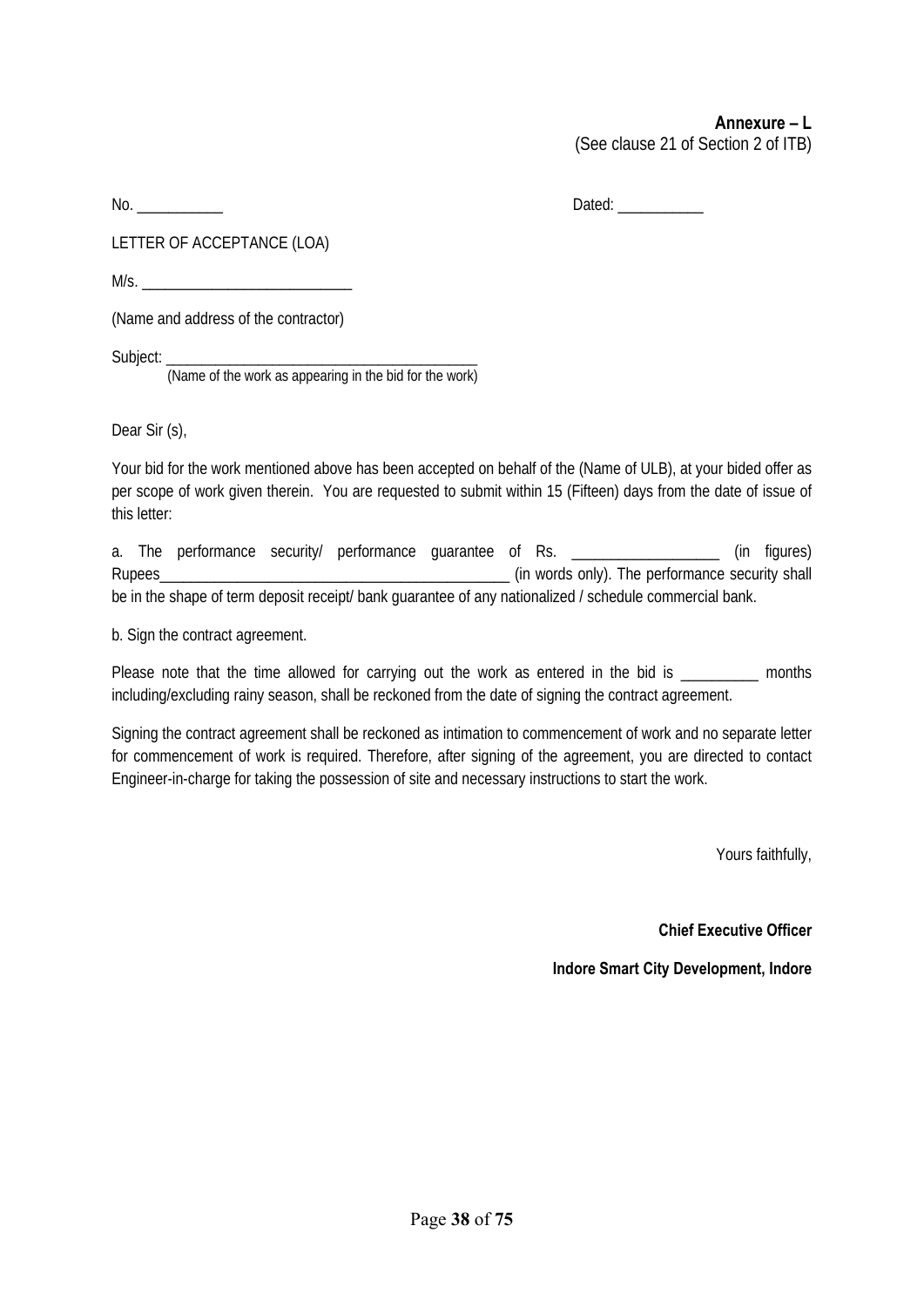#### **PERFORMANCE SECURITY**

\_\_\_\_\_\_\_\_\_\_\_\_\_\_\_\_\_\_\_\_\_\_\_\_\_\_\_\_\_\_\_ [Name of Employer]

\_\_\_\_\_\_\_\_\_\_\_\_\_\_\_\_\_\_\_\_\_\_\_\_\_\_\_\_\_\_\_

\_\_\_\_\_\_\_\_\_\_\_\_\_\_\_\_\_\_\_\_\_\_\_\_\_\_\_\_\_\_\_ \_\_\_\_\_\_\_\_\_\_\_\_\_\_\_\_\_\_\_\_\_\_\_\_\_\_\_\_\_\_\_ [Address of Employer]

WHEREAS\_\_\_\_\_\_\_\_\_\_\_\_\_\_\_\_\_\_\_\_\_\_\_\_\_\_\_ [name and Address of Contractor] (Hereinafter called "the Contractor") has undertaken, in pursuance of Letter of Acceptance No. \_\_\_\_\_\_\_\_\_\_\_\_\_\_\_ Dated \_\_\_\_\_\_\_\_to execute\_\_\_\_\_\_\_\_\_ [Name of Contract and brief description of works] (herein after called "the Contract").

AND WHEREAS it has been stipulated by you in the said Contract that the contractor shall furnish you with a Bank Guarantee by a recognized bank for the sum specified therein as security for compliance with his obligation in accordance with the contract;

AND WHREREAS we have agreed to give the Contractor such a Bank Guarantee:

NOW THEREFORE we hereby affirm that we are the Guarantor and responsible to you on behalf of the Contractor, up to a total of \_\_\_\_\_\_\_\_\_\_\_\_ [amount of Guarantee]\*\_\_\_\_\_\_\_\_\_\_\_ (in words), such sum being payable in the types and proportions of currencies in which the contract price is payable, and we undertake to pay you, upon your first written demand and without cavil or argument, any sum or sums within the limits of\_\_\_\_\_\_\_\_\_\_\_\_\_ [ amount of Guarantee] as aforesaid without your needing to prove or to show grounds or reasons for your demand for the sum specified therein.

We hereby waive the necessity of your demanding the said debt from the contractor before presenting us with the demand.

We further agree that no change or addition to or other modification of the terms of the Contract of the Works to be performed there under or of any of the Contract documents which may be made between you and the Contractor shall in any way release us from any liability under this Guarantee, and we hereby waive notice of any such change, addition or modification.

This guarantee shall be valid till issue of physical completion certificate.

Signature, Name and Seal of the Guarantor\_\_\_\_\_\_\_\_\_\_\_\_\_\_\_\_\_\_\_\_\_\_\_\_\_\_\_\_\_\_\_\_\_\_\_\_\_\_\_\_\_\_\_\_

| Name of Bank                                   |  |
|------------------------------------------------|--|
| Address                                        |  |
| Phone No., Fax No., E-mail Address, of Signing |  |
| Authority                                      |  |

Date\_\_\_\_\_\_\_\_\_\_\_\_\_\_

To

*\* An amount shall be inserted by the Guarantor, representing the percentage the Contract Price specified in the Contract including additional security for unbalanced Bids, if any and denominated in Indian Rupees.*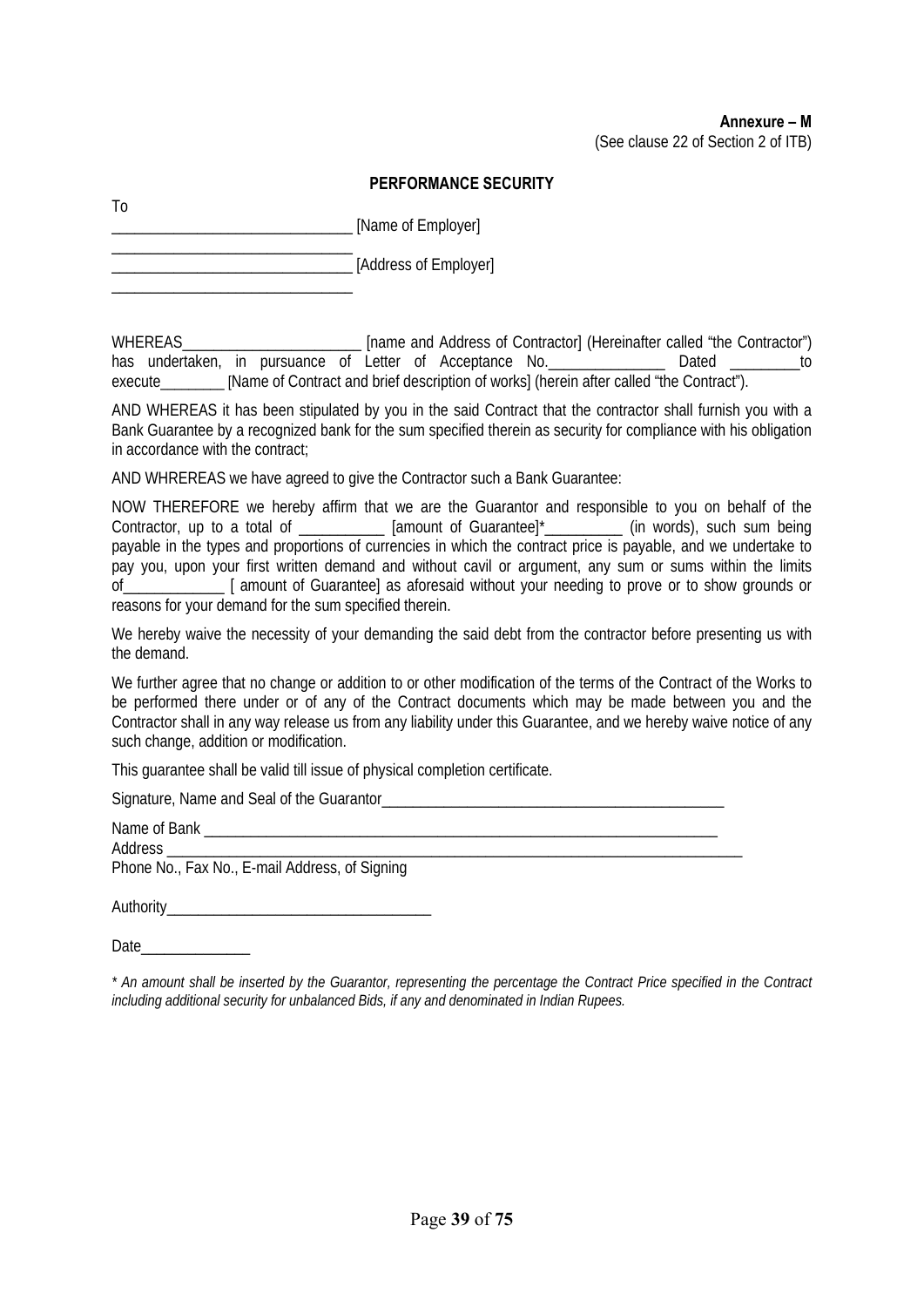## **SECTION 3 Conditions of Contract**

# **Part – I General Conditions of Contract [GCC]**

# **Table of Clauses of GCC**

| <b>Clause</b>   | <b>Particulars</b>                   | <b>Clause</b>   | <b>Particulars</b>                          |  |
|-----------------|--------------------------------------|-----------------|---------------------------------------------|--|
| No.             |                                      | No.             |                                             |  |
|                 | A. General                           | 21              | Payments for Variations and / or Extra      |  |
| 1               | <b>Definitions</b>                   |                 | <b>Quantities</b>                           |  |
| $\overline{2}$  | <b>Interpretations and Documents</b> | 22              | No compensation for alterations in or       |  |
|                 |                                      |                 | restriction of work to be carried out.      |  |
| $\mathbf{3}$    | Language and Law                     | 23              | No Interest payable                         |  |
| 4               | Communications                       | 24              | Recovery from Contractors                   |  |
| 5               | Subcontracting                       | 25              | Tax                                         |  |
| 6               | Personnel                            | 26              | <b>Check Measurements</b>                   |  |
| $\overline{7}$  | Force Majeure                        | 27              | Termination by Engineer in charge           |  |
| 8               | <b>Contractor's Risks</b>            | 28              | Payment upon Termination                    |  |
| $\overline{9}$  | Liability For Accidents To Person    | 29              | <b>Performance Security</b>                 |  |
| 10              | Contractor to Construct the Works    | 30              | <b>Security Deposit</b>                     |  |
| 11              | <b>Discoveries</b>                   | 31              | Price Adjustment                            |  |
| $\overline{12}$ | <b>Dispute Resolution System</b>     | 32              | Mobilization and Construction Machinery     |  |
|                 |                                      |                 | Advance                                     |  |
|                 | <b>B. Time Control</b>               | 33              | Secured Advance                             |  |
| 13              | Programme                            | $\overline{34}$ | Payment certificates                        |  |
| 14              | <b>Extension of Time</b>             |                 | <b>E. Finishing the Contract</b>            |  |
| 15              | <b>Compensation for Delay</b>        | 35              | <b>Completion Certificate</b>               |  |
| $\overline{16}$ | Contractor's Quoted lump sum rate    | 36              | <b>Final Account</b>                        |  |
|                 | <b>C. Quality Control</b>            |                 | <b>F. Other Conditions of Contract</b>      |  |
| 17              | <b>Tests</b>                         | 37              | Currencies                                  |  |
| 18              | Correction of Defects noticed        | 38              | Labour                                      |  |
|                 | D. Cost Control                      | 39              | Compliance with Labour Regulations          |  |
|                 |                                      |                 | Defect Liability Period                     |  |
| 19              | Variations - Change in original      | 40              | Audit and Technical                         |  |
| 20              | <b>Extra Items</b>                   | 41              | and Permanent<br>Invalidity<br>Deaths<br>0f |  |
|                 |                                      |                 | Specifications, Designs,<br>Drawings etc.   |  |
|                 |                                      |                 | Contractor                                  |  |
|                 |                                      | 42              | Jurisdiction                                |  |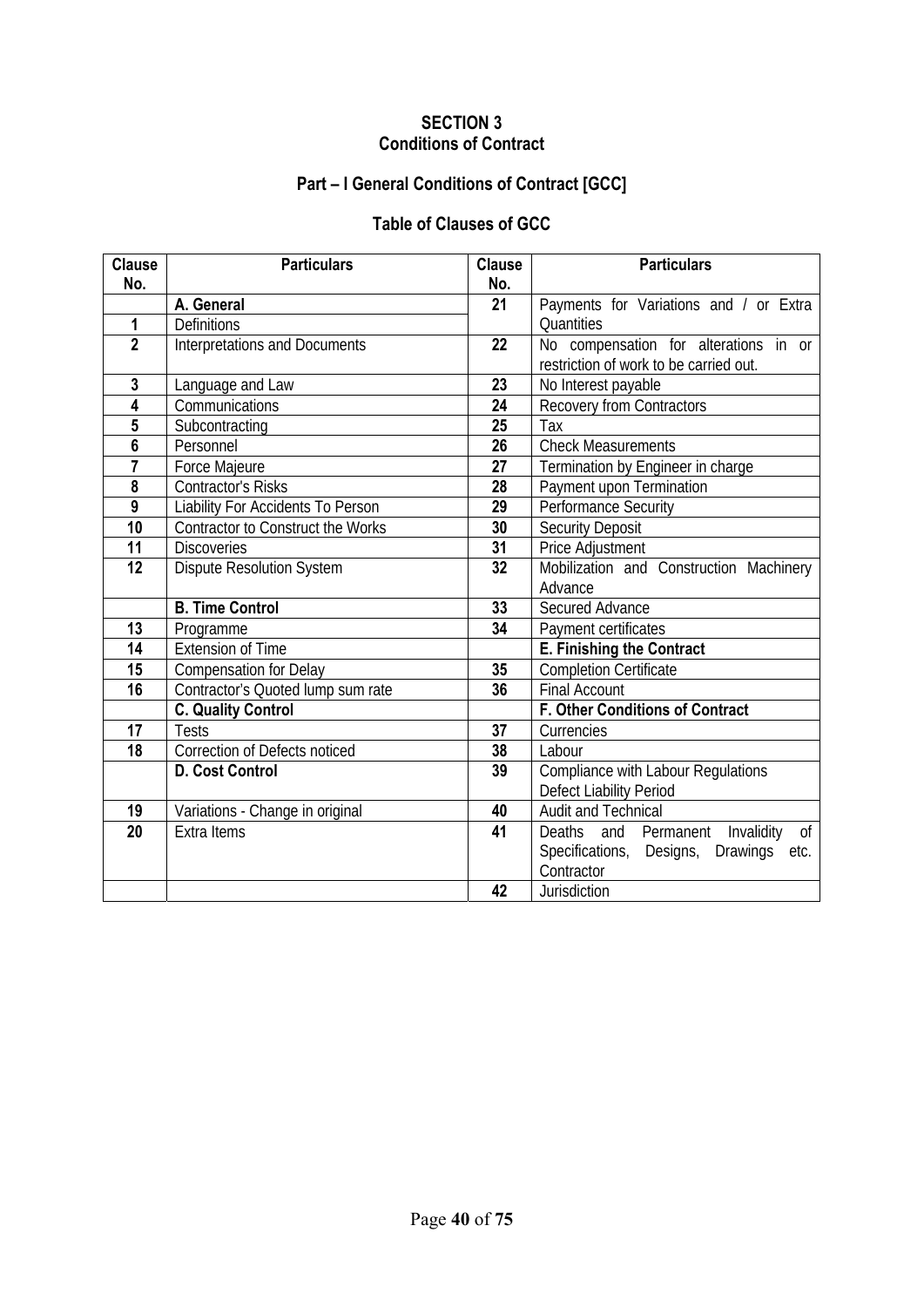### **A. General**

#### **1. DEFINITIONS**

1.1 "**Bill of Quantities**" means the priced and completed Bill of Quantities forming part of the Bid.

**1.2 "Chief Executive Officer"** means the Chief executive officer as defined under the relevant section of the article of association;

**1.3 "Completion** "means completion of the work as certified by the Engineer-in-Charge, in accordance with provisions of agreement.

**1.4 "Contract"** means the Contract between the Employer and the Contractor to execute, complete and/or maintain the work. Agreement is synonym of Contract and carries the same meaning wherever used.

**1.5 "Contract Data Sheet"** means the documents and other information which comprise of the Contract.

**1.6 "Contractor** "means a person or legal entity whose bid to carry out the work has been accepted by the Employer.

**1.7 "Contractor's bid"** means the completed bid document submitted by the Contractor to the Employer.

**1.8 "Contract amount"** means the amount of contract worked out on the basis of accepted bid.

**1.9 "Completion of work"** means completion of the entire contracted work. Exhaustion of quantity of any particular item mentioned in the bid document shall not imply completion of work or any component thereof.

**1.10 "Day"** means the calendar day.

**1.11 "Defect"** means any part of the work not completed in accordance with the specifications included in the contract.

**1.12 "Drawings"** means drawings including calculations and other information provided or approved by the Engineer-in-Charge.

**1.13 "Department"** means Indore Smart City Development Limited, Indore as the case may be.

**1.14 "Employer"** means the party as defined in the Contract Data, who employs the Contractor to carry out the work. The employer may delegate any or all functions to a person or body nominated by him for specified functions. The word Employer/Government/Department wherever used denote the Employer.

**1.15 "Engineer"** means the person named in contract data sheet.

**1.16 "Engineer in charge"** means the person named in the contract data.

**1.17 "Equipment"** means the Contractor's machinery and vehicles brought temporarily to the Site for execution of work.

**1.18 "Executive Director"** means the executive director of the Board as appointed under the provision of the article of association;

**1.19 "Government**" means Government of Madhya Pradesh.

**1.20 "In Writing"** means communicated in written form and delivered against receipt.

**1.21 "Material** "means all supplies including consumables used by the Contractor for incorporation in the work.

**1.22 "Stipulated date of completion**" means the date on which the Contractor is required to complete the work. The stipulated date is specified in the Contract Data.

**1.23 "Specification"** means the specification of the work included in the Contract and any modification or addition made or approved by the Engineer-in-Charge.

**1.24 "Start Date** "means the date 14 days after the signing of agreement for the work. However, the employer may extend this time limit by another 14 days, as and when required.

**1.25 "Sub-Contractor"** means a person or corporate body who has a Contract (duly authorized by the employer) with the Contractor to carry out a part of the construction work under the Contract.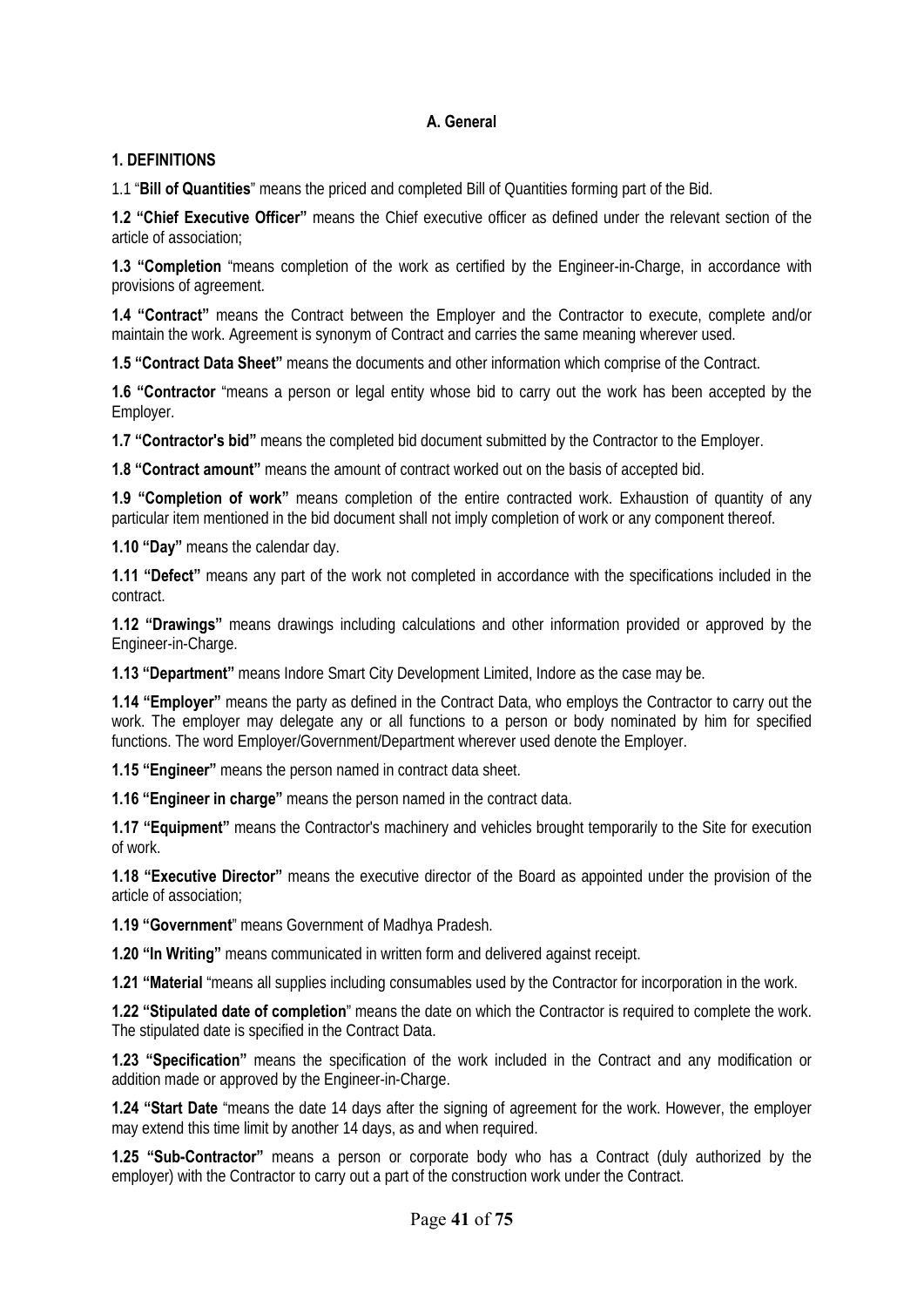**1.26 "Temporary Work"** means work designed, constructed, installed, and removed by the Contractor that are needed for construction or installation of the work.

**1.27 "Tender/ Bid, Tenderer/ Bidder"** are the synonyms and carry the same meaning where ever used.

**1.28 "Variation** "means any change in the work which is instructed or approved as variation under this contract.

**1.29 "Work"** the expression **"work" or "works"** where used in these conditions shall unless there be something either in the subject or context repugnant to such construction, be construed and taken to mean the work by virtue of contract, contracted to be executed, whether temporary or permanent and whether original, altered, substituted or additional.

### **2. INTERPRETATIONS AND DOCUMENTS**

2.1 Interpretations: In the contract, except where the context requires otherwise:

- a. words indicating one gender include all genders;
- b. words indicating the singular also include the plural and vice versa.
- c. provisions including the word "agree", "agreed" or "agreement" require the agreement to be recorded in writing;

d. written" or "in writing" means hand-written, type-written, printed or electronically made, and resulting in a permanent record;

2.2 Documents Forming Part of Contract:

- 1. NIT with all amendments.
- 2. Instructions to Bidders
- 3. Conditions of Contract:
	- i. Part I General Conditions of Contract and Contract Data; with all Annexures
	- ii. Part II Special Conditions of Contract.
- 4. Specifications
- 5. Drawings
- 6. Bill of Quantities
- 7. Technical and Financial Bid
- 8. Agreement
- 9. Any other document (s), as specified.

#### **3. Language and Law**

The language of the Contract and the law governing the Contract are stated in the Contract Data.

#### **4. Communications**

All certificates, notice or instruction to be given to the Contractor by Employer/Engineer shall be sent on the address or contact details given by the Contractor in [Annexure H of ITB]. The address and contract details for communication with the Employer/Engineer shall be as per the details given in Contract Data Sheet. Communication between parties that are referred to in the conditions shall be in writing. The notice sent by facsimile (fax) or other electronic means (email) shall also be effective on confirmation of the transmission. The notice sent by registered post or speed post shall be effective on delivery or at the expiry of the normal delivery period as undertaken by the postal service. In case of any change in address for communication, the same shall be immediately notified to Engineer-in-Charge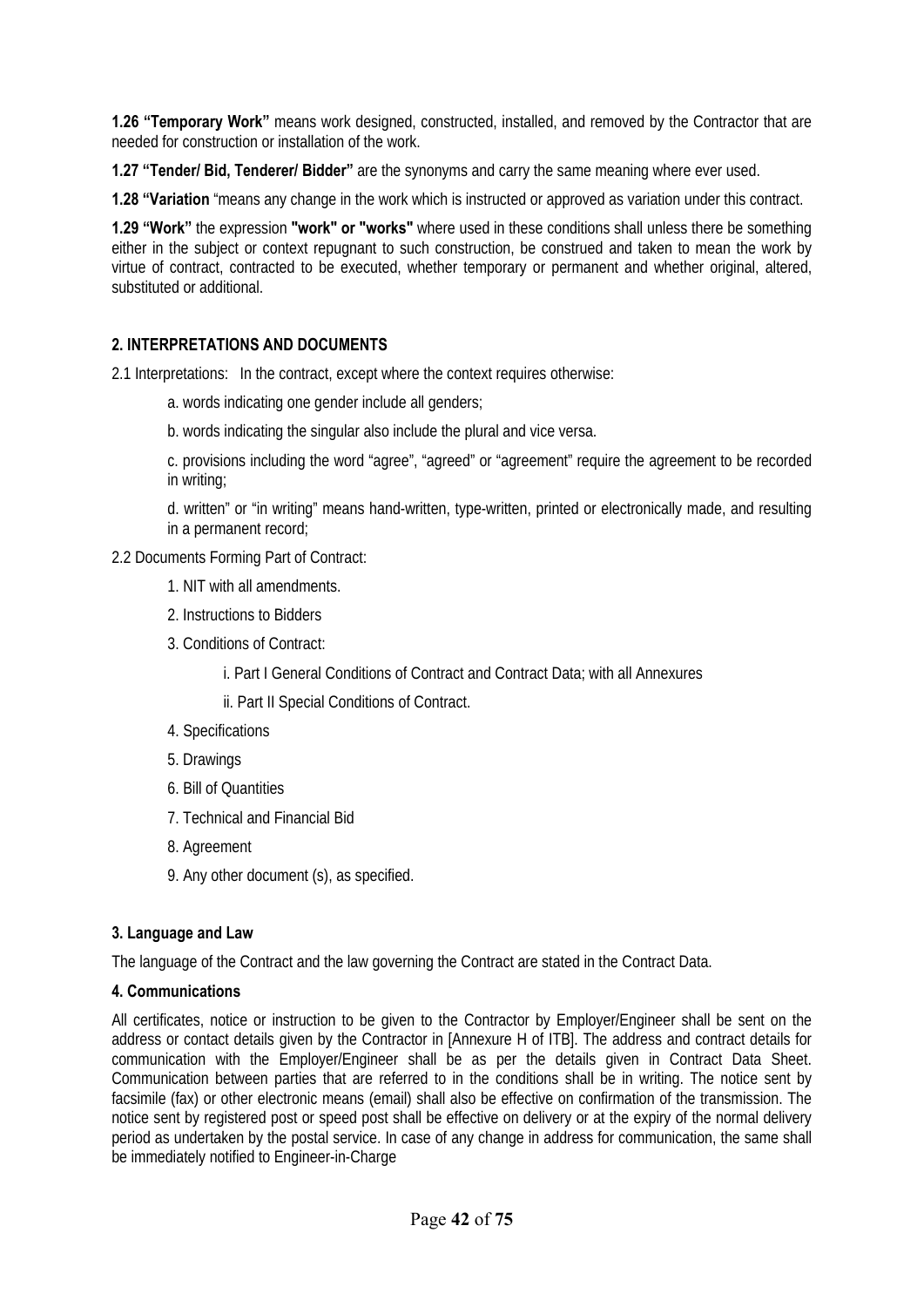#### **5. Subcontracting**

Subcontracting shall be permitted for contracts value more than amount specified in the Contract Data with following conditions.

- a. The Contractor may subcontract up to 25 percent of the contract price, only with and after the approval of the Employer in writing, but will not assign the Contract. Subcontracting shall not alter the Contractor's obligations.
- b. The following shall not form part of the sub-contracting:
	- i. hiring of labour through a labour contractor,
	- ii. hiring of plant & machinery
- c. The sub-contractor will have to be registered in the appropriate category in the centralized registration system for contractors of the GoMP.

#### **6. Personnel**

- 6.1 The Contractor shall employ for the construction work and routine maintenance the technical personnel as provided in the Annexure I-3 of Bid Data sheet, if applicable. If the Contractor fails to deploy required number of technical staff, recovery as specified in the Contract Data will be made from the Contractor.
- 6.2 If the Engineer asks the Contractor to remove a person who is a member of the Contractor's staff or work force, stating the reasons, the Contractor shall ensure that the person leaves the Site within three days and has no further connection with the Works in the Contract.

#### **7. Force Majeure**

- 7.1 The term "Force Majeure" means an exceptional event or circumstance:
	- a) Which is beyond a party's control,
	- b) Which such party could not reasonably have provided against before entering into the contract,
	- c) Which, having arisen, such party could not reasonably have avoided or overcome, and
	- d) Which is not substantially attributed to the other Party

Force Majeure may include, but is not limited to, exceptional events or circumstances of the kind listed below, so long as conditions (a) to (d) above are satisfied:

- War, hostilities (whether war be declared or not), invasion, act of foreign enemies),
- (ii) Rebellion, terrorism, sabotage by persons other than the contractor's Personnel, revolution, insurrection, military or usurped power, or civil war,
- (iii) Riot, commotion, disorder, strike or lockout by persons other than the Contractor's Personnel,
- (iv) Munitions of war, explosive materials, ionizing radiation or contamination by radio activity, except ass may be attributed to the Contractor's use of such munitions, explosives, radiation or radio activity, and
- (v) Natural catastrophes such as earthquake, hurricane, typhoon or volcanic activity,
- 7.2 In the event of either party being rendered unable by force majeure to perform any duty or discharge any responsibility arising out of the contract, the relative obligation of the party affected by such force majeure shall upon notification to the other party be suspended for the period during which force majeure event lasts. The cost and loss sustained by either party shall be borne by respective parties.
- 7.3 For the period of extension granted to the Contractor due to Force Majeure the price adjustment clause shall apply but the penalty clause shall not apply. It is clarified that this sub clause shall not give eligibility for price adjustment to contracts which are otherwise not subject to the benefit of Price adjustment clause.
- 7.4 The time for performance of the relative obligation suspended by the force majeure shall stand extended by the period for which such cause lasts. Should the delay caused by force majeure exceed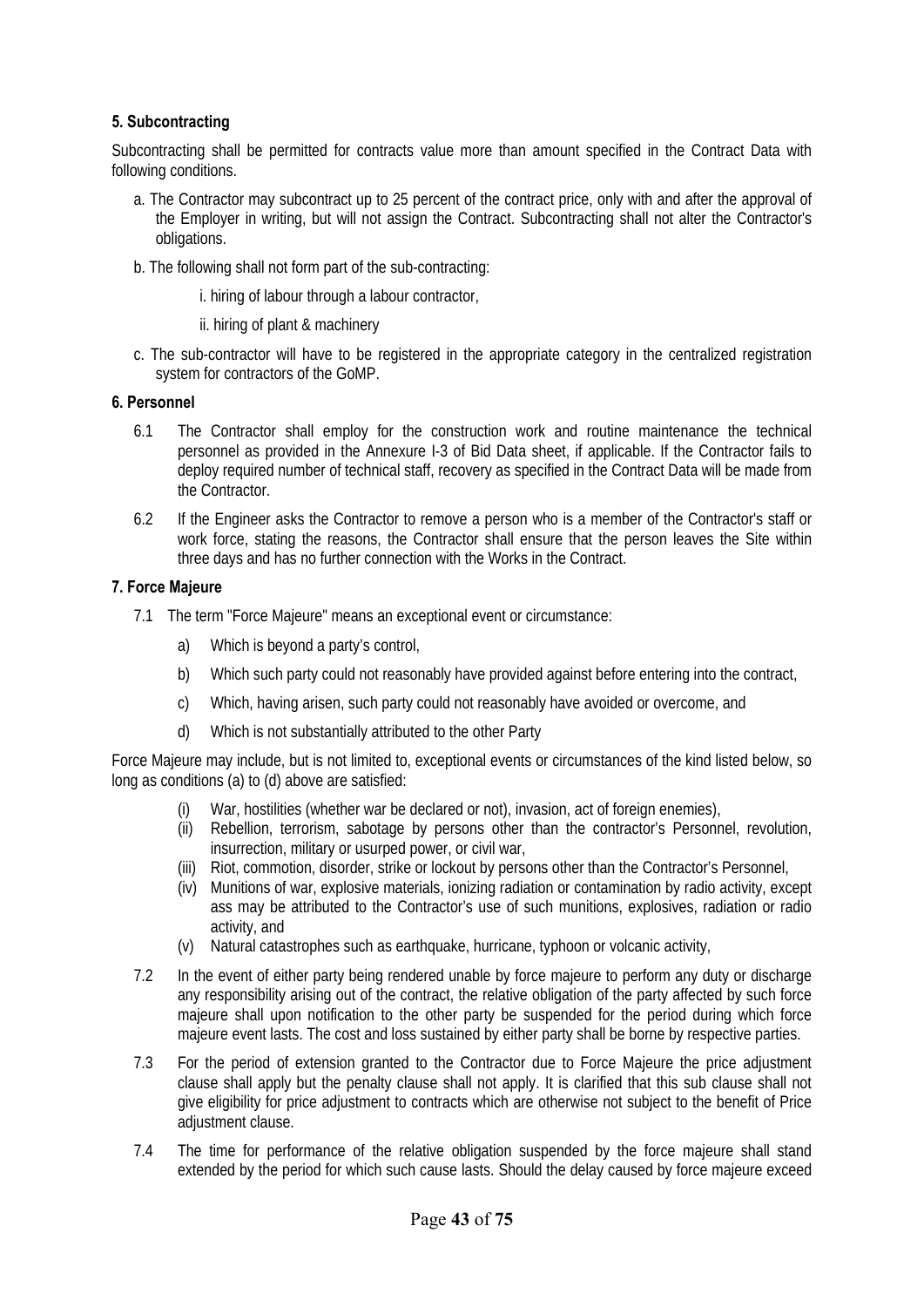twelve months, the parties to the contract shall be at liberty to foreclose the contract after holding mutual discussions.

#### **8. Contractor's Risks**

- 8.1 All risks of loss of or damage to physical property and of personal injury and death which arise during and in consequence of the performance of the Contract are the responsibility of the Contractor.
- 8.2 All risks and consequences arising from the inaccuracies or falseness of the documents and/or information submitted by the contractor shall be the responsibility of the Contractor alone, notwithstanding the fact that designs/drawings or other documents have been approved by the department.

#### **9. Liability for Accidents to Person**

The contractor shall be deemed to have indemnified and saved harmless the Government and/or the employer, against all action, suits, claims, demands, costs etc. arising in connection with injuries suffered by any persons employed by the contractor or his subcontractor for the works whether under the General law or under workman's compensation Act, or any other statute in force at the time of dealing with the question of the liability of employees for the injuries suffered by employees and to have taken steps properly to ensure against any claim there under.

#### **10. Contractor to Construct the Works**

- 10.1 The Contractor shall construct, install and maintain the Works in accordance with the Specifications and Drawings as specified in the Contract Data
- 10.2 In the case of any class of work for which there is no such specification as is mentioned in contract Data, such work shall be carried out in accordance with the instructions and requirement of the Engineer-in-charge.
- 10.3 The contractor shall supply and take upon himself the entire responsibility of the sufficiency of the scaffolding, timbering, Machinery, tools implement and generally of all means used for the fulfillment of this contract whether such means may or may not approved of or recommended by the Engineer.

#### **11. Discoveries**

Anything of historical or other interest or of significant value unexpectedly discovered on the Site shall be the property of the Employer. The Contractor shall notify the Engineer of such discoveries and carry out the Engineer's instructions for dealing with them.

#### **12. Dispute Resolution System**

- 12.1 No dispute can be raised except before the Competent Authority as defined in Contract data in writing giving full description and grounds of Dispute. It is clarified that merely recording protest while accepting measurement and/or payment shall not be taken as raising a dispute.
- 12.2 No issue of dispute can be raised after 45 days of its occurrence. Any dispute raised after expiry of 45 days of its first occurrence shall not be entertained and the Employer shall not be liable for claims arising out of such disputes.
- 12.3 The Competent Authority shall decide the matter within 45 days.
- 12.4 Appeal against the order of the Competent Authority can be preferred within 30 days to the Appellate Authority as defined in the Contract data. The Appellate Authority shall decide the dispute within 45 days.
- 12.5 Appeal against the order of the Appellate Authority can be preferred before the Madhya Pradesh Arbitration Tribunal constituted under Madhya Pradesh MadhyasthamAdhikaranAdhiniyam, 1983.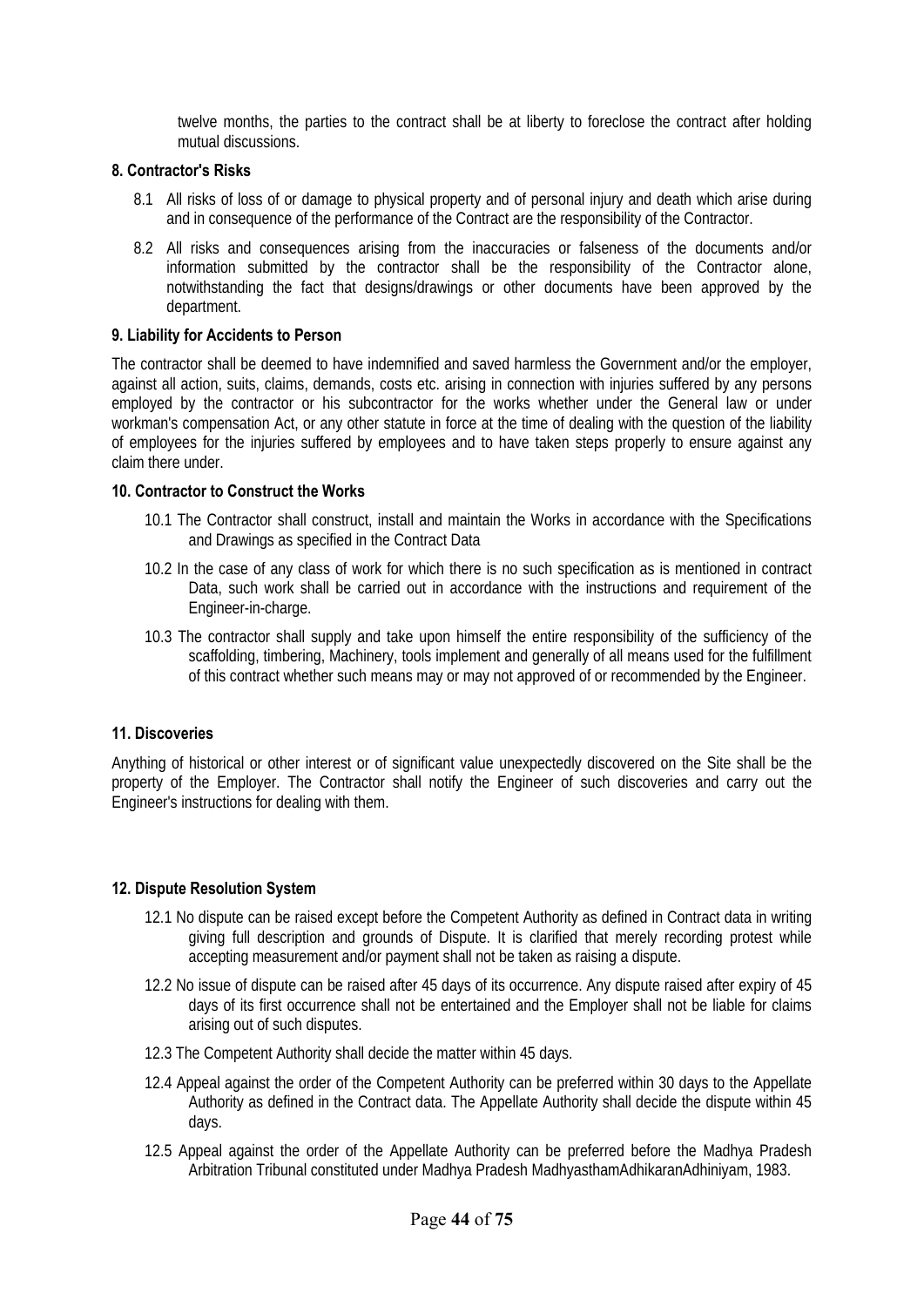12.6 The contractor shall have to continue execution of the works with due diligence notwithstanding pendency of a dispute before any authority or forum.

# **B. Time Control**

#### **13. Programme**

- 13.1 Within the time stated in the Contract Data, the Contractor shall submit to the Engineer for approval a Programme showing the general methods, arrangements, order, and timing for all the activities in the Works for the construction of works.
- 13.2 The program shall be supported with all the details regarding key personnel, equipment and machinery proposed to be deployed on the works for its execution. The contractor shall submit the list of equipment and machinery being brought to site, the list of key personnel being deployed, the list of machinery/equipment's being placed in field laboratory and the location of field laboratory along with the Programme
- 13.3 An update of the Programme shall be a Programme showing the actual progress achieved on each activity and the effect of the progress achieved on the timing of the remaining Works, including any changes to the sequence of the activities.
- 13.4 The Contractor shall submit to the Engineer for approval an updated Programme at intervals no longer than the period stated in the Contract Data. If the Contractor does not submit an updated Programme within this period, the Engineer may withhold the amount stated in the Contract Data from the next payment certificate and continue to withhold this amount until the next payment after the date on which the overdue Programme has been submitted.
- 13.5 The Engineer's approval of the Programme shall not alter the Contractor's obligations

#### **14. Extension of Time**

- 14.1 If the Contractor desires an extension of time for completion of the work on the ground of his having been unavoidably hindered in its execution or on any other grounds, he shall apply, in writing, to the Engineer-in-charge, on account of which he desires such extension. Engineer-in-charge shall forward the aforesaid application to the competent authority as prescribed.
- 14.2 The competent authority shall grant such extension at each such occasion within a period of 30 days of receipt of application from contractor and shall not wait for finality of work. Such extensions shall be granted in accordance with provisions under clause- 15 of this agreement.
- 14.3 In case of the work already in progress, the contractor shall proceed with the execution of the works, including maintenance thereof, pending receipt of the decision of the competent authority as aforesaid with all due diligence.

#### **15. Compensation for delay**

- 15.1 The time allowed for carrying out the work, as entered in the agreement, shall be strictly observed by the Contractor.
- 15.2 The time allowed for execution of the contract shall commence from the date of signing of the agreement. It is clarified that the need for issue of work order is dispensed with.
- 15.3 In the event milestones are laid down in the Contract Data for execution of the works, the contractor shall have to ensure strict adherence to the same.
- 15.4 Failure of the Contractor to adhere to the timelines and/or milestones shall attract such liquidated damages as is laid down in the Contract Data
- 15.5 In the event of delay in execution of the works as per the timelines mentioned in the contract data the Engineer-in- charge shall retain from the bills of the Contractor Amount equal to the liquidated damages leviable until the contractor makes such delays good. However, the Engineer-in-charge shall accept bankable security in lieu of retaining such amount.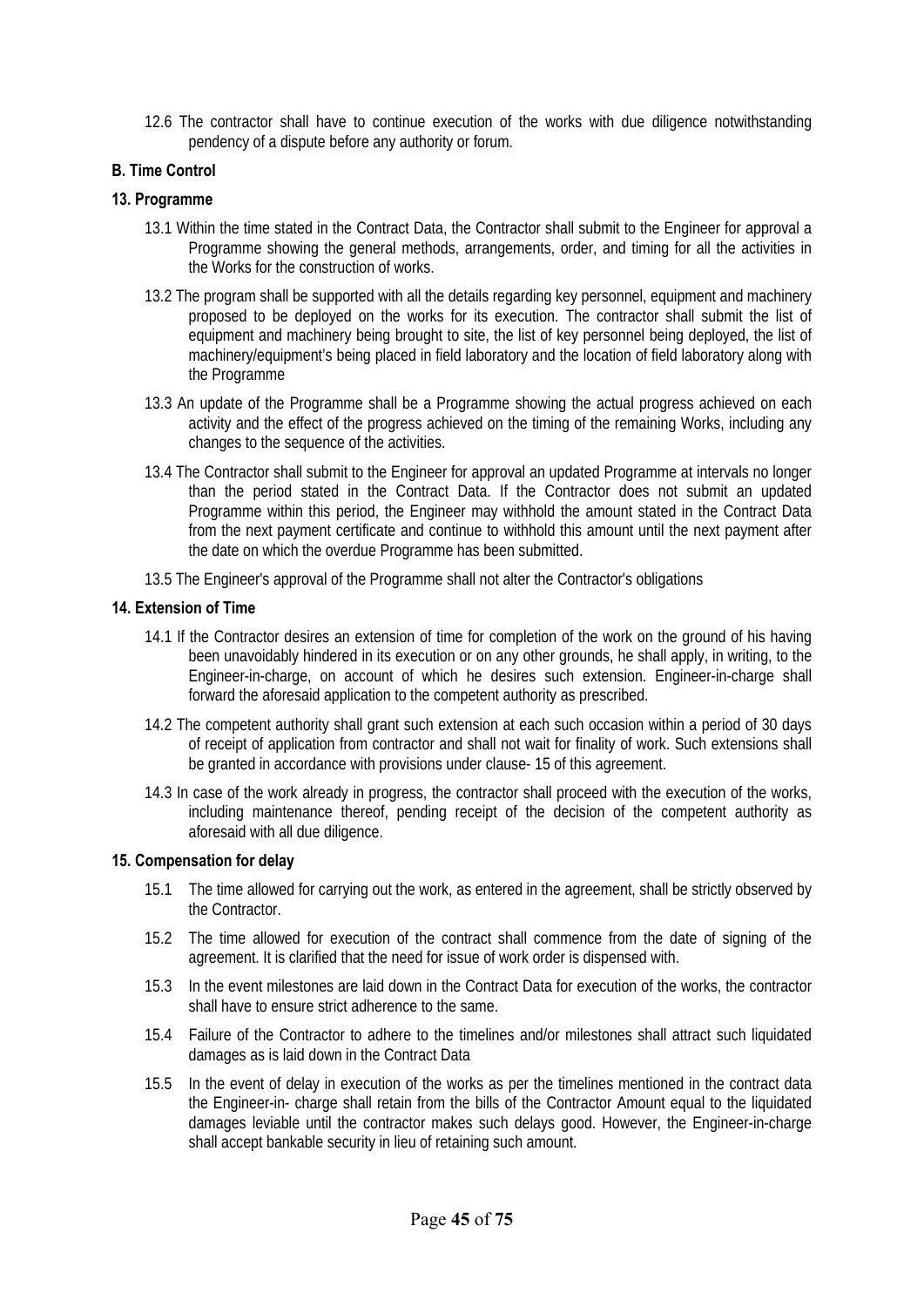- 15.6 If the contractor is given extension of time after liquidated damages have been paid, the engineer in charge shall correct any over payment of liquidated damages by the Contractor in the next payment certificate.
- 15.7 In the event the contractor fails to make good the delay until completion of the stipulated contract period (including extension of time) the sum so retained shall be adjusted against liquidated damages levied.

#### **16**. **Contractor's quoted Lump Sum Rate**

The contractor's quoted *Lump* Sum Ratereferred to in the "Bid for works" will be deducted/ added from/to the net amount of the bill after deducting the cost of material supplied by the department.

#### **C. Quality Control**

#### **17. Tests**

- 17.1 The Contractor shall be responsible for:
	- a. Carrying out the tests prescribed in specifications, and
	- b. For the correctness of the test results, whether preformed in his laboratory or elsewhere.
- 17.2 The contractor shall have to establish field laboratory within the time specified and having such equipment's as are specified in the Contract Data.
- 17.3 Failure of the contractor to establish laboratory shall attract such penalty as is specified in the Contract Data.
- 17.4 Ten percent of the mandatory tests prescribed under the specifications shall be got carried out through Laboratories accredited by National Accreditation Board of Laboratories (NABL) by the Engineer-In – Charge and the cost of the such testing shall be deducted from the payments due to Contractor.

#### **18. Correction of Defects noticed during the Defect Liability Period**

- 18.1 The defect liability period of work in the contract shall be the Contract Data
- 18.2 The Contractor shall promptly rectify all defects pointed out by the Engineer well before the end of the Defect Liability Period. The Defect Liability Period shall automatically stand extended until the defect is rectified.
- 18.3 If the Contractor has not corrected a Defect pertaining to the Defect Liability Period to the satisfaction of the Engineer, within the time specified by the Engineer, the Engineer will assess the cost of having the Defect corrected, and the cost of correction of the Defect shall be recovered from the Performance Security or any amount due or that may become due to the contractor and other available securities.

#### **D. Cost Control**

#### **19. Variations - Change in original Specifications, Designs, Drawings etc.**

19.1 The Engineer in charge shall have power to make any alterations, omissions or additions to or substitutions for the original specifications, drawings, designs and instructions, that may appear to him to be necessary during the progress of the work and the contractor shall carry out the work in accordance with any instructions which may be given to him in writing signed by the Employer, and such alterations, omission, additions or substitutions shall not invalidate the contract and any altered, additional or substituted work, which the contractor may be directed to do in the manner above specified, as part of the work, shall be carried out by the contractor on the same conditions in all respects on which he agree to do the main work.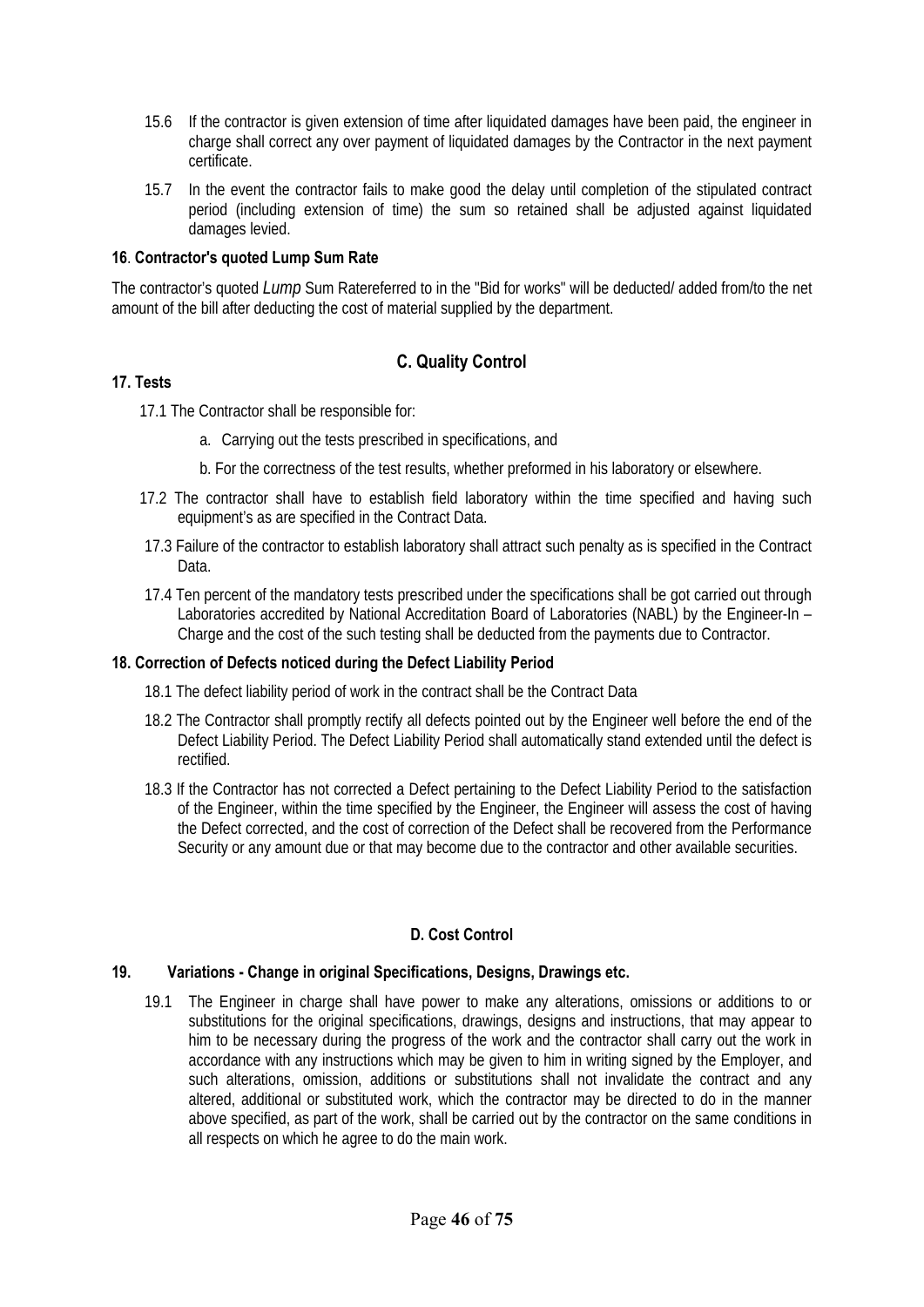19.2 The time for the completion of the work shall be extended in the proportion that the altered, additional or substituted work bears to the original contract work and the certificate of the Engineer in charge shall be conclusive as to such proportion.

#### **20. Extra items**

20.1 All such items which are not in the priced BOQ and UADD SOR VOL-I TO IV shall be treated as extra items.

#### **21. Payments for Variations and/ or Extra Quantities**

- 21.1 The rates for the additional (Extra Quantities), altered or substituted work/ extra items under this clause shall be worked out in accordance with the following provisions in their respective order:
	- a. The contractor is bound to carry out the additional (Extra quantity), work at the same rates as are specified in the contract for the work.
	- b. If the item is not in the priced BOQ and is included in the SOR of the department, the rate shall be arrived at by applying the quoted tender *Lump* Sum Rate on the SOR rate.
	- c. If the rates of the altered or substituted work are not provided in applicable SOR-such rates will be derived from the rates for a similar class (type) of work as is provided in the contract (priced BOQ) for the work.
	- d. If the rates are for the altered, substituted work cannot be determined in the manner specified in the sub clause (c) above-then the rates for such composite work item shall be worked out on the basis of the concerned schedule of rates minus/plus the *Lump* Sum Rate quoted by the contractor.
	- e. If the rates of a particular part or parts of the item is not in the schedule of rates and the rates for the altered, or substituted work item cannot be determined in the manner specified in sub clause (b) to (d) above, the rate for such part or parts will be determined by the Competent Authority as defined in the Contract data on the basis of the rate analysis derived out of prevailing market rates when the work was done.
	- f. But under no circumstances, the contractor shall suspend the work on the plea of nonacceptability of rates on items falling under sub clause (a) to (d). In case the contractor does not accept the rate approved by Engineer in charge for a particular item, the contractor shall continue to carry out the item at the rates determined by the Competent Authority. The decision on the final rates payable shall be arrived at through the dispute settlement procedure.

#### **22. No compensation for alterations in or restriction of work to be carried out.**

- 22.1 If at any time after the commencement of the work, the Government, for any reason whatsoever, not require the whole or any part of the work as specified in the bid to be carried out, the Engineer in charge shall give notice in writing of the fact to the Contractor and withdraw that whole or any part of the work.
- 22.2 The Contractor shall have no claim to any payments or compensation whatsoever, on account of any profit or advantage which he might have derived from the execution of work in full or on account of any loss incurred for idle men and machinery due to any alteration or restriction of work for whatsoever reason.
- 22.3 The Engineer in charge may supplement the work by engaging another agency to execute such portion of the work, without prejudice to his rights.

#### **23. No Interest Payable**

No interest shall be payable to the Contractor on any payment due or awarded by any authority.

#### **24. Recovery from Contractors**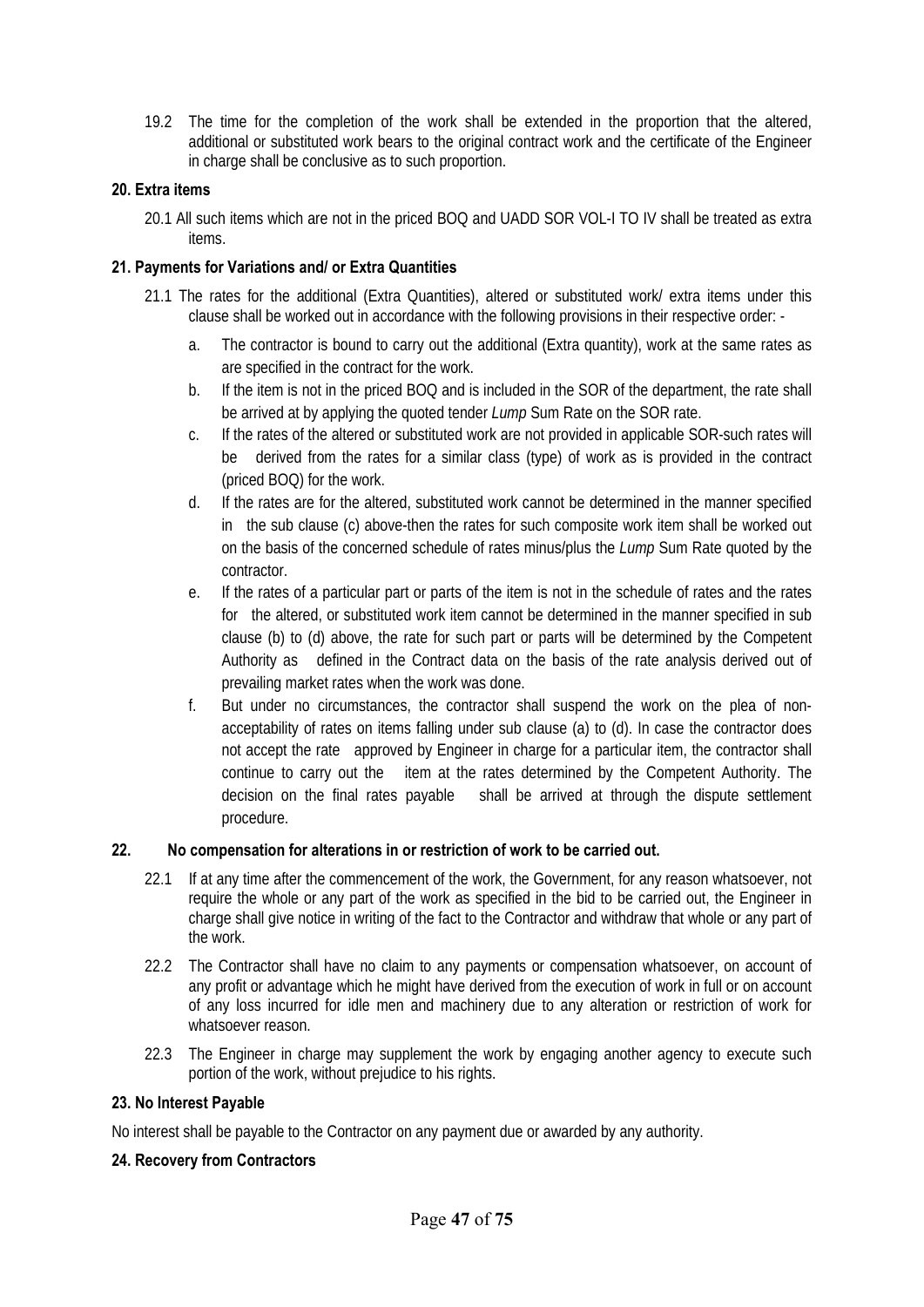Whenever any claim against the Contractor for the payment arises under the contract, the Department shall be entitled to recover such sum by:

- a) Appropriating, in part or whole of the Performance Security and additional Performance Security, if any; and/or Security deposit and/or any sums payable under the contract to the contractor.
- b) If the amount recovered in accordance with (a) above is not sufficient, the balance sum may be recovered from any payment due to the contractor under any other contractor of the department, including the securities which become due for release.
- c) The department shall, further have an additional right to effect recoveries as arrears of land revenue under the M.P. Land revenue Code.

#### **25. Tax**

- 25.1 The rates quoted by the Contractor shall be deemed to be inclusive of the sales and other levies, duties, cess, toll, taxes of Central and State Governments, local bodies and authorities. **GST shall be paid extra as per prevailing rates.** But the rates shall be excluding excise duty exemption on pipes as per Norms
- 25.2 The liability, if any, on account of quarry fees, royalties, octroi and any other taxes and duties in respect of materials actually consumed on public work, shall be borne by the Contractor. Any Changes in the taxes due to change in legislation or for any other reason shall not be payable to the contractor.

#### **26. Check Measurements**

- 26.1 The department reserves to itself the right to prescribe a scale of check measurement of work in general or specific scale for specific works or by other special orders.
- 26.2 Checking of measurement by superior officer shall supersede measurements by subordinate officer(s), and the former will become the basis of the payment.
- 26.3 Any over/excess payments detected, as a result of such check measurement or otherwise at any stage up to the date of completion of the defect liability period specified in this contract, shall be recoverable from the Contractor, as per clause 24 above.

#### **27. Termination by Engineer in Charge**

- 27.1 If the contractor fails to carry out any obligation under the Contract, the Engineer in charge may by notice require the Contractor to make good the failure and to remedy it within a specified reasonable time.
- 27.2 The Engineer in charge shall be entitled to terminate the contract if the Contractor
	- a. Abandons the works or otherwise plainly demonstrates the intention not to continue performance of his obligations under the contract;
	- b. the Contractor is declared as bankrupt or goes into liquidation other than for approved reconstruction or amalgamation;
	- c. without reasonable excuse fails to comply with the notice to correct a particular defect within a reasonable period of time;
	- d. the Contractor does not maintain a valid instrument of financial Security, as prescribed;
	- e. the Contractor has delayed the completion of the Works by such duration for which the maximum amount of liquidated damages is recoverable;
	- f. If the Contractor fails to deploy machinery and equipment or personnel or set up a field laboratory as specified in the Contract Data.
	- g. if the Contractor, in judgmental of the engineer in charge has engaged in corrupt or fraudulent practices in competing for or in executing the contract;
	- h. Any other fundamental breaches as specified in the Contract Data.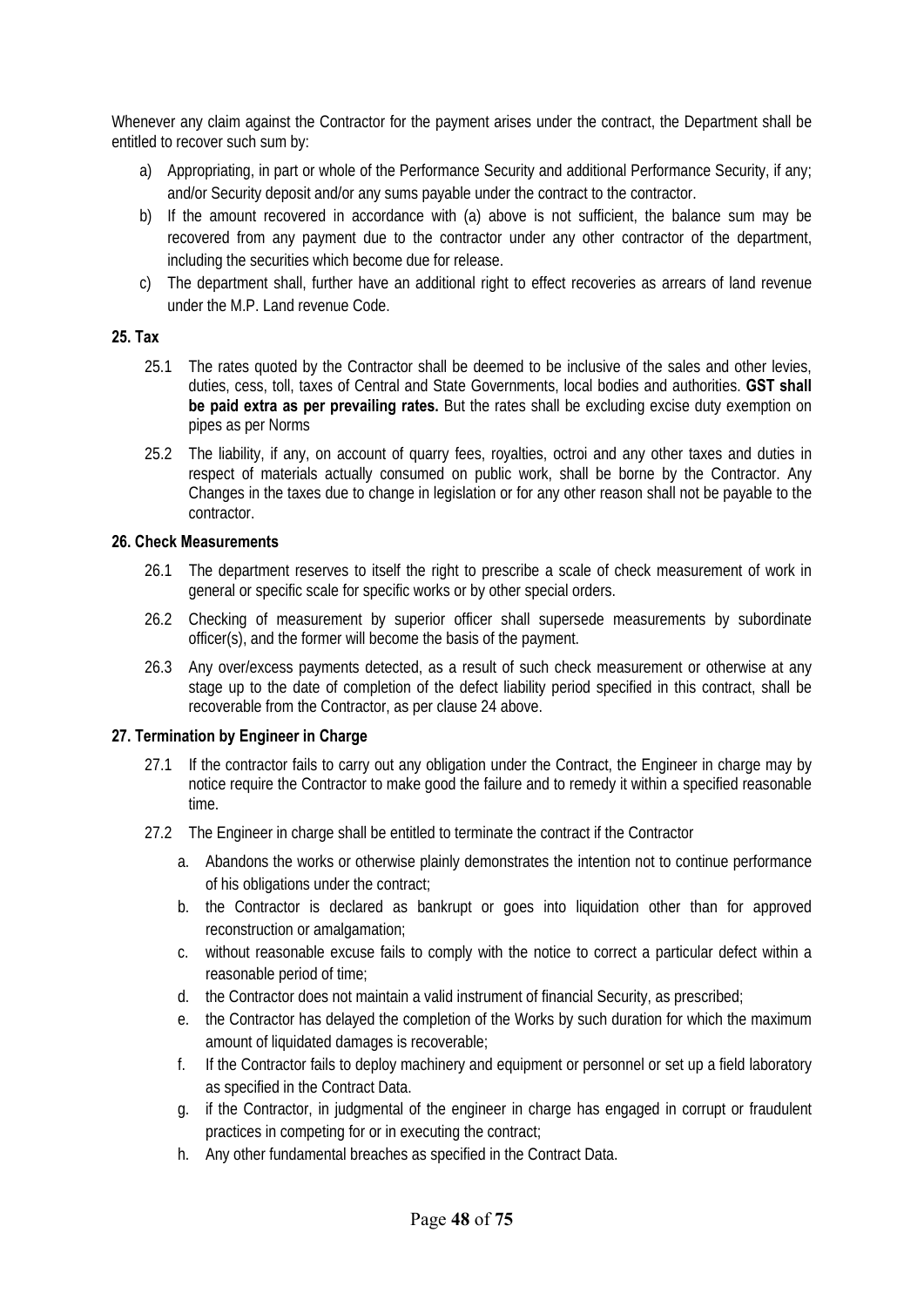- 27.3 In any of these events or circumstances, the engineer in charge may, upon giving 14 days' notice to the contractor, terminate the contract and expel the Contractor from the site. However, in the case of sub paragraph (b) or (g) of clause 27.2, the Engineer in charge may terminate the contract immediately.
- 27.4 Notwithstanding the above, the Engineer in charge may terminate the contract for convenience by giving notice to the contractor.

#### **28. Payment upon Termination**

- 28.1 If the contract is terminated under clause 27.3, the Engineer shall issue a certificate for value of the work accepted on final measurements, less advance payments and penalty as indicated in the Contract Data. The amount so arrived at shall be determined by the Engineer-in-charge and shall be final and binding on both the parties.
- 28.2 Payment on termination under clause 27.4 above, the Engineer shall issue a certificate for the value of the work done, the reasonable cost of removal of Equipment, repatriation of the contractor's personnel employed solely on the works, and the contractor's costs of protecting and securing the works and less advance payments received up to the date of the certificate, less other recoveries due in terms of the contract and less taxes due to be deducted at source as per applicable law.
- 28.3 If the total amount due to the Employer exceeds any payment due to the Contractor, the difference shall be recovered as per clause 24 above.

#### **29. Performance Security**

The Contractor shall have to submit performance security and additional performance security, if any, as specified in Bid data sheet at the time of signing of the contract. The contractor shall have to ensure that such performance security and Additional performance, if any, security remains valid for the period as specified in the Contract data.

#### **30. Security Deposit**

- 30.1 Security deposit shall be deducted from each running bill at the rate as specified in the contract data. The total amount of security deposit so deducted shall not exceed the percentage of contract price specified in the Contract data.
- 30.2 The Security may be replaced by equivalent amount of bank guarantee or fixed deposit receipt assigned to the Employer, with validity up to 3(three) months beyond the completion of defect Liability Period/ Extended Defect Liability Period.
- 30.3 The Security deposit shall be refunded on completion of defect liability period.

#### **31. Price Adjustment**

#### **31.1 Applicability**

- 1. Price adjustment shall be applicable only provided for in the contract data.
- 2. 2. The price adjustment clause shall apply the works executed from the date of singing of the agreement until the end of the intended completion date or extensions granted for reasons
- 3. 3. attributed to the Employer by Engineer The contractor shall not be entitled any benefit arising from the price adjustment clause for
- 4. extension in the contract period reasons attributed to the contractor. In the Force Majeure event price escalation clause shall apply.

#### **31.2 Procedure**

1. Contract price shall be adjusted for increase or decrease in rates and price of labour, materials, fuels and lubricants in accordance with following and procedures and as per formula given in the contract data.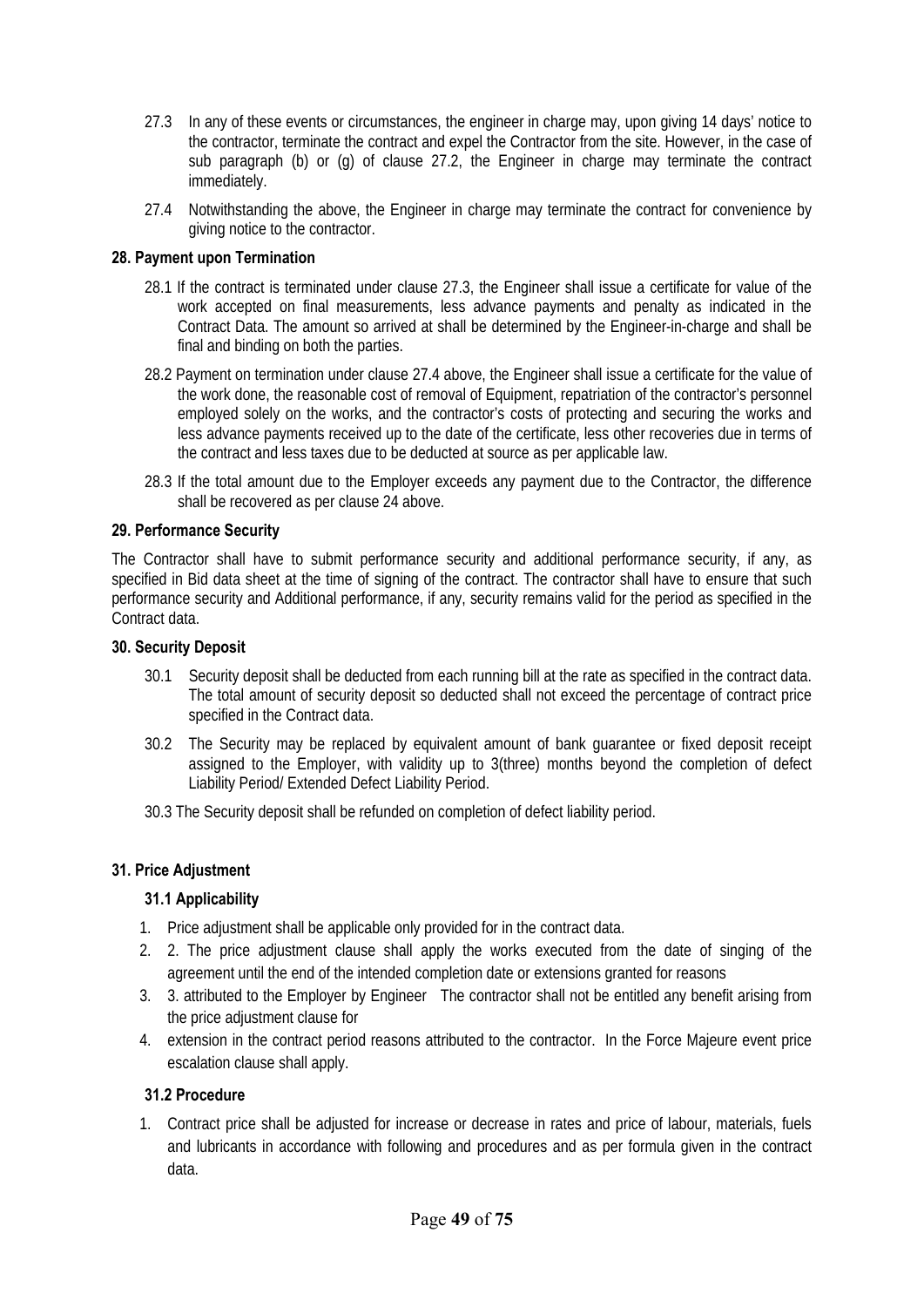- 2. The price adjustable shall be determined from the formula given in the contract data.
- 3. Following expression and meaning are assigned to done during each quarter:

R= Total value of work during the quarter include the amount of secured advance granted, if any, during the secured advance recovered, if any during 3 the quarter, less value of department, if any during the quarter. Weightages of various components they shall be as per the Contract Data.

- 31.3 To the extent that full compensation any rise or fall in costs to the contractor is not covered by the provisions of this or clauses in the contact, the unit rates and prices included in the contract shall be deemed amounts to cover the contingency of such other rise or fall in costs.
- 31.4 The index relevant to any quarter, for which such compensation is paid, shall be the arithmetical average of the indices relevant of the calendar month.
- 31.5 For the purpose of clarity it is pointed out that the adjustment may be either positive or negative, i.e. if the price adjustment is in favor the same shall be recovered from the sums payable to the Contractor.

#### **32. Mobilization and Construction Machinery**

- 32.1 Payment of advances shall be applicable if provided in Contract Data.
- 32.2 If applicable, the Engineer bearing advance payment to the contractor of the against provision by the contractor of an unconditional Bank in nationalized/Scheduled banks, in the name as stated in the in the advance payment. The Guarantee shall remain effective been repaid, but the amount of the guarantee shall be progressively repaid by the contractor.
- 32.3 The rate of interest shall be as per Contract data.
- 32.4 The construction machinery advance, if applicable, shall be limited to 80% of the cost of new construction machinery.
- 32.5 The advance shall be recovered as stated in the Contract data by deducting proportionate amounts from payment otherwise due to the Contractor. No account shall be taken of the advance payment or its recovery in assessing valuations of work done, variations, price adjustments, compensation events, or liquidated damages.

#### **33. Secured Advance**

- 33.1 Payment of secured advance shall be applicable if provided in Contract data.
- 33.2 If applicable, the Engineer shall make advance materials intended for but not yet incorporated in the works and against of an unconditional bank guarantee in a form and by a nationalized/scheduled name as stated in the contract data, in amounts equal to the guarantee shall remain effective until the advance payment has been of the guarantee shall be progressively reduced by the amounts adjusted contractor.
- 33.3 The amount of secured advance and conditions to be fulfilled shall be as stipulated in the Contract Data.
- 33.4 The secured advance paid shall be recovered as stated in the Contract data.

#### **34. Payment Certificates**

The payment to the contractor will be as follows for construction work:

- a. The contractor shall submit to the engineer monthly statement of the value of the work executed less the cumulative amount certified previously, supported with detailed measurement of the items of work executed.
- b. The engineer shall check the Contractor's monthly statement and certify the amount to be paid to the contractor.
- c. The value of work executed shall be determined, based on the measurements approved by the Engineer/ Engineer in charge.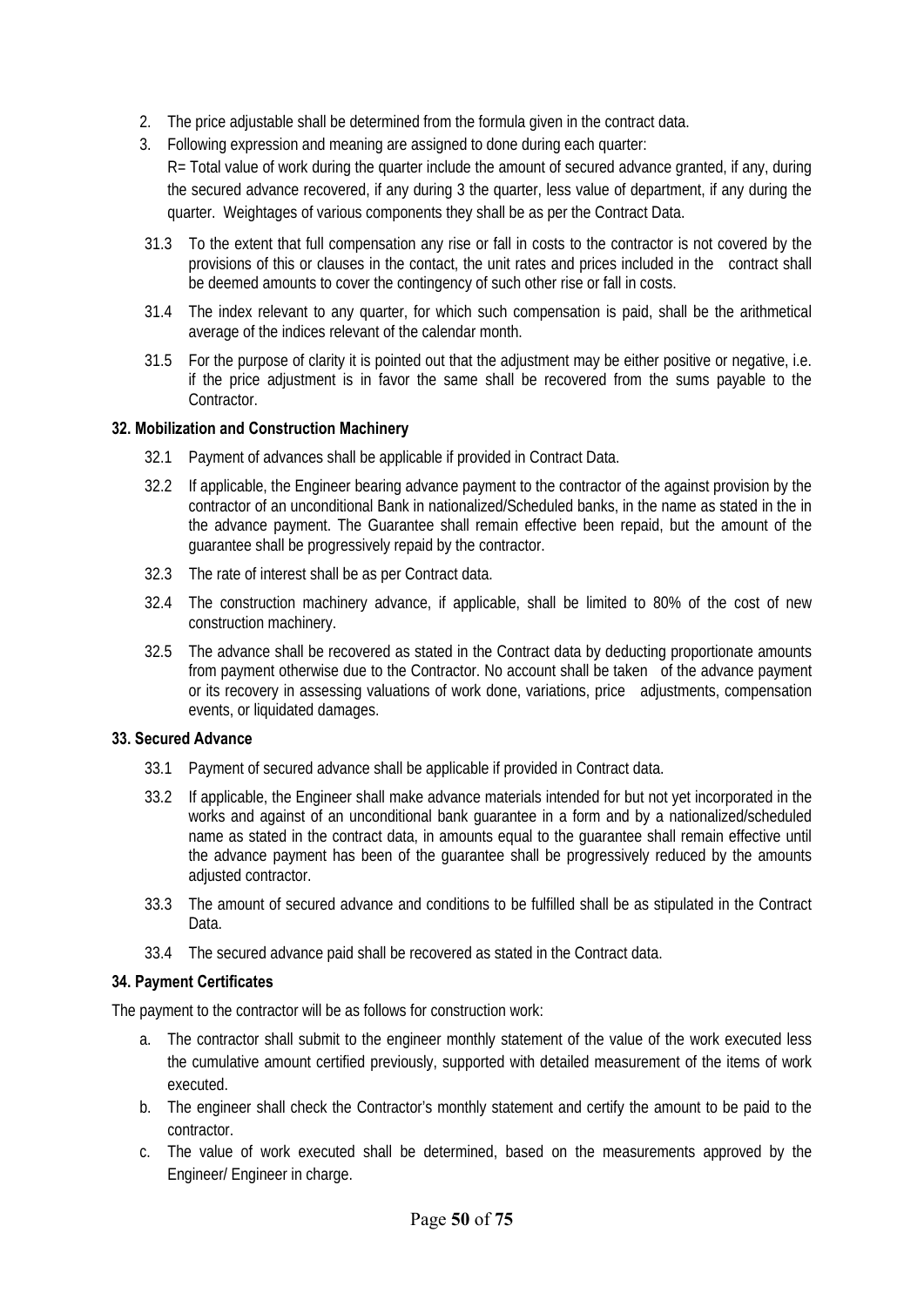- d. The value of work executed shall comprise the value of the quantities of the items in the Bill of quantities completed.
- e. The value of work executed shall also include the valuation of variations and compensation events.
- f. All payments shall be adjusted for deductions for advance payment, security deposit, other recoveries in terms of contract and taxes at source as applicable under the law.
- g. The Engineer may exclude any item certified in a previous certificate or reduce the proportion of any item previously certified in any certificate in the light of later information.
- h. Payment of intermediate certificate shall be regarded as payments by way of advance against the final payment and not as payments for work actually done and completed.
- i. Intermediate payment shall not preclude the requiring of bad, unsound and imperfect or unskilled work to be removed and taken away and reconstructed or be considered as an admission of the due performance of the contractor any part thereof, in any respect or the occurring of any claim.
- j. The payment of final bill shall be governed by the provisions of clause 36 of GCC.

## **E. Finishing the Contract**

#### **35. Completion Certificate**

- 35.1 A completion certificate in the prescribed format in Contract data shall be issued by the Engineer in charge after physical completion of the work.
- 35.2 After final payment to the contractor, a final completion certificate in the prescribed format in the contract data shall be issued by the Engineer in charge.

#### **36. Final Account**

- 36.1 The Contractor shall supply the Engineer with a detailed account of the total amount that the Contractor considers payable for works under the Contract within 21 days of issue of certificate of physical completion of works. The Engineer shall issue a Defects Liability Certificate and certify any payment that is due to the Contractor within 45 days of receiving the Contractor's account if it is correct and complete. If the account is not correct or complete, the Engineer shall issue within 45 days a schedule that states the scope of the corrections or additions that are necessary. If the Account is still unsatisfactory after it has been resubmitted, the matter shall be referred to the competent authority as defined in the Contract data, who shall decide on the amount payable to the contractor after hearing the Contractor and the Engineer in Charge.
- 36.2 In case the account is not received within 21 days of issue of Certificate of Completion as provided in clause 32.1 above, the Engineer shall proceed to finalize the account and issue a payment certificate within 28 days. G. Other Conditions of Contract.

## **F. Other Conditions of Contract**

#### **37. Currencies**

All payments will be made in Indian Rupees.

#### **38. Labour**

- 38.1 The Contractor shall, unless otherwise provided in the Contract, make his own arrangements for the engagement of all staff and labour, local or other, and for their payment, housing, feeding and transport.
- 38.2 The Contractor shall, if required by the Engineer, deliver to the Engineer a return in detail, in such form and at such intervals as the Engineer may prescribe, showing the staff and the numbers of the several classes of labour from time to time employed by the Contractor on the Site and such other information as the Engineer may require.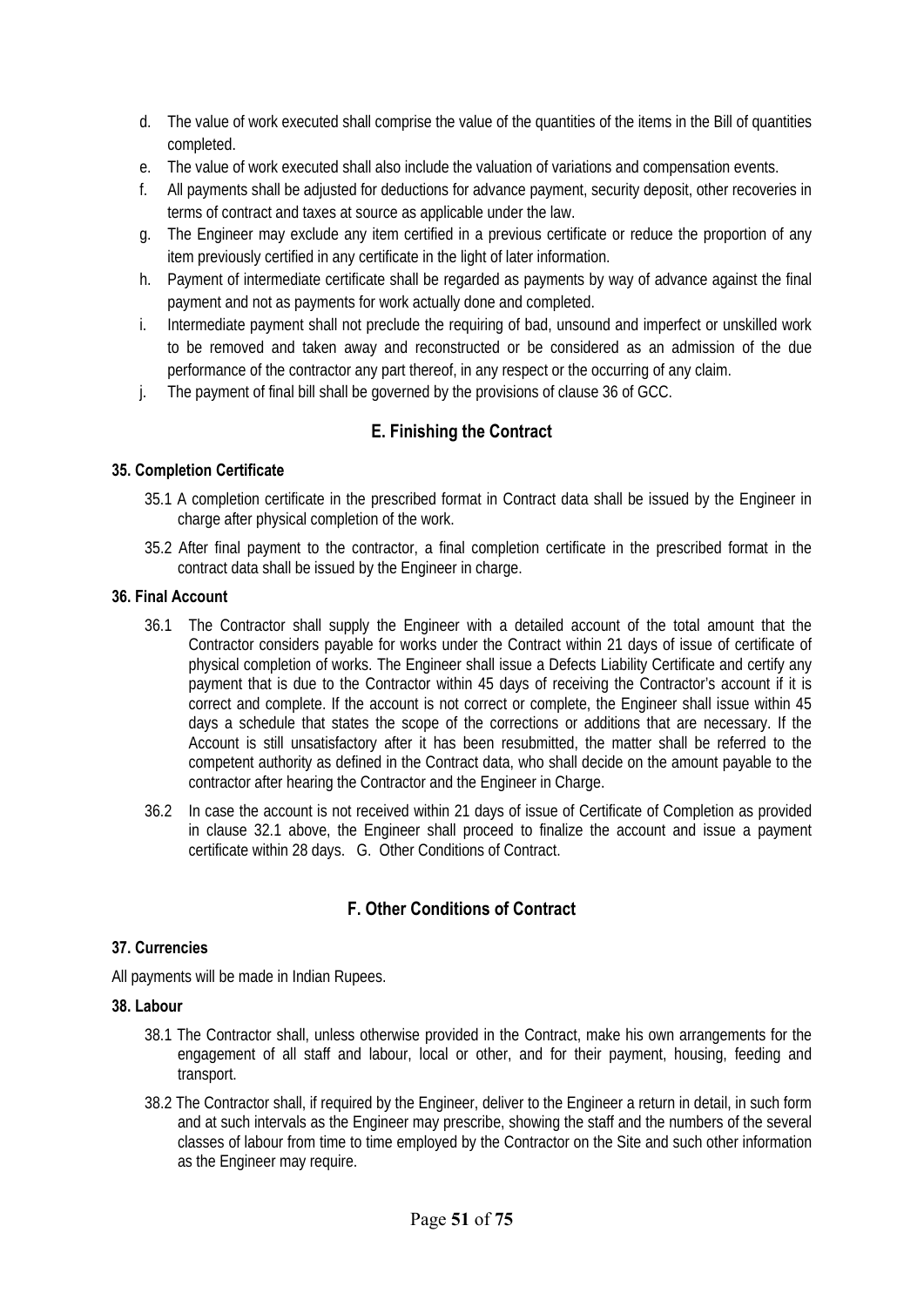#### **39. COMPLIANCE WITH LABOUR REGULATIONS**

39.1 During continuance of the Contract, the Contractor and his sub-Contractors shall abide at all times by all existing labour enactments and rules made there under, regulations, notifications and bye laws of the State or Central Government or local authority and any other labour law (including rules), regulations, bye laws that may be passed or notification that may be issued under any labour law in future either by the State or the Central Government or the local authority. Salient features of some of the major labour laws that are applicable to construction industry are given in the Contract data. The Contractor shall keep the Employer indemnified in case any action is taken against the Employer by the competent authority on account of contravention of any of the provisions of any Act or rules made there under, regulations or notifications including amendments. If the Employer is caused to pay or reimburse, such amounts as may be necessary to cause or observe, or for non-observance of the provisions stipulated in the notifications/byelaws/Acts/Rules/ regulations including amendments, if any, on the part of the Contractor, the Engineer/Employer shall have the right to deduct any money due to the Contractor including his amount of performance security. The Employer/Engineer shall also have right to recover from the Contractor any sum required or estimated to be required for making good the loss or damage suffered by the Employer. The employees of the Contractor and the Sub-Contractor in no case shall be treated as the employees of the Employer at any point of time.

#### **40. Audit and Technical examination**

Government shall have the right to cause an audit and technical examination of the works and the final bill of the contract including all supporting vouchers, abstract etc. To be made after payment of the final bill and if as a result of such audit and technical examination nay sum is found to have been overpaid in respect of any work done by the contractor under the contract or nay work claimed by him to have been done under the contract and found not to, have been executed, the contractor shall be liable to refund the amount of overpayment and it shall be lawful for government to recover the same from him in the manner prescribed in clause 24 above and if it is found that the contractor was paid less than what was due to him, under the contract in respect of any work executed by him under it, the amount of such under payment shall be duly paid by government to the Contractor.

#### **41. Death or permanent invalidity of contractor**

During continuance of the contract, the contractor and his sub- contractors shall abide at all times by all existing labour enactments and rules made there under, regulations, notifications, and bye laws of the state or central government or local authority and any other labour law (including rules), regulations, bye laws that may be passed or notification that may be issued under any labour law in future either by the state or the major labour laws that are applicable to construction industry are given in the contract data. The contractor shall keep the employer indemnified in case any action is taken against the employer by the competent authority on account of contravention of any of the provisions of any Act or rules made their under, regulations or notifications including amendments. If the Employer is caused to pay or reimburse, such amounts as may be necessary to cause or observe, or for non-observance of the provisions stipulated in the notifications/bye laws/Acts/Rules regulations including amendments, if any, on the part of the contractor, the engineer/employer shall have the right to deduct from any money due to the contractor including his amount of performance of security. The employer/engineer shall also have right to recover from the contractor any sum required or estimated to be required for making good the loss or damage suffered by the employer. The employees of the contractor and the sub-contractor in no case shall be treated as the employees of the employer at any point of time.

#### **42. Jurisdiction**

This contract has been entered into the State of Madhya Pradesh and its validity, construction, interpretation and legal effect shall be subjected to the exclusive jurisdiction of the courts in Indore or of the courts at the place where this agreement is entered into. No other jurisdiction shall be applicable.

### **[End of GCC]**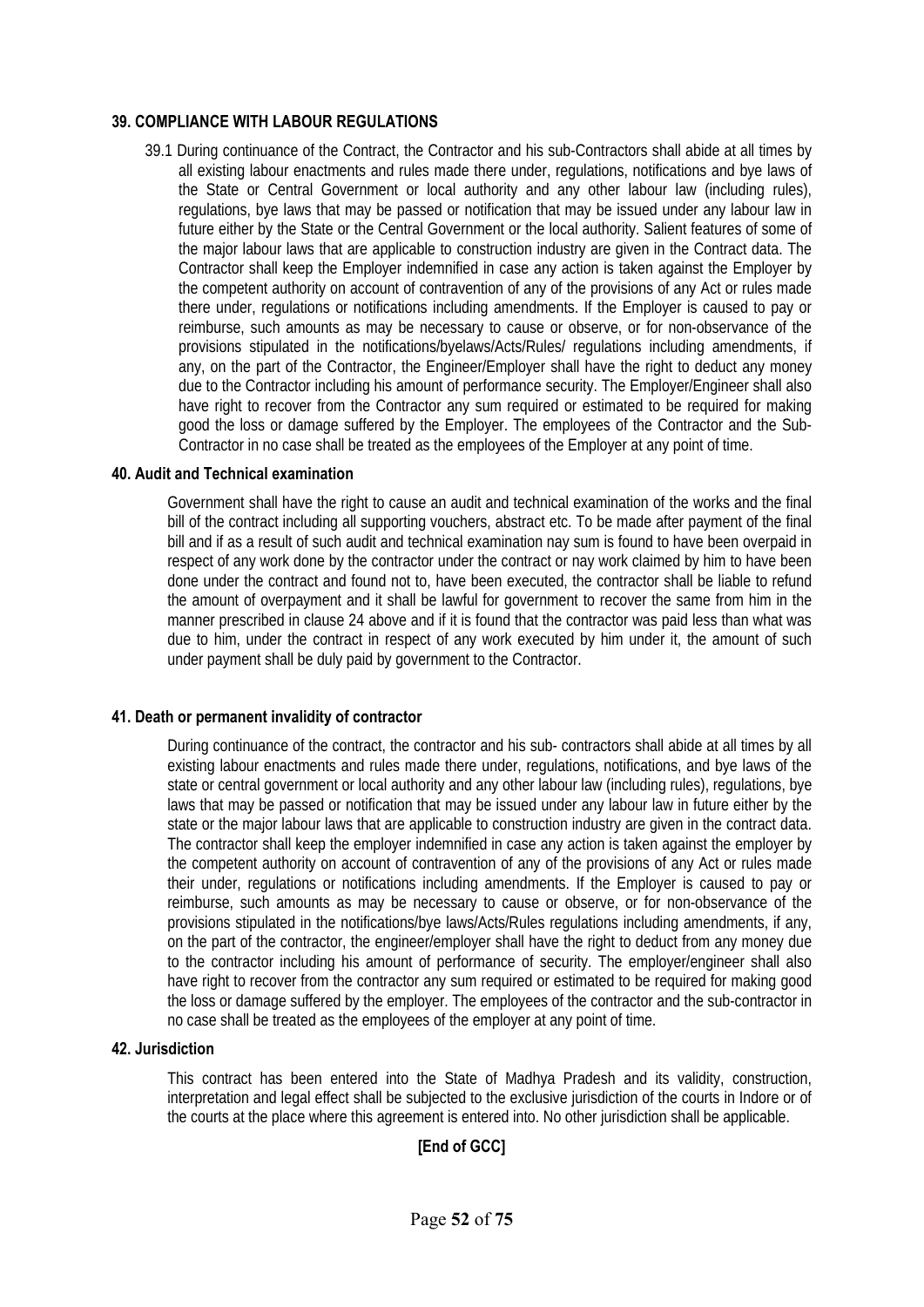# Definitions/Abbreviations

# Table 1: List of Abbreviations

| <b>Terms</b>           | <b>Meanings</b>                                     |
|------------------------|-----------------------------------------------------|
| ABD                    | Area Based Development                              |
| <b>AMC</b>             | <b>Annual Maintenance Contract</b>                  |
| <b>ANPR</b>            | Automatic Number Plate Recognition                  |
| <b>ATCS</b>            | Adaptive Traffic Control System                     |
| <b>BOM</b>             | <b>Bill of Material</b>                             |
| CCTV                   | <b>Closed Circuit Television</b>                    |
| COTS                   | <b>Commercial Off-The-Shelf</b>                     |
| DC                     | Data Centre                                         |
| <b>DMS</b>             | Document Management System                          |
| <b>DRC</b>             | <b>Disaster Recovery Centre</b>                     |
| ECB                    | <b>Emergency Call Box</b>                           |
| <b>EMD</b>             | <b>Earnest Money Deposit</b>                        |
| <b>FMS</b>             | <b>Facility Management Services</b>                 |
| GIS                    | Geographical Information System                     |
| <b>GPS</b>             | <b>Global Positioning System</b>                    |
| <b>GSM</b>             | Global System for Mobile Communication              |
| <b>GST</b>             | <b>Goods and Services Tax</b>                       |
| <b>ICCC</b>            | Integrated Command and Control Centre               |
| <b>ICT</b>             | Information and Communication Technology            |
| IP                     | <b>Internet Protocol</b>                            |
| <b>IPF</b>             | Information Processing Facility                     |
| ISO                    | International Organization for Standardization      |
| $\mathsf{I}\mathsf{T}$ | Information Technology                              |
| <b>ITDP</b>            | Institute for Transportation and Development Policy |
| <b>ITMS</b>            | Intelligent Traffic Management System               |
| LOA                    | Letter of Acceptance                                |
| <b>MIS</b>             | Management Information System                       |
| <b>BIDDER</b>          | OEM/Dealer/Distributor                              |
| <b>NIT</b>             | Notice Inviting Tender                              |
| OEM                    | Original Equipment Manufacture                      |
| <b>OFC</b>             | <b>Optical Fiber Cable</b>                          |
| PA                     | <b>Public Address</b>                               |
| PoP                    | Point of Presence                                   |
| <b>PTZ</b>             | Pan Tilt Zoom                                       |
| <b>RFP</b>             | <b>Request For Proposal</b>                         |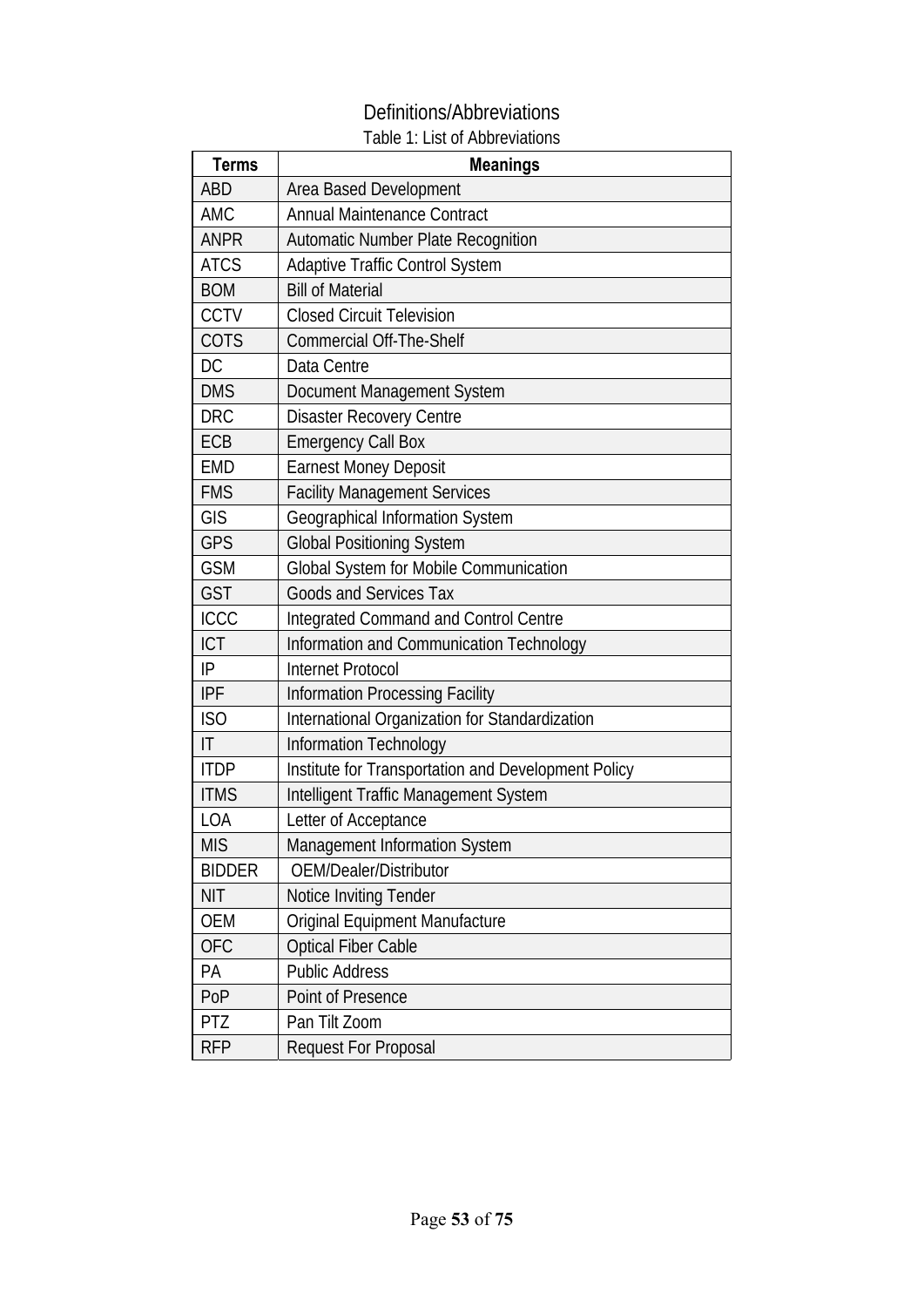| <b>RLVD</b>  | <b>Red Light Violation Detection</b>  |
|--------------|---------------------------------------|
| <b>ISCDL</b> | Indore Smart City Development Limited |
| <b>SDC</b>   | <b>State Data Centre</b>              |
| <b>SLA</b>   | Service Level Agreement               |
| SOP          | <b>Standard Operating Procedures</b>  |
| SPV          | <b>Special Purpose Vehicle</b>        |
| <b>SVD</b>   | <b>Speed Violation Detection</b>      |
| <b>TCV</b>   | <b>Total Contract Value</b>           |
| <b>TPA</b>   | <b>Third Party Auditor</b>            |
| <b>UAT</b>   | <b>User Acceptance Testing</b>        |
| <b>UPS</b>   | <b>Uninterrupted Power Supply</b>     |
| VA           | <b>Video Analytics</b>                |
| <b>VAT</b>   | Value Added Tax                       |
| <b>VM</b>    | <b>Virtual Machine</b>                |
| <b>VMS</b>   | <b>Video Monitoring Software</b>      |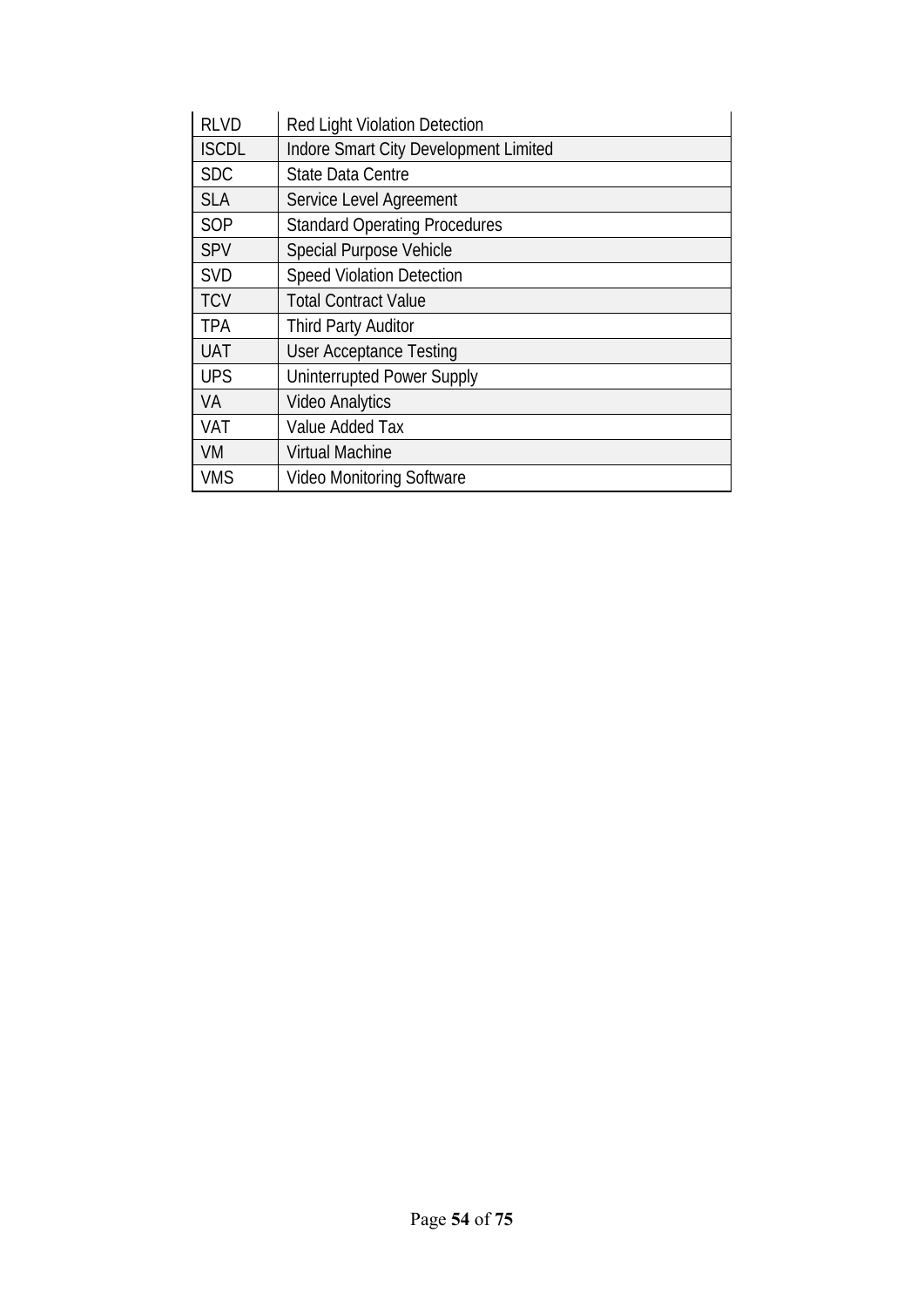# **CONTRACT DATA SHEET**

| <b>Clause</b><br>Reference | <b>Particulars</b>                                                                   | Data                                                                                                                                                                                                                                                                                                                         |
|----------------------------|--------------------------------------------------------------------------------------|------------------------------------------------------------------------------------------------------------------------------------------------------------------------------------------------------------------------------------------------------------------------------------------------------------------------------|
| 1.14                       | Employer                                                                             | Smart City Development Limited,<br>Indore<br>Indore                                                                                                                                                                                                                                                                          |
| 1.15                       | Engineer                                                                             | Engineer as notified by employer                                                                                                                                                                                                                                                                                             |
| 1.16                       | Engineer In Charge                                                                   | <b>Executive Engineer of ISCDL</b>                                                                                                                                                                                                                                                                                           |
| 1.22                       | Stipulated period of completion                                                      | 3 Month Supply and Installation and 5 Years<br>(0&M)                                                                                                                                                                                                                                                                         |
| $\mathfrak{Z}$             | Language & Law of Contract                                                           | English and Indian Contract Act 1872                                                                                                                                                                                                                                                                                         |
| $\overline{4}$             | Address & contact details of the<br>Contractor                                       | As per "Annexure - "H"                                                                                                                                                                                                                                                                                                       |
|                            | Address & contact details of the                                                     |                                                                                                                                                                                                                                                                                                                              |
| 5                          | Employer/Engineer-phone, Fax, e-mail.<br>Subcontracting permitted for contract value | Not permitted                                                                                                                                                                                                                                                                                                                |
| 6                          | Technical Personnel to be provided by the                                            | As per 'Annexure-I' (Format I-3)                                                                                                                                                                                                                                                                                             |
|                            | contractor                                                                           |                                                                                                                                                                                                                                                                                                                              |
|                            | Penalty, if required Technical personal not<br>employed                              | Rs.50,000/- per month for Project engineer.                                                                                                                                                                                                                                                                                  |
| 10                         | Specifications                                                                       | As per "Annexure - E"                                                                                                                                                                                                                                                                                                        |
|                            | Drawings                                                                             | As per "Annexure - N"                                                                                                                                                                                                                                                                                                        |
| 12                         | Competent authority for deciding dispute                                             | Chief Executive Office, ISCDL, Indore                                                                                                                                                                                                                                                                                        |
|                            | under Dispute resolution system                                                      |                                                                                                                                                                                                                                                                                                                              |
|                            | Appellate Authority for deciding dispute                                             | Executive Director, ISCDL, Indore                                                                                                                                                                                                                                                                                            |
|                            | under Dispute resolution system                                                      |                                                                                                                                                                                                                                                                                                                              |
| 13                         | Period of submission of updated construction<br>program                              | 7 Days                                                                                                                                                                                                                                                                                                                       |
| 14                         | Competent authority for granting time<br>permission                                  | Executive Director, ISCDL, Indore                                                                                                                                                                                                                                                                                            |
| 15                         | Milestones laid down for the contract                                                | Yes                                                                                                                                                                                                                                                                                                                          |
|                            | If yes, details of milestone                                                         | As per "Annexure O"                                                                                                                                                                                                                                                                                                          |
|                            | Liquidated damages                                                                   | As per "Annexure P"                                                                                                                                                                                                                                                                                                          |
| 17                         | List of equipment for lab                                                            |                                                                                                                                                                                                                                                                                                                              |
|                            | Time to establish                                                                    | $\overline{a}$                                                                                                                                                                                                                                                                                                               |
|                            | Penalty for not establishing lab                                                     | $\overline{a}$                                                                                                                                                                                                                                                                                                               |
| 18                         | Defects Liability Period                                                             | 12 months from handing over the site after<br>doing 5 years O&M.                                                                                                                                                                                                                                                             |
| 21                         | Competent authority for determining the rate                                         | Executive Director, ISCDL, Indore                                                                                                                                                                                                                                                                                            |
| 27                         | Any other condition for breach of contract                                           |                                                                                                                                                                                                                                                                                                                              |
| 28                         | Penalty                                                                              | Penalty shall be recovered from<br>Security deposit as per clause 30 of<br>a.<br>General Conditions of Contract; and<br>Liquidated damages imposed as per<br>b.<br>clause 15 from performance security<br>(Guarantee)<br>including<br>additional<br>Performance Security (Guarantee), if<br>any, as per clause 29 of General |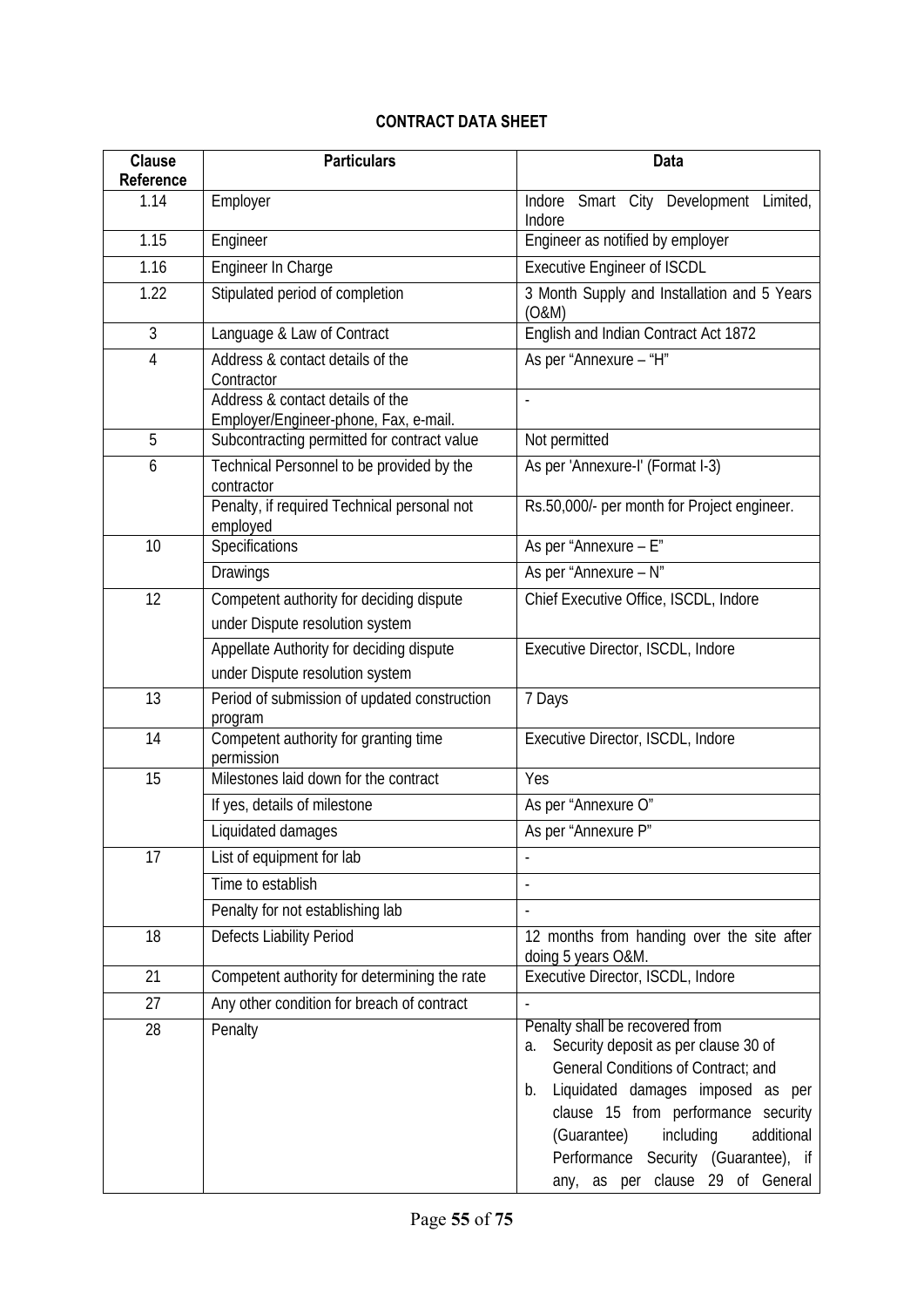| <b>Clause</b><br>Reference | <b>Particulars</b>                                                               | <b>Data</b>                                                           |  |
|----------------------------|----------------------------------------------------------------------------------|-----------------------------------------------------------------------|--|
|                            |                                                                                  | Conditions of Contract, whichever is<br>higher.                       |  |
| 29                         | Performance guarantee (Security) shall be valid<br>up to                         | Till completion of physical period as per<br><b>Clause 35.1.</b>      |  |
| 30                         | Security deposit to be deducted from each<br>running bill                        | At the rate of 5%                                                     |  |
|                            | Maximum limit of deduction of Security Deposit                                   | 5% of final contract amount                                           |  |
| $\overline{31}$            | Price adjustment formula and procedure to<br>calculate                           | Not Applicable                                                        |  |
| 31.1(1)                    | Price adjustment shall be applicable                                             | Not Applicable                                                        |  |
| 32                         | 32.1 Mobilization and Construction Machinery<br>Advance applicable               | No Mobilization Advance and Construction<br>Machinery Advance payable |  |
|                            | 32.2 If yes, unconditional Bank Guarantee                                        |                                                                       |  |
|                            | 32.3 If Yes Rate of Interest                                                     |                                                                       |  |
|                            | 32.4 If Yes, Type and Amount that can be paid                                    | $\overline{\phantom{a}}$                                              |  |
|                            | 32.5 If Yes, Recovery of Payment                                                 |                                                                       |  |
| 33                         | 33.1 Secured Advance Payable                                                     | No Secured Advance Payable                                            |  |
|                            | 33.2 If Yes, Amount of Secured Advance                                           | $\overline{a}$                                                        |  |
|                            | 33.3 If Yes, Conditions for Secured Advance                                      | $\overline{a}$                                                        |  |
|                            | 33.4 If Yes, Recovery of Secured Advance                                         | $\overline{a}$                                                        |  |
| 35                         | Completion<br>Certificate<br>after<br>physical<br>$\equiv$<br>completion of work | As per Annexure - U                                                   |  |
|                            | Final Completion Certificate - after final<br>payment on completion of the work. | As per Annexure - V                                                   |  |
| 39                         | Salient features of some of the major labour<br>laws that are applicable         | As per Annexure - W                                                   |  |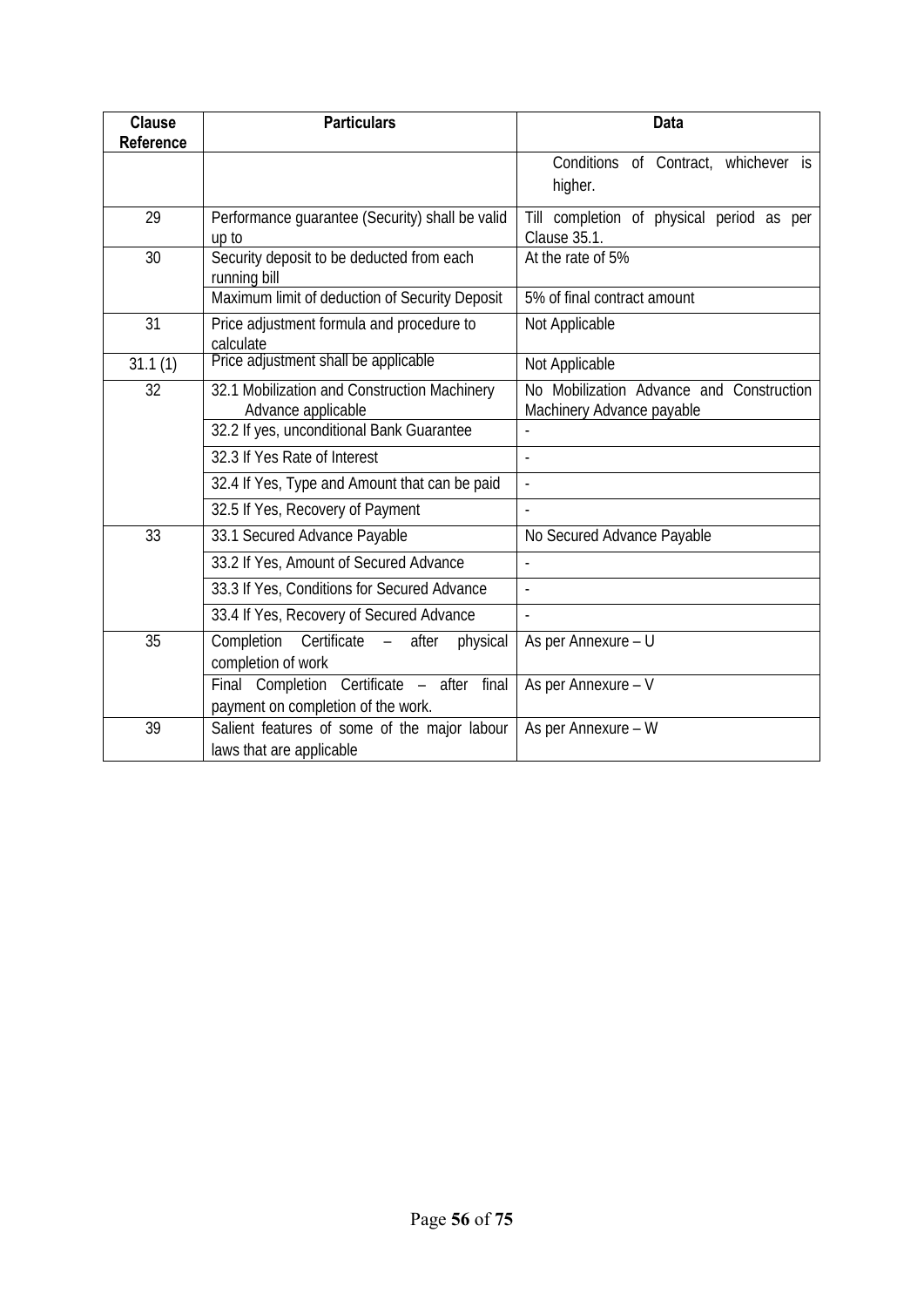#### **Annexure – N**

(See clause 10 of Section 3 of GCC)

# **DRAWING**

**NA**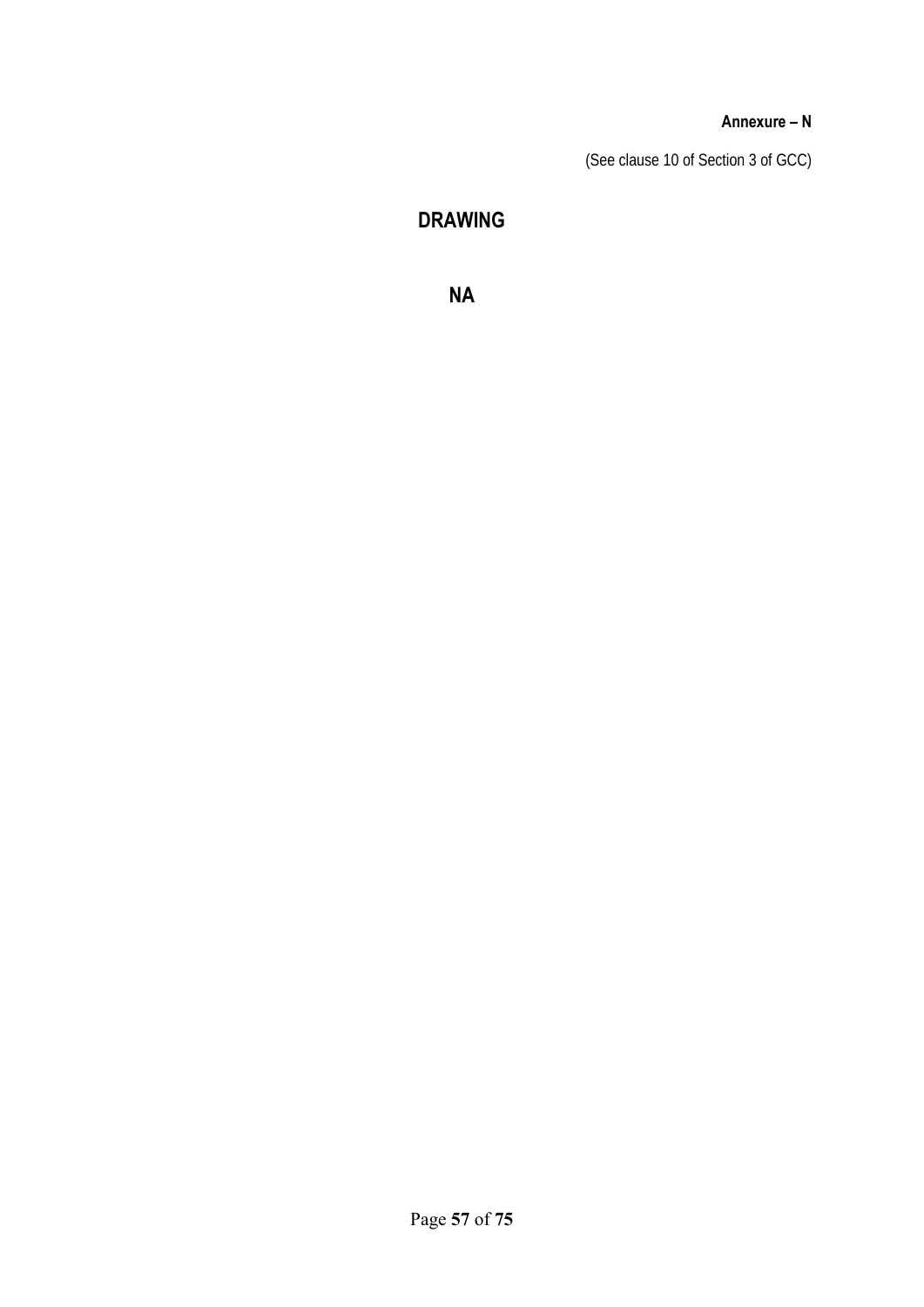### **Annexure – O**

(See clause 13 of Section 3 of GCC)

# **DETAILS OF MILESTONE**

| S. No. | Period     | <b>Financial Progress</b> |
|--------|------------|---------------------------|
| 1.     | 1 Month    | 25%                       |
| 2.     | 1.5 Months | 75%                       |
| 3.     | 2 Months   | 75%                       |
| 4.     | 3 Months   | 100%                      |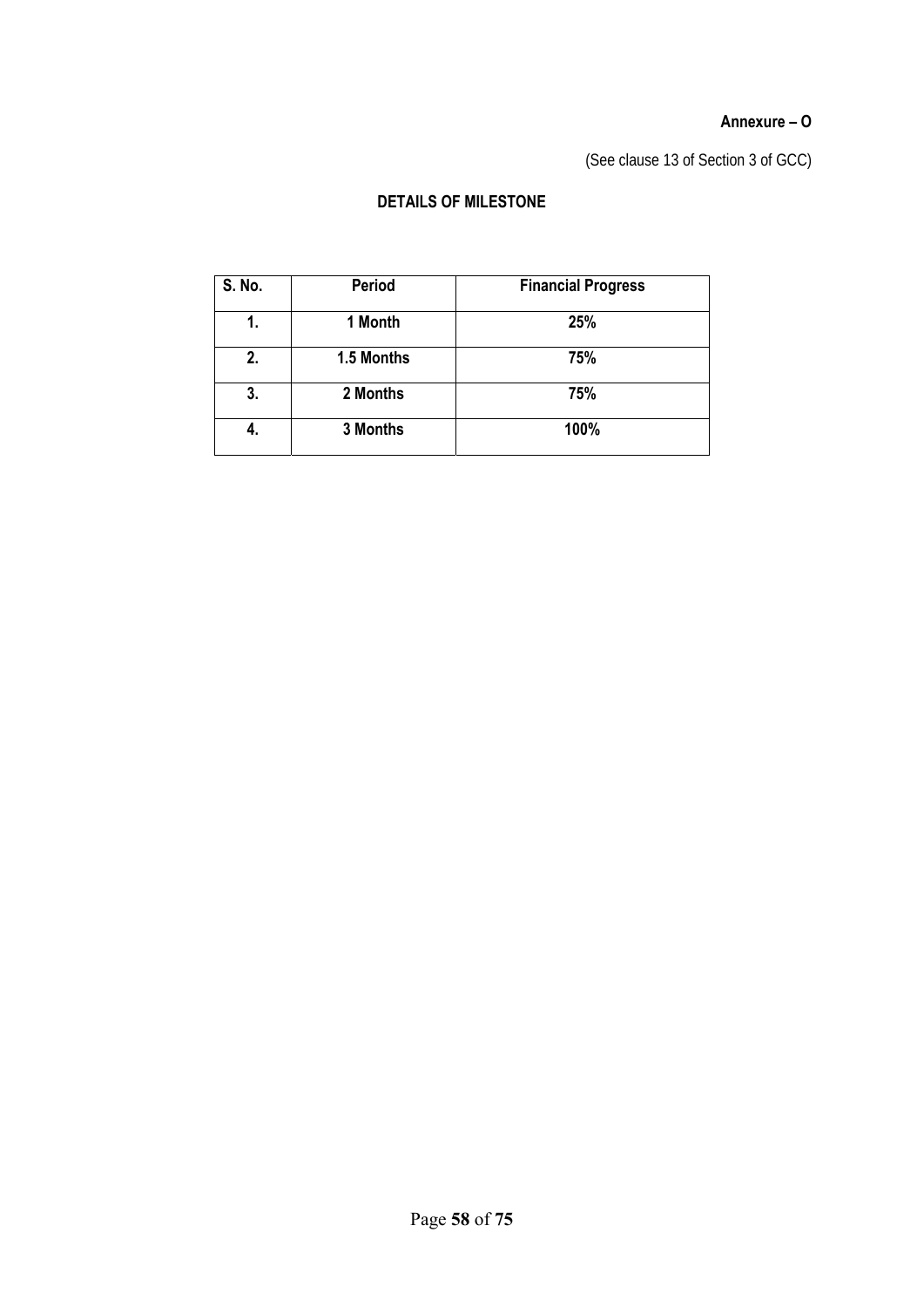**Annexure – P** 

(See clause 15 of Section 3 of GCC)

# **COMPENSATION FOR DELAY**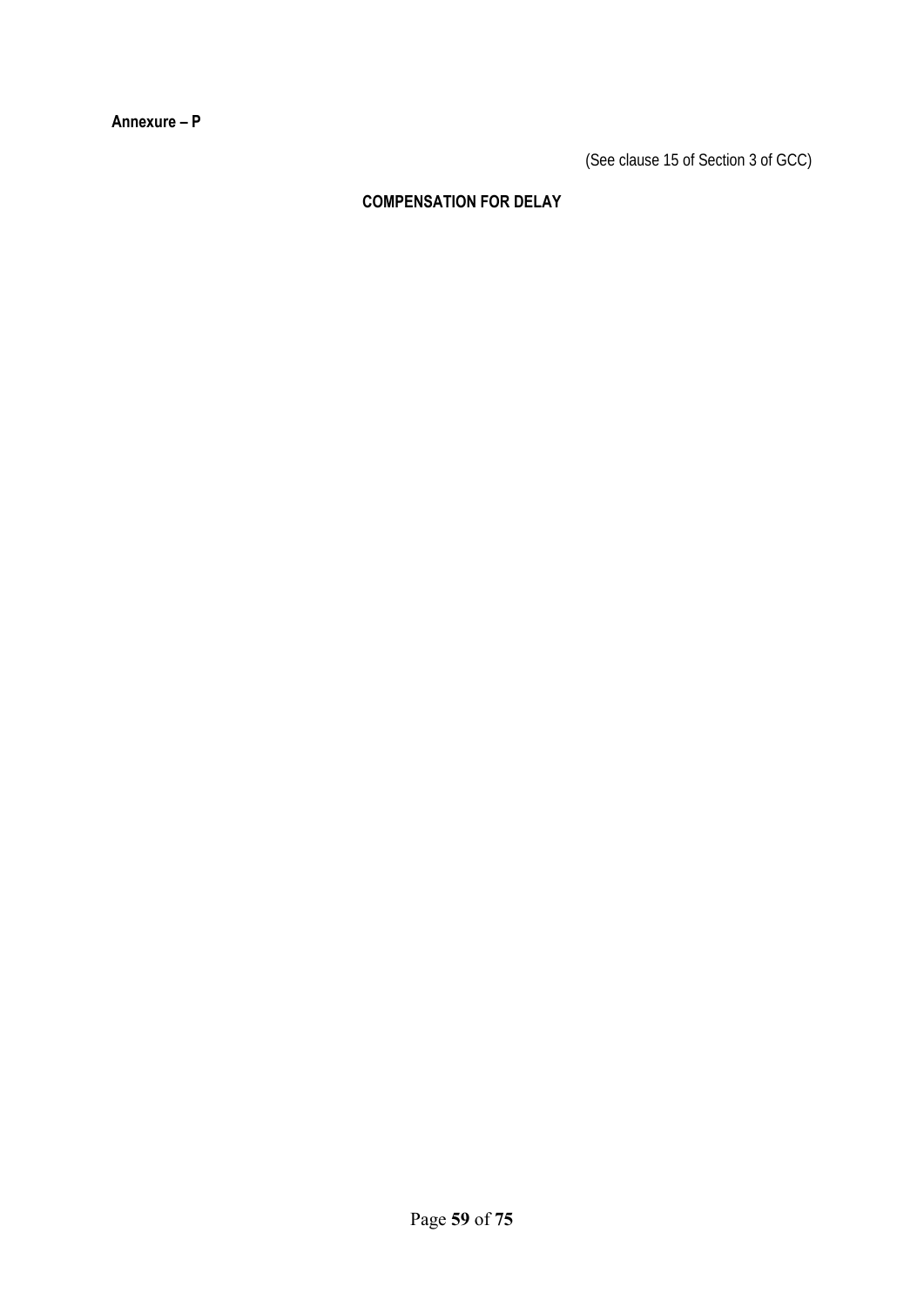### **Annexure – Q**  (See clause 17 of Section 3 of GCC)

# **LIST OF EQUIPMENT FOR QUALITY CONTROL LAB**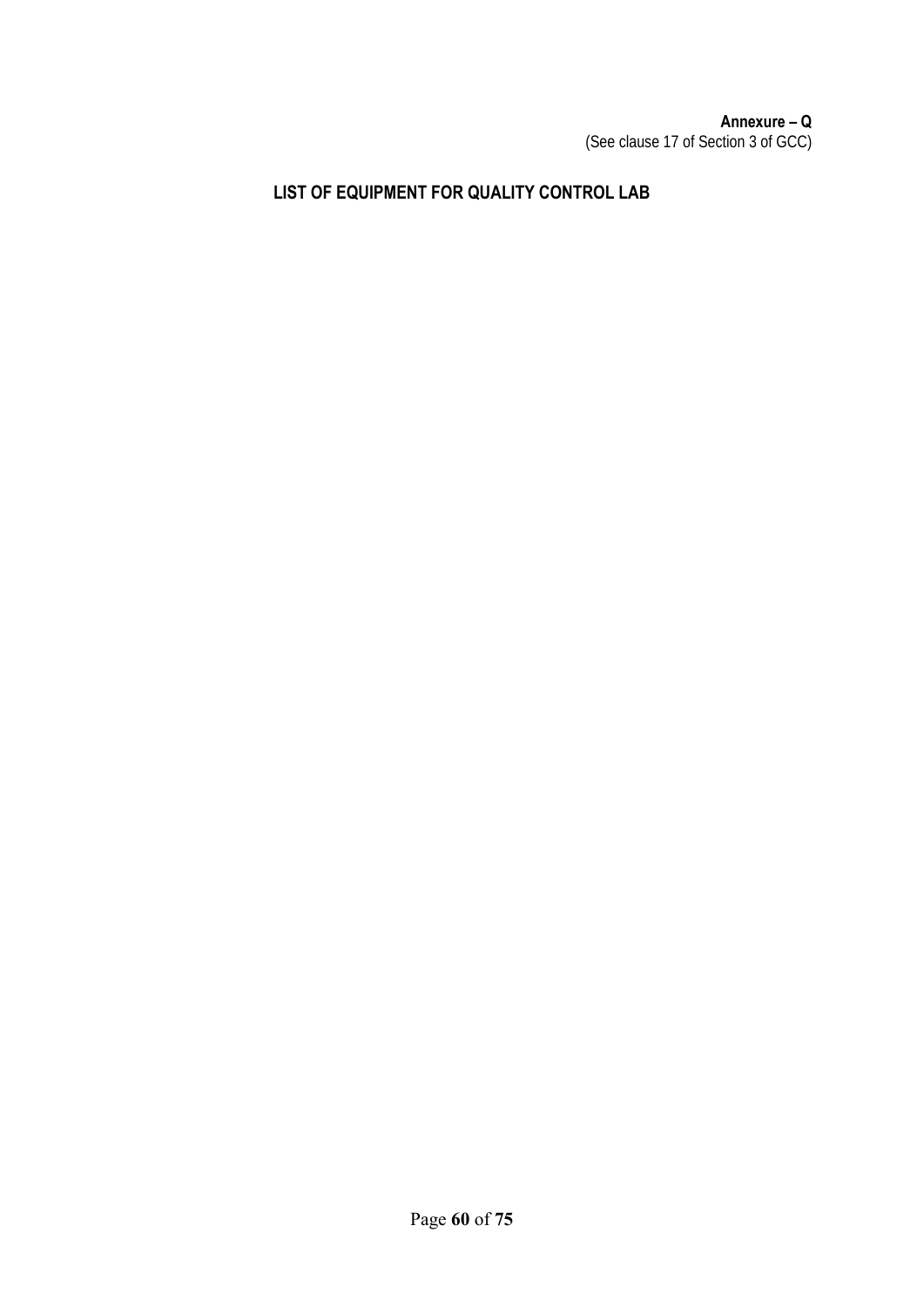**Annexure – R**  (See clause 31 of Section 3 of GCC)

# **Price Adjustment (Not Applicable)**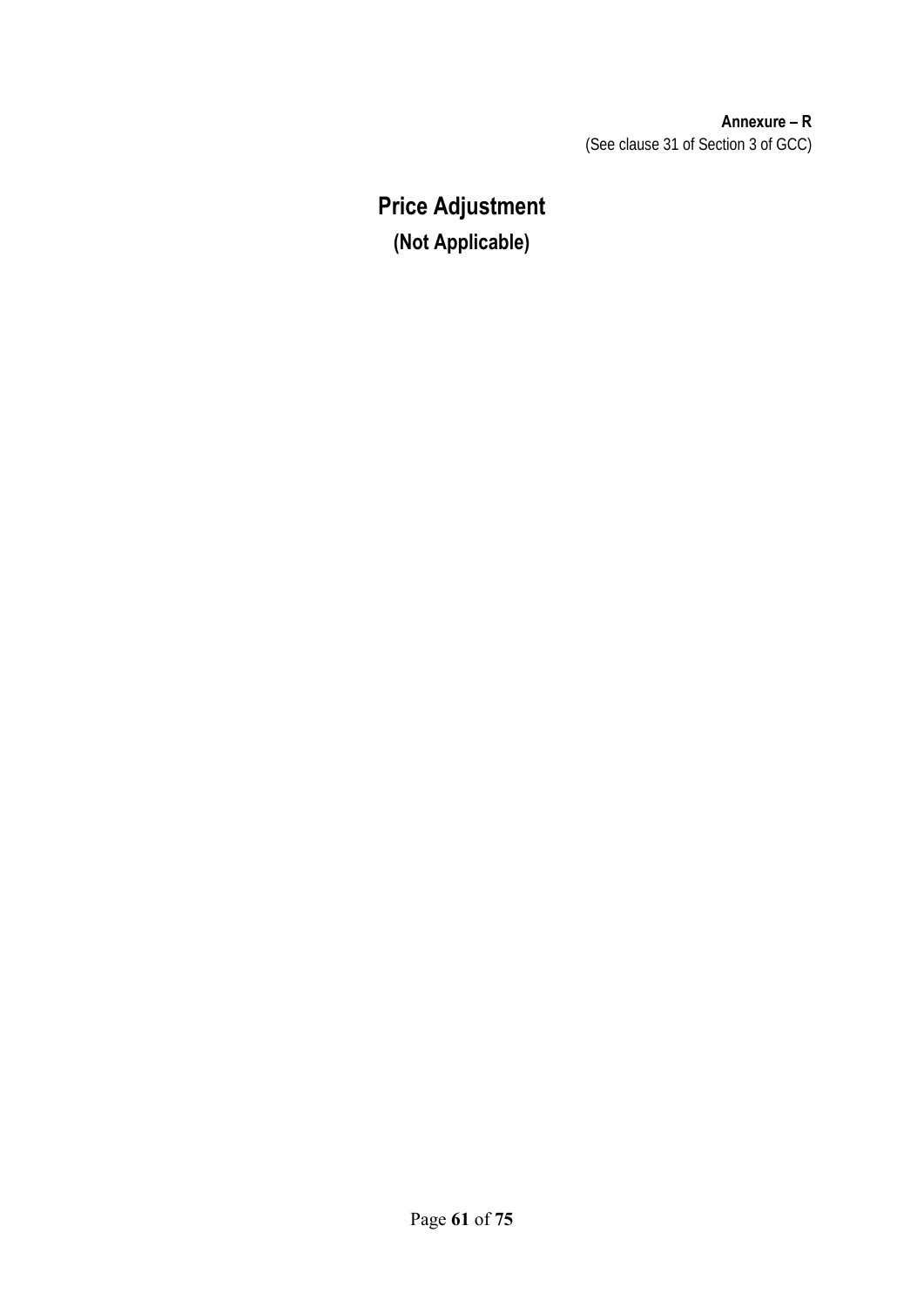### **Annexure – S**

(See clause 32 of Section 3 of GCC)

# **BANK GUARANTEE FORM FOR MOBILIZATION AND CONSTRUCTION MACHINERY ADVANCE**

(Not Applicable)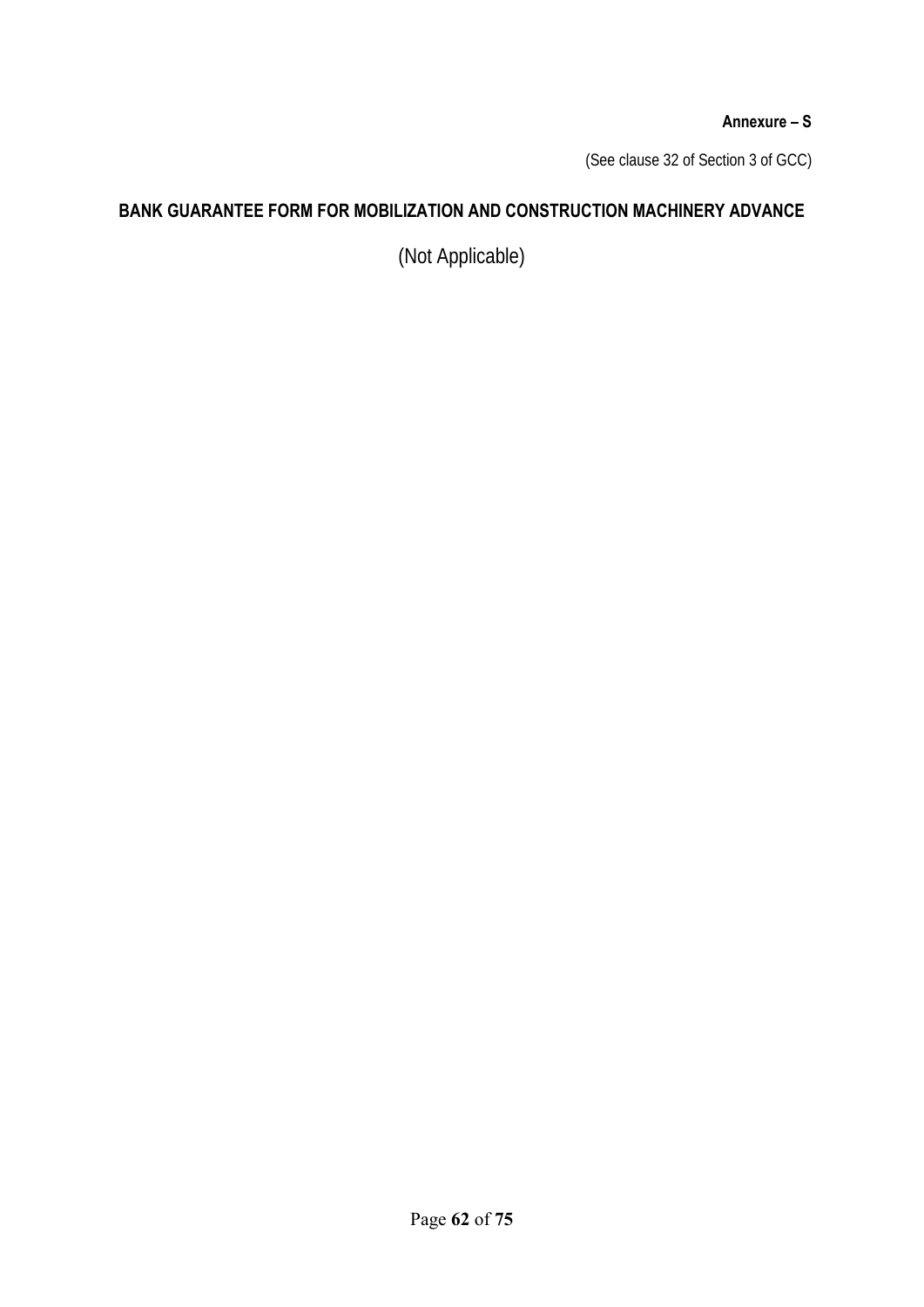## **Annexure – T**  (See clause 33 of Section 3 of GCC)

# **BANK GUARANTEE FORM FOR SECURED ADVANCE**

(Not Applicable)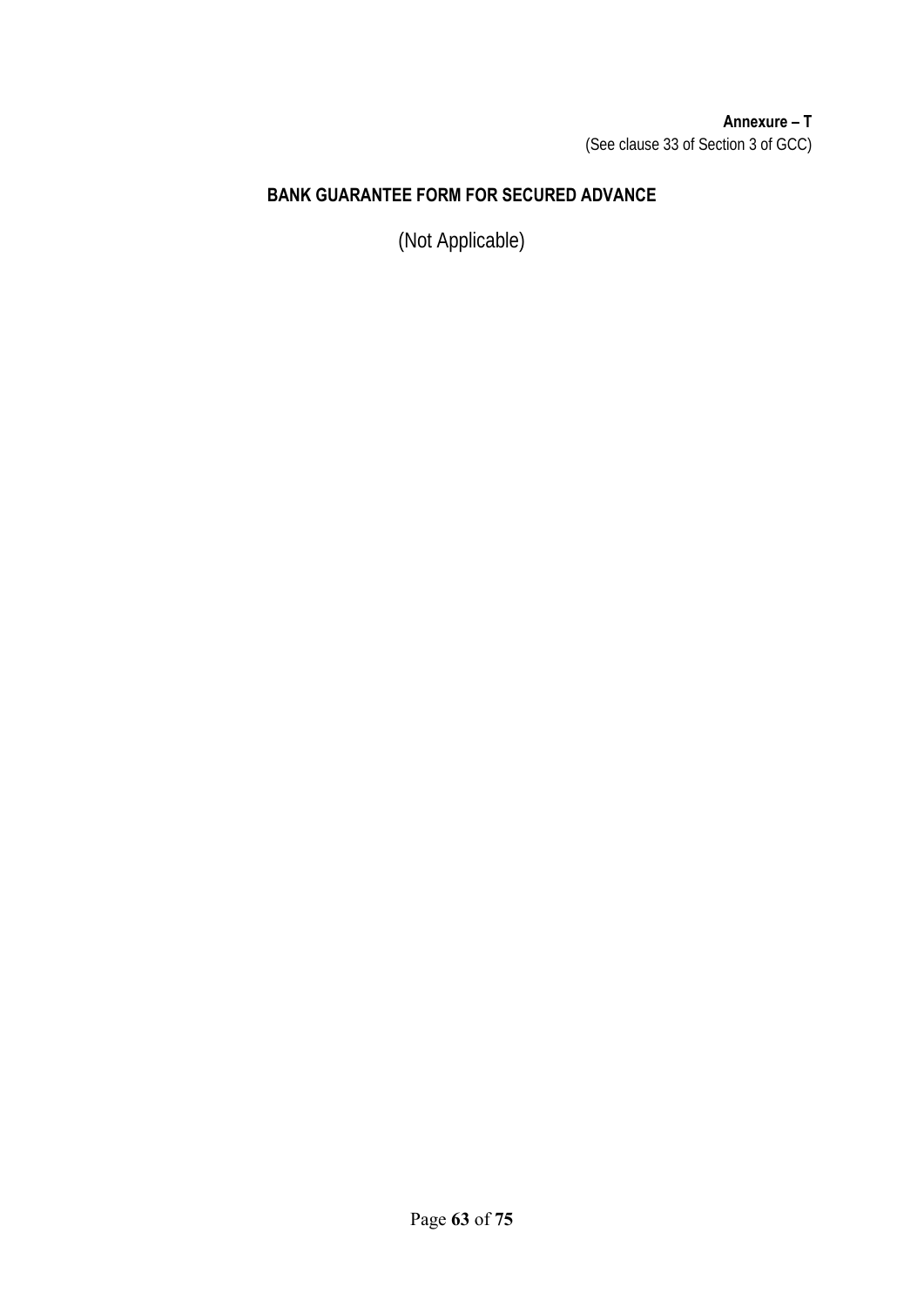# **Annexure - U**

(See clause 35 of section 3 -GCC)

| <b>Physical Completion Certificate</b> |  |  |  |  |
|----------------------------------------|--|--|--|--|
| Name of Work:                          |  |  |  |  |
|                                        |  |  |  |  |
|                                        |  |  |  |  |
|                                        |  |  |  |  |
|                                        |  |  |  |  |
|                                        |  |  |  |  |
|                                        |  |  |  |  |
|                                        |  |  |  |  |
| Last measurement recorded              |  |  |  |  |
|                                        |  |  |  |  |
|                                        |  |  |  |  |
|                                        |  |  |  |  |

Certified that the above-mentioned work was physically completed on................. (Date) and taken over on.................... (Date) and that I have satisfied myself to best of my ability that the work has been done properly.

Date of issue

Engineer

\_\_\_\_\_\_\_\_\_\_\_\_\_\_\_\_ \_\_\_\_\_\_\_\_\_\_\_\_\_\_\_\_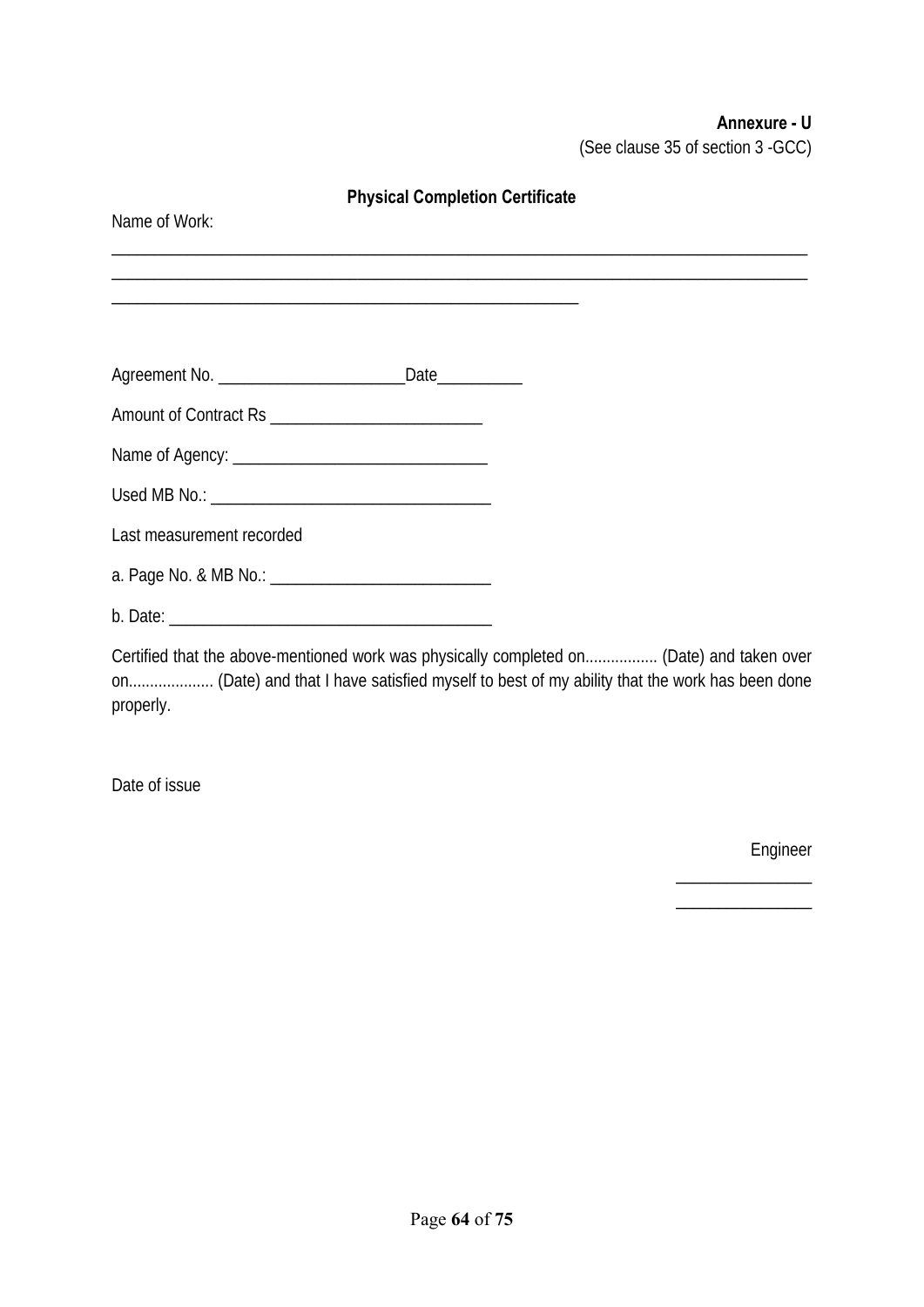# **Annexure-V**

(See clause 35 of section 3 -GCC)

# **Final Completion Certificate**

| Name of Work:                                                                       |  |
|-------------------------------------------------------------------------------------|--|
|                                                                                     |  |
|                                                                                     |  |
|                                                                                     |  |
|                                                                                     |  |
| Last Measurement recorded                                                           |  |
| Certified that the above-mentioned work was physically completed                    |  |
| on_____________ (date) and taken over on___________ (date).                         |  |
| Agreement amount Rs. _____________                                                  |  |
| Final amount paid to contractor Rs. ______________                                  |  |
| Incumbency of officers for the work                                                 |  |
| I have satisfied myself to best of my ability that the work has been done properly. |  |
| Date of Issue: ________________                                                     |  |
|                                                                                     |  |
| Indore Smart City Development Limited, Indore                                       |  |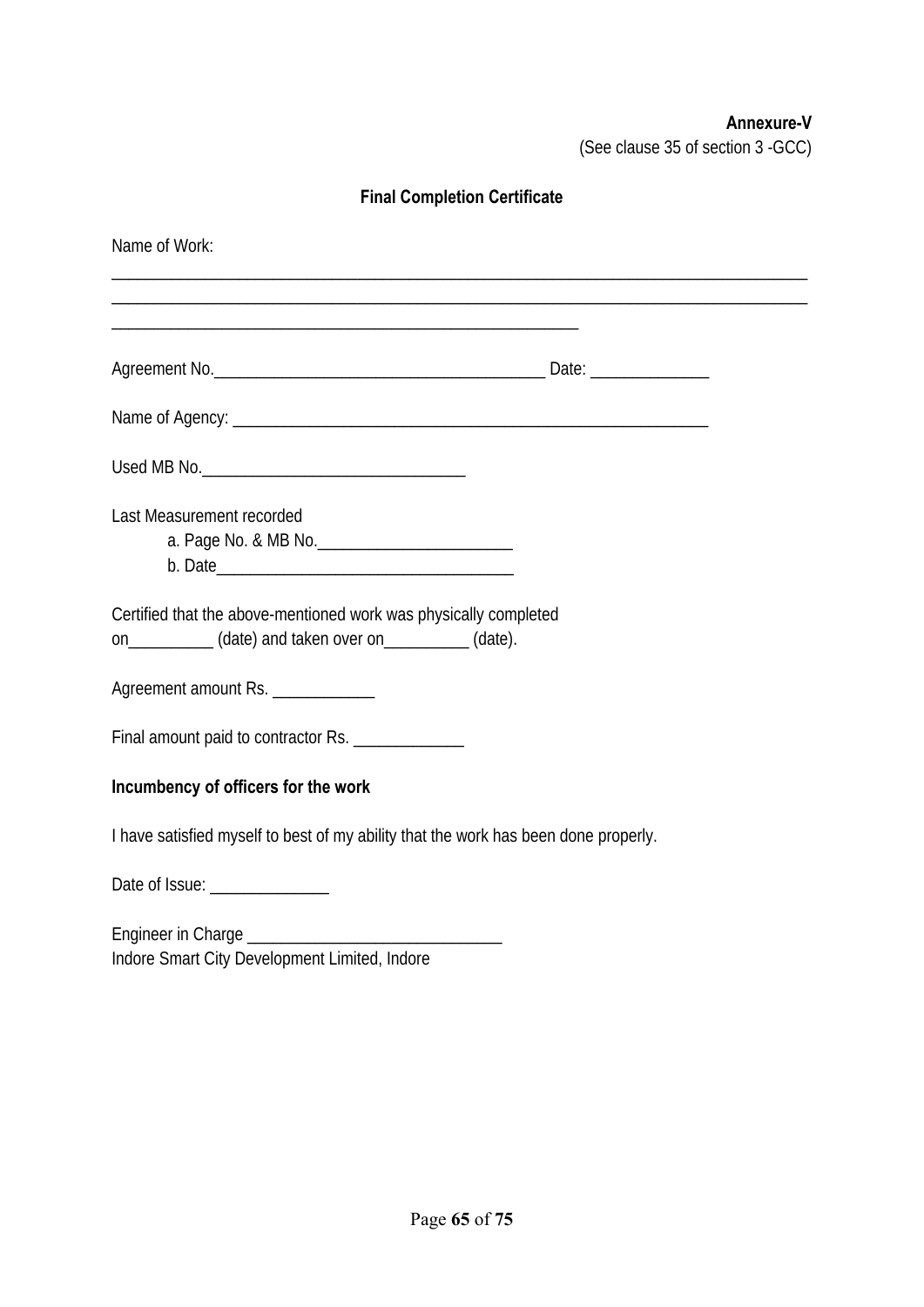### **Annexure – W**

(See clause 39 of Section 3 -GCC)

## **Salient Features of Some Major Labour Laws Applicable**

- (a) Workmen Compensation Act 1923: The Act provides for compensation in case of injury by accident arising out of and during the course of employment.
- (b) Payment of Gratuity Act 1972: Gratuity is payable to an employee under the Act on satisfaction of certain conditions on separation if an employee has completed the prescribed minimum years (say, five years) of service or more or on death the rate of prescribed minimum days'(say, 15 days) wages for every completed year of service. The Act is applicable to all establishments employing the prescribed minimum number (say, 10) or more employees.
- (c) Employees P.F. and Miscellaneous Provision Act 1952: The Act Provides for monthly contributions by the Employer plus workers at the rate prescribed (say, 10% or 8.33%). The benefits payable under the Act are:
	- i. Pension or family pension on retirement or death as the case may be. '
	- ii. Deposit linked insurance on the death in harness of the worker.
	- iii. Payment of P.F. accumulation on retirement/death etc.
- (d) Maternity Benefit Act 1951: The Act provides for leave and some other benefits to women employees in case of confinement or miscarriage etc.
- (e) Contract Labour (Regulation & Abolition) Act 1970: The Act provides for certain welfare measures to be provided by the Contractor to contract labour and in case the Contractor fails to provide, the same are required to be provided, by the Principal Employer by Law. The principal Employer is required to take Certificate of Registration and the Contractor is, required to take license from the designated Officer. The Act is applicable to the establishments or Contractor of Principal Employer if they employ prescribed minimum (say 20) or more contract labour.
- (f) Minimum Wages Act 1948: The Employer is to pay not less than the Minimum Wages fixed by appropriate Government as per provisions of the Act if the employment is a scheduled employment. Construction of buildings, roads, runways is scheduled employment.
- (g) Payment of Wages Act 1936: It lays down as to by what date the wages are to be paid, when it will be paid and what deductions can be made from the wages of the workers.
- (h) Equal Remuneration Act 1979: The Act provides for payment of equal wages for work of equal nature to male and female workers and for not making discrimination against female employees in the matters of transfers, training and promotions etc.
- (i) Payment of Bonus Act 1965: The Act is applicable to all establishments employing prescribed minimum (say, 20) or more workmen. The Act provides for payments of annual bonus 'within the prescribed range of percentage of wages to employees drawing up to the prescribed amount of wages, calculated in the prescribed manner. The Act does not apply to certain establishments. The newly set-up establishments are exempted for five years in certain circumstances. States may have different number of employment size.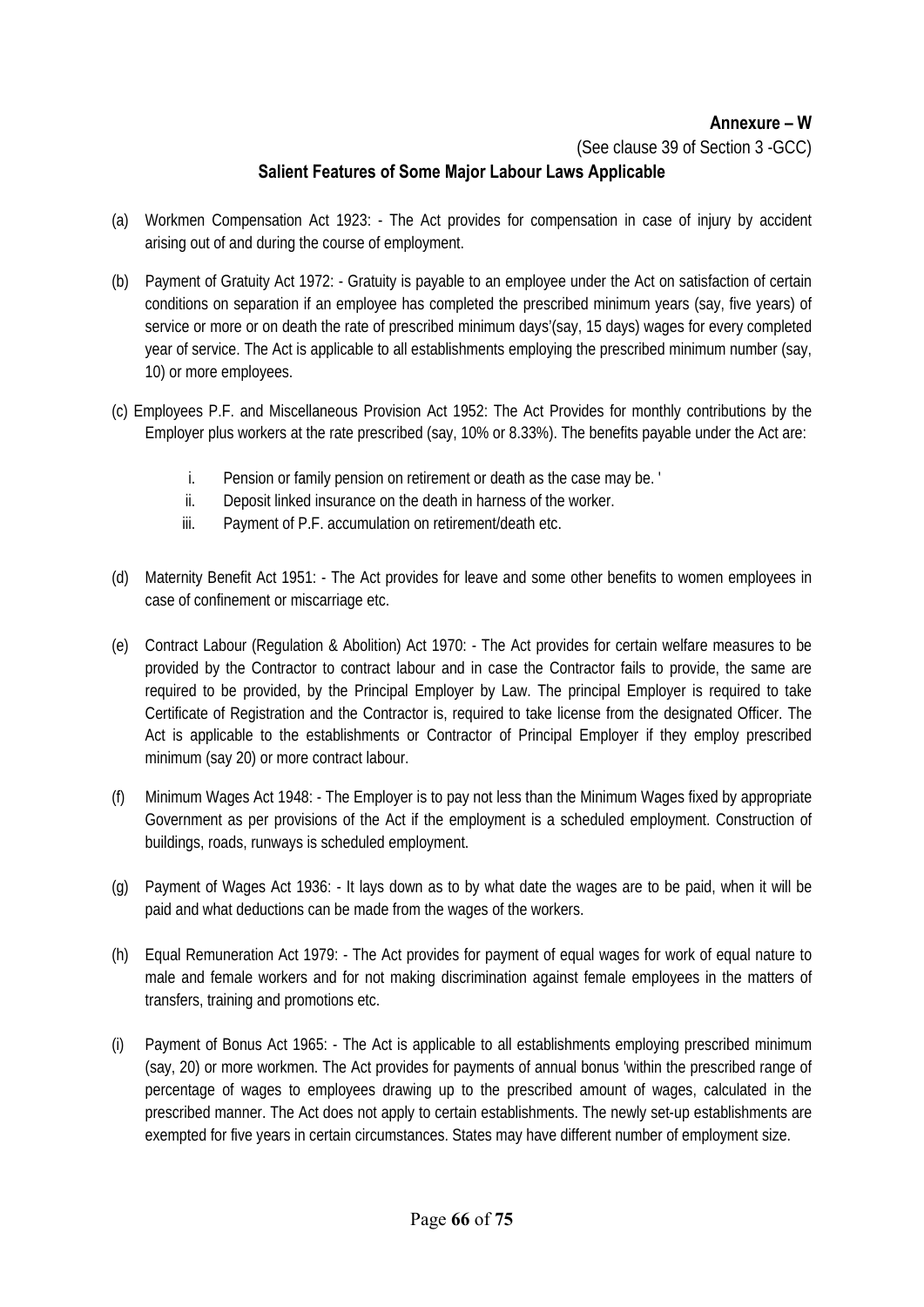- (j) Industrial Disputes Act 1947: The Act lays down the machinery and procedure for resolution of industrial disputes, in what situations a strike or lock-out becomes illegal and what are the requirements for laying off or retrenching the employees or closing down the establishment.
- (k) Industrial Employment (Standing Orders) Act 1946: It is applicable to all establishments employing prescribed minimum (say, 100, or 50). The Act provides for laying down rules governing the conditions of employment by the Employer on matters provided in the Act and gets these certified by the designated Authority.
- (l) Trade Unions Act 1926: The Act lays down the procedure for registration of trade unions of workmen and Employers. The Trade Unions registered under the Act have been given certain immunities from civil and criminal liabilities.
- (m) Child Labour (Prohibition & Regulation) Act 1986: The Act prohibits employment of children below 14 years of age in certain occupations and processes and provides for regulations for employment ofchildren in all other occupations and processes. Employment of child labour is prohibited in building and construction industry.
- (n) Inter -State Migrant Workmen's (Regulation of Employment & Conditions of Service) Act 1979: The Act is applicable to an establishment which employs prescribed minimum (say, five) or more inter-state migrant workmen through an intermediary (who has recruited workmen in one state for employment in the establishment situated in another state). The inter- State migrant workmen, in an establishment to which this Act becomes applicable, are required to be provided certain facilities such as Housing, Medical-Aid, Travelling expenses from home up to the establishment and back etc.
- (o) The Building and Other Construction workers (Regulation of Employment and Conditions of Service) Act 1996 and the Cess Act of 1996: - All the establishments who carry on any building or other construction work and employs the prescribed minimum (say, 10) or more workers are covered under this Act. All such establishments are required to pay cess at the rate not exceeding 2% of the cost of construction as. may be modified by the Government., The Employer of the establishment- is required to provide safety measures at the building or construction work and other welfare measures, such as canteens, first-aid facilities, ambulance, housing accommodations for workers near the-work place etc. The Employer to whom the Act applies has to obtain a registration certificate from the Registering Officer appointed by the Government.
- (p) Factories Act 1948: The Act lays down the procedure for approval of plans before setting up a factory, health and safety provisions, welfare provisions, working hours, annual earned leave and rendering information regarding accidents or dangerous occurrences to designated authorities. it is applicable to premises employing the prescribed minimum (say, 10) persons or more with aid of power or another prescribed minimum (say, 20) or more persons without the aid of power engaged in manufacturing process.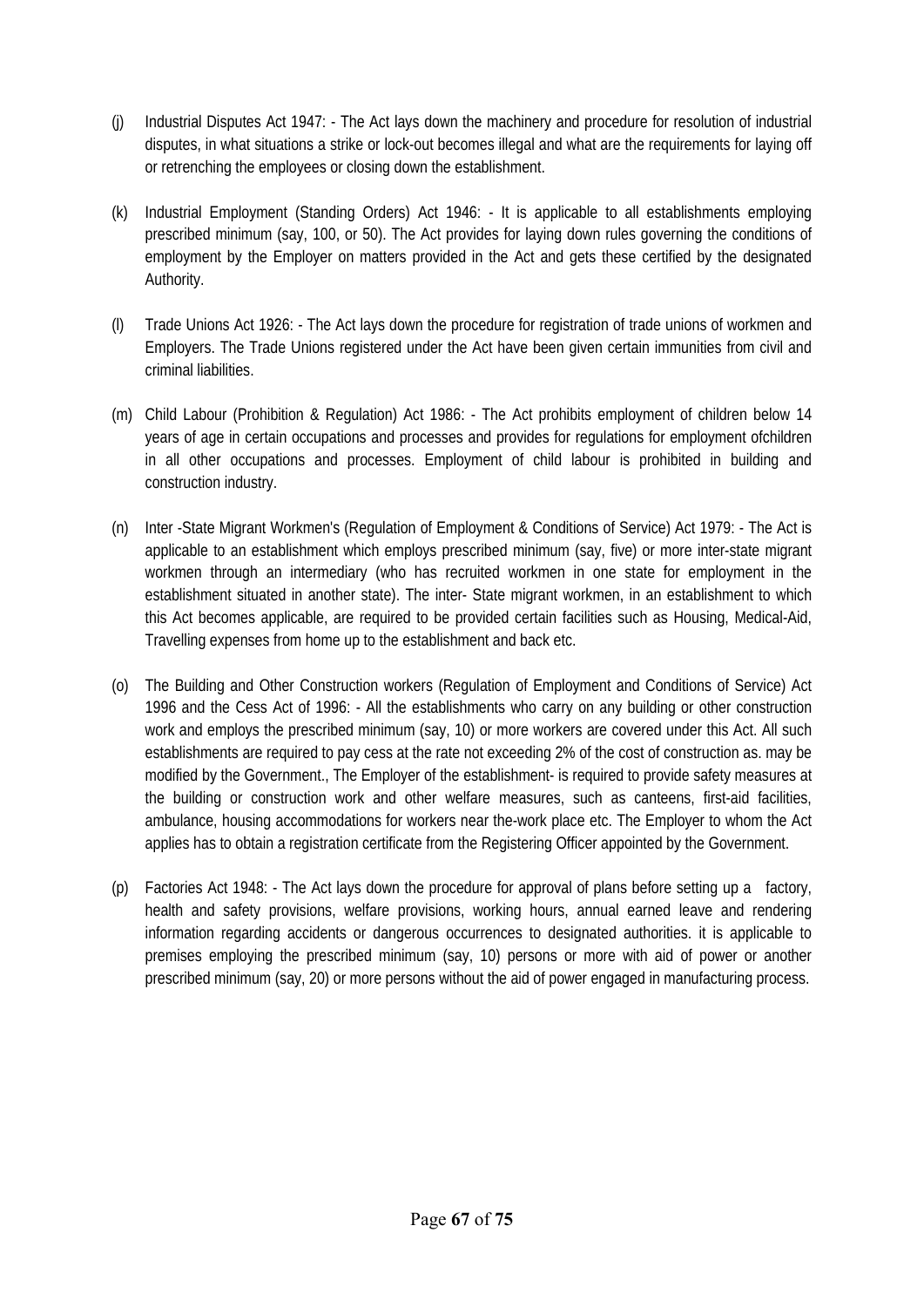# **Section 3**

## **Conditions of Contract**

# **Special Conditions of Contract [SCC] Part II (A)**

1. Periodical inspection by the concerned Inspector of ISCDL/ Police /SHO

It shall be the responsibility of the Identified Bidder/OEM/ Dealer/ Distributor to regularly visit the works spots along with the concerned Inspector of Police (local SHO) to ensure that the works are progressing satisfactorily as per the prescribed specifications and the time schedule. The Inspector of Police shall take assistance of special wing with personnel who are having knowledge and expertise in the subject of functioning of electronic devices and CCTV devices including the quality validations of the CCTV system such as system technical specifications ; Live &Recording video quality ; Bandwidth consumption, maximum coverage of the area by the camera etc.,

2. Licensing considerations

The video monitoring software mentioned in the schedule requirement will be integrated at ICCC and at having capacity to create multiple user with limited Rights

3. Testing of equipment & Acceptance Certificate.

As the discretion of ISCDL/User Department, acceptance tests will be conducted by the Bidder/OEM/ Dealer/ Distributor at the site in the presence of the officials of ISCDL/User Department (the Commissioner or ED, ISCDL) and / or its nominated consultants. The tests will check for trouble free operation, apart from physical verification and complete functional test of CCTV Surveillance equipment / system. On successful completion of acceptability test of System and after satisfied with the working of the system, the acceptance certificate will be issued by ISCDL/User Department. The date on which such certificate is signed shall be deemed to be the date of successful commissioning of the complete CCTV Surveillance System.

Any reduction in functional requirements and performance specifications shall be ground for failure. In case of the material/solution supplied and installed is rejected owing to its non-conformity to the specification or due to the poor quality of workmanship, the Bidder/OEM/ Dealer/ Distributor shall be responsible for replacement of the same within 7 days from the date of testing.

4. Final Completion of Woks/Project

Identified Bidder/OEM/ Dealer/ Distributor shall send a final report on completion of work / project duly including Delivery Challans, Installation Reports, Attested property register extract, Test & Acceptance Reports, photos of sign boards & Tabloid and other related documents to the concerned Authority of User Department.

#### 5. Release of Final to Identified Bidder/OEM/ Dealer/ Distributor

Once the work completion report, attested property register extract, Photos, etc. are received and the project launch is completed, the concerned authority of User Department will release final installment of 15% in 5 equal installments in each year as maintenance cost till five year. ALL CAMERA SHOULD BE HEALTY & OPERATIONAL

6. Project Launch

a) Identified Bidder/OEM/ Dealer/ Distributor shall inform to the concerned authority of User Department well in advance to attend at the time of inauguration of the works sanctioned.

b) Name board of the works shall be erected at the works spots showing the name of the Organization / Agency, amount spent, year & date of starting and completion of the works.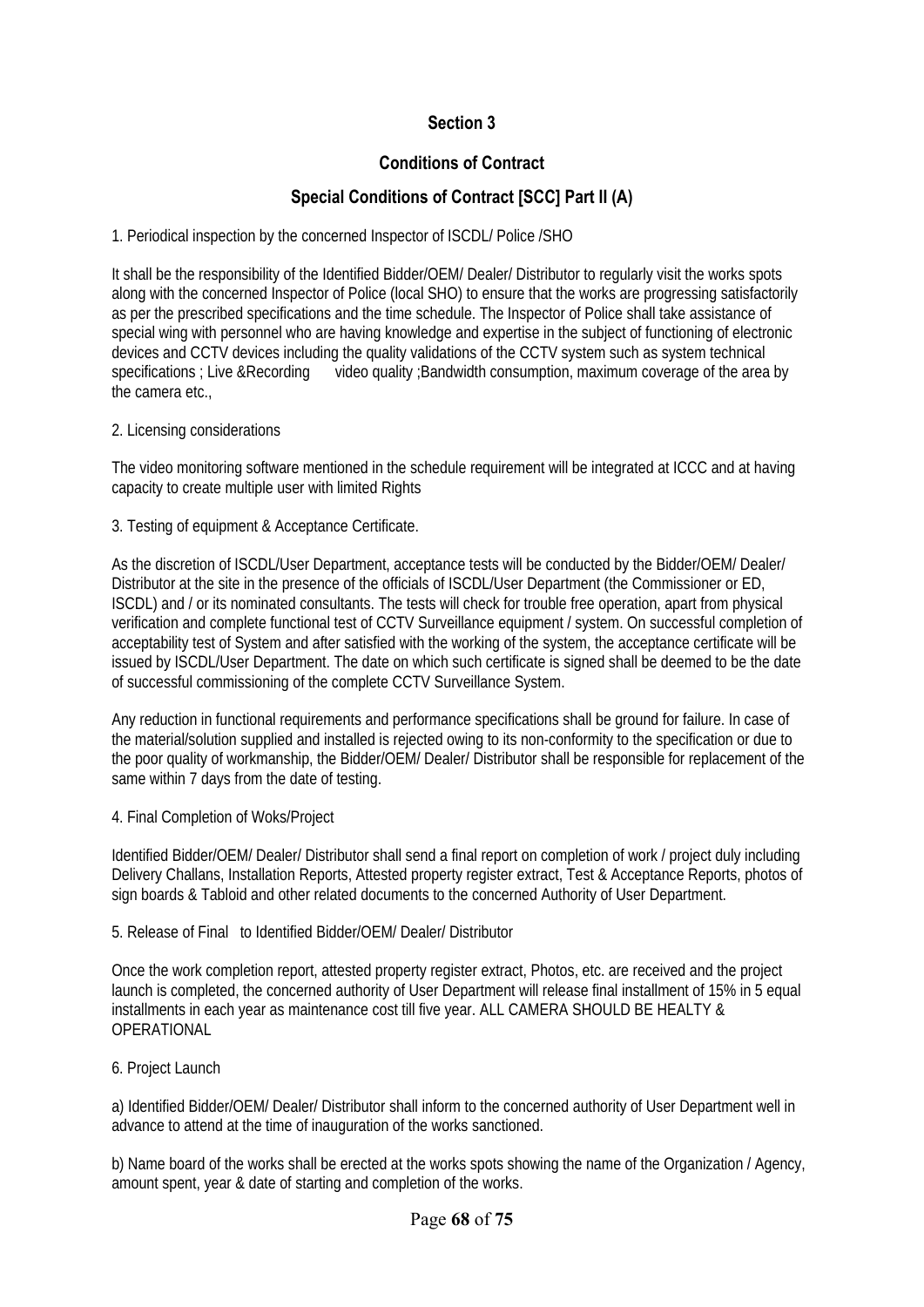7. Post Implementation tasks for Maintenance of CCTV System Assets

a) The User Department (the Commissioner or ED, ISCDL) shall monitor the upkeep and maintenance of the entire asset of CCTV Surveillance System.

b)Warranty: Post launch of the Project, Identified Bidder/OEM/ Dealer/ Distributor shall provide comprehensive on-site free warranty for complete system (including all spares & software) for a period of five (5) years from the date of hand over of complete system and shall ensure 24x7 up & running of the complete system.

c)SLA: Identified Bidder/OEM/ Dealer/ Distributor shall execute a separate Service Level Agreement (SLA) with the User Department. As a part of the post implementation services, the Agency shall provide technical support for Software, Hardware, Network equipment, other infrastructure provided and handholding support at ICCC.

The technical proposal should address the following at the minimum:

1. The proposal should have information specific to the Project.

2. Describe how the functional requirements will be translated into technical implementations, that is, it should map with the Functional Requirements Specifications.

3. Provide an infrastructure growth plan, including mechanisms for coping with a mismatch of traffic demand and network capacity, both at the time of launch and there after

- 4. Propose how availability, performance rates for the system will be measured and maintained.
- 5. Project Management Plan including
- a. Team deployment.
- b. Implementation Methodology and Plan to include
- i. Key implementation objectives, key deliverables and an implementation schedule for the same
- ii. Roll-out Plan at the specified locations including PERT chart of activities proposed.
- iii. Indication of Time Frame
- iv. Acceptance Testing Plan
- v. Data Backup plan
- vi. Escalation Process during implementation
- 6. Hand holding, Operations and Maintenance Plan
- 7. Bill of Materials (without price) location wise to include all Hardware, Software
- 8. Detailed specifications including make, model and version of Hardware and Networking equipment
- 9. Licensing details of software with details of maintenance arrangements with OEM/ Dealer/ Distributor
- 10. Manufacturer Authorization letter is mandatory to participate in bid.
- 10.1 Documentation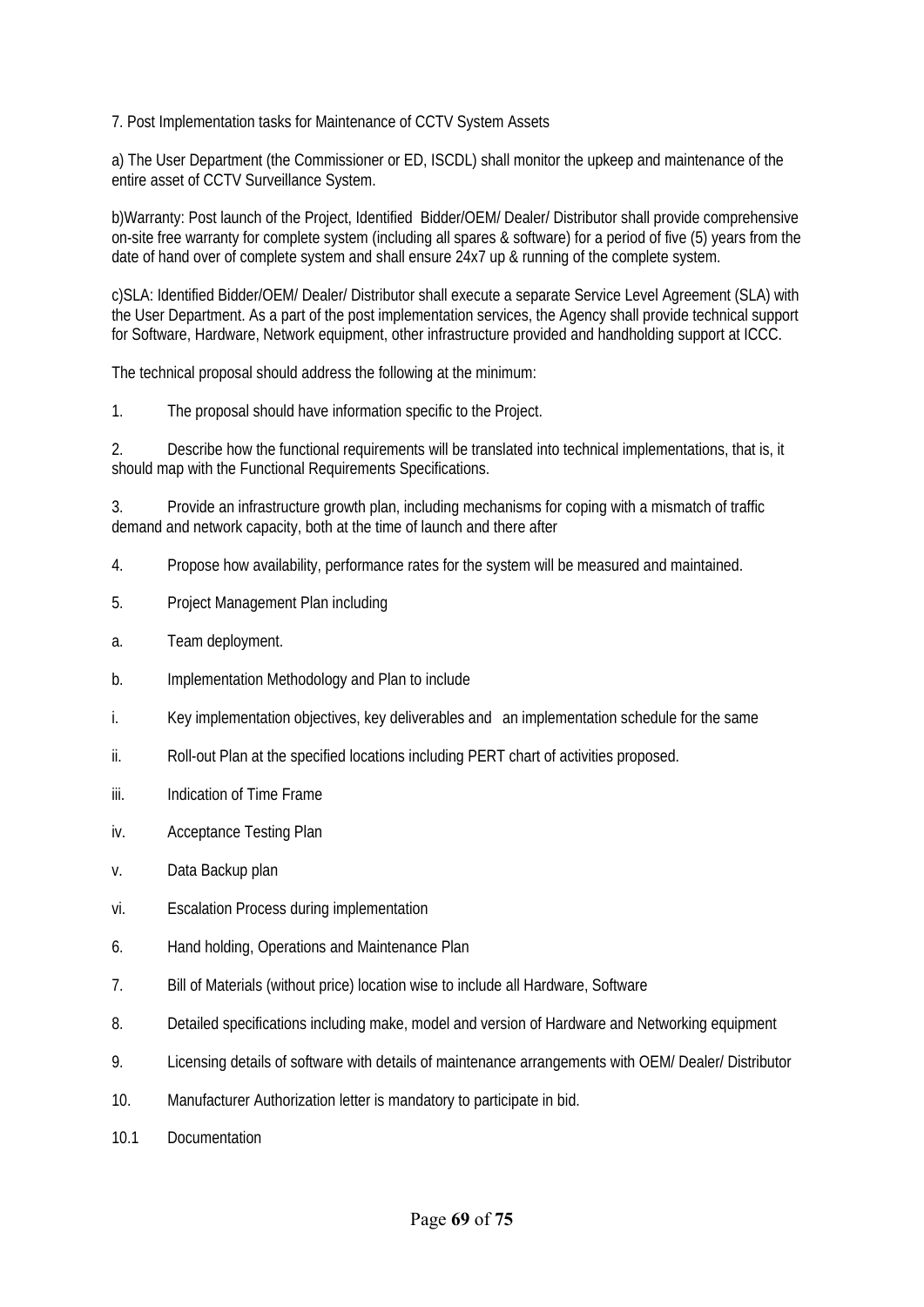1. The Bidder/OEM/ Dealer/ Distributor shall prepare all necessary documentation for the project, and provide them to department for review, approval, record, reference etc. as mentioned in this TENDER.

2. During installation and post installation, the Bidder/OEM shall provide As Built/customized documentation to department. The as built documentation should consist of all the configuration details, diagrams, Test plans, administration manuals, setup guides etc. as minimum.

3. Detailed manuals for each appropriate unit of the supplied equipment and services.

4. The training manuals and administration manuals

5. Inspection and testing procedures manual including QA Policy &framework and Procedures for the software/hardware equipment

6. Any other document(s) deemed necessary for implementation, operations and maintenance of the hardware and network equipment and the overall system.

11.Ideology & Methodology must be approved by competent police officer Indore.

12.Spare Parts availability certificate by manufacturer are necessary for a minimum of 5 years of operation after installation.

13.Chinese products not allowed to participate in the said tender.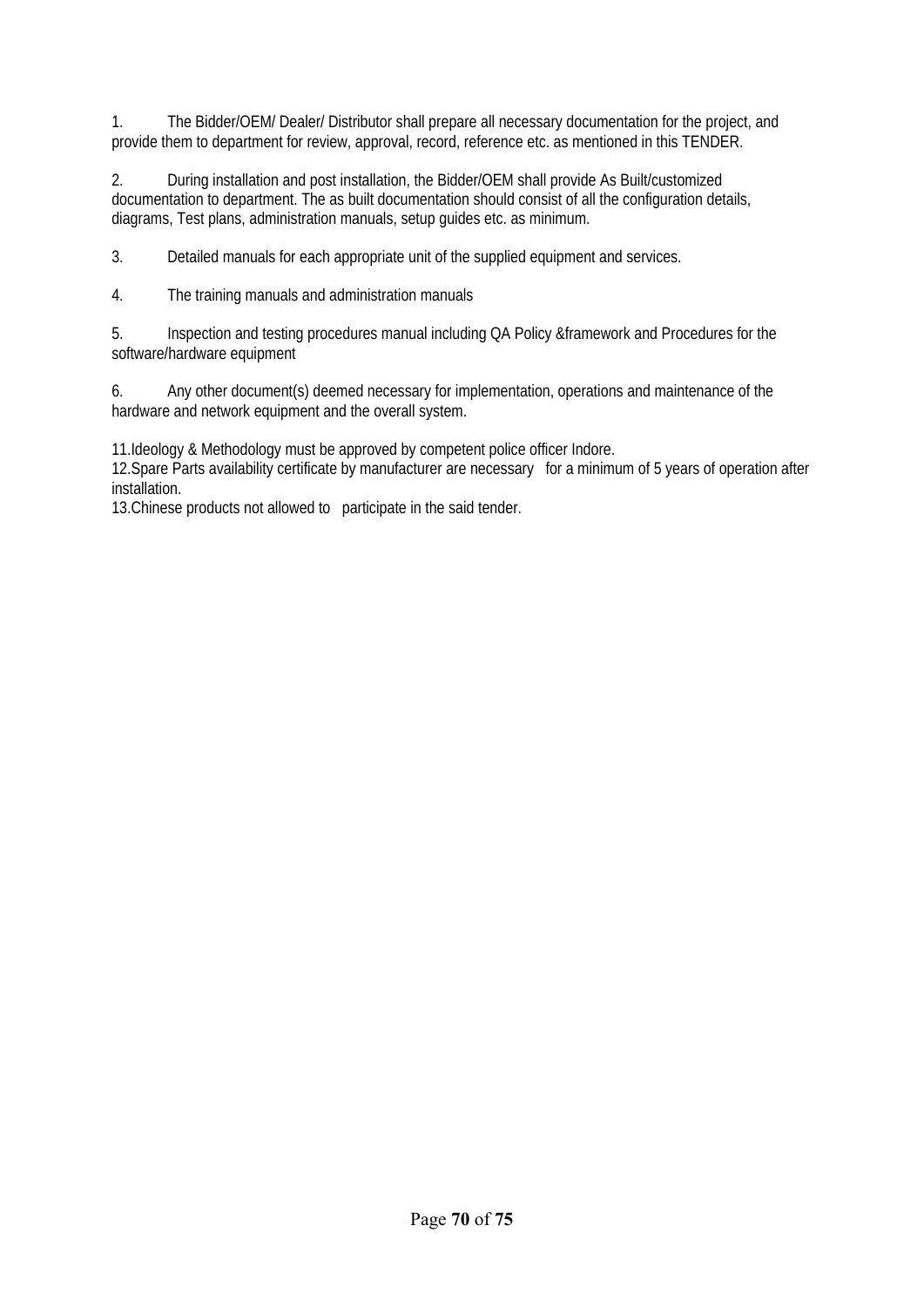### **Service Level and Penalty for Downtime**

#### **Penalty for Delay in Attending Maintenance and Absenteeism**

i)ISCDL reserves the right of getting the systems/ equipment's attended by any other agency, if the complaints are not rectified to the satisfaction of ISCDL within 48 hours from the time of fault report. The cost of such repairs etc. shall be at the risk and cost of vendor.

ii)In case the fault cannot be rectified at the site and the system/equipment needs to be taken out of the site, vendor shall provide a standby system/ equipment of similar/equivalent configuration till the original system / equipment is replaced after rectification. Transportation charges if any shall be borne by the vendor.

iii)Faults reported should be attended and system made operational within 4 hours of booking the fault based on severity of problem. If the fault is not cleared within 48 working hours after lodging the compliant, then penalty at the following rates shall be imposed: Items Penalty/Day Max Penalty

iv) In case the fault cannot be rectified at the premises and the system/equipment needs to be taken out of the premises, vendor shall provide a standby system/equipment of similar/equivalent configuration till the original system / equipment is replaced after rectification. Transportation charges if any shall be borne by the vendor.

| S. No            | Cause                                           | Penalty                                               |
|------------------|-------------------------------------------------|-------------------------------------------------------|
| $\mathbf{1}$ .   | <b>CCTV Camera</b>                              | Rs. 500.00 per day/ CCTV Camera for the period of     |
|                  |                                                 | not repaid till day will be deducted from the         |
|                  |                                                 | running bill of each quarter                          |
| 2.               | Complete system failure for more than 24 hrs.   | 10% of the per day annual maintenance cost, for the   |
|                  |                                                 | number of days of un serviceability shall             |
|                  |                                                 | be deducted from the running bill of each             |
|                  |                                                 | quarter.                                              |
| 3.               | For partial failure of the system i.e. device   | 0.5% of the annual maintenance cost per day per       |
|                  | failure like cameras, encoders, Power adapters, | failed device/function beyond three days shall        |
|                  | computer failure, hard disk failure, stand-by   | be deducted from the running bill of each             |
|                  | equipment not provided, etc.                    | quarter                                               |
| $\overline{4}$ . | If preventive maintenance not carried out as    | Rs.10,000/-will be deducted from the                  |
|                  | mentioned above                                 | running bill of each quarter                          |
| 5.               | Non availability of Service Engineer at site    | Rs. 2000.00 per day for the period of absence will be |
|                  |                                                 | deducted from the                                     |
|                  |                                                 | running bill of each quarter                          |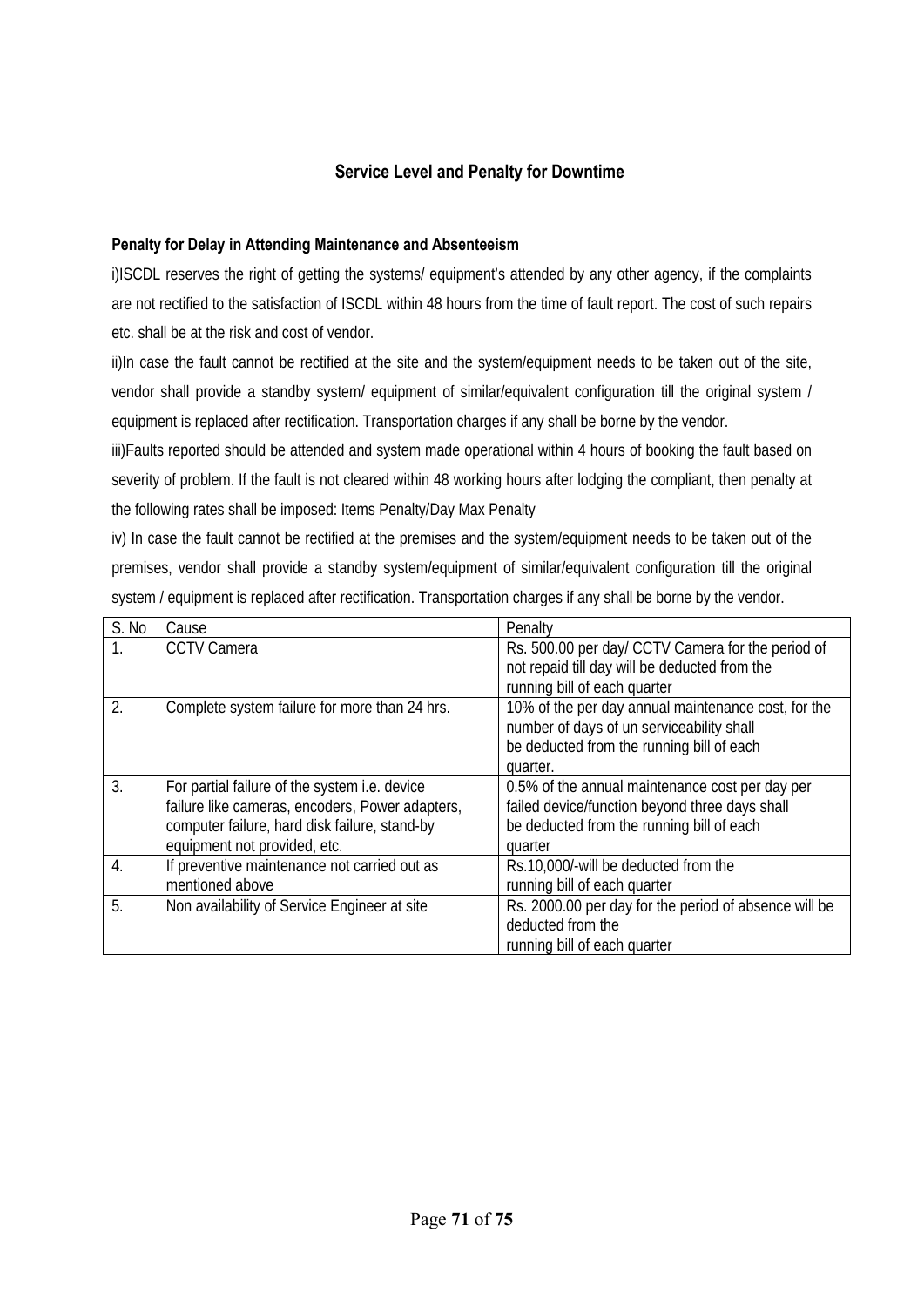# **Payment Schedule**

The payments shall be released by User Department as per the deliverables and timelines after due deduction of Penalties /SLAs if any.

| S.No | <b>Milestone Deliverables</b>                                              | % of payment |
|------|----------------------------------------------------------------------------|--------------|
|      | Supply, installation, testing & commissioning of CCTV system & accessories | 85%          |
|      | 3% payment in each year till five years as an maintenance cost.            | 15%          |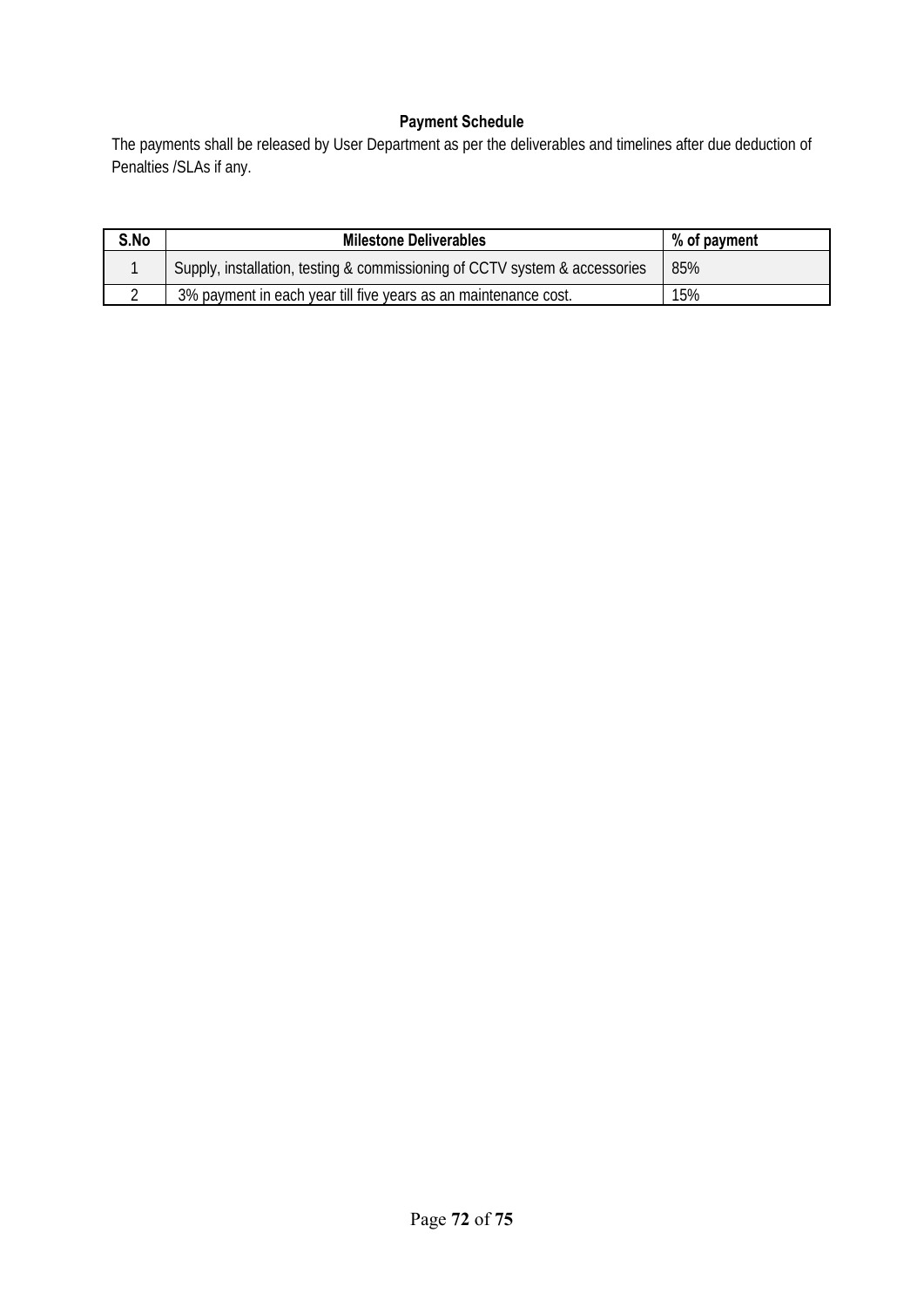## **Section 4 Bill of Quantities**

| S.No. | Ref<br>No.     | <b>Item Description</b>                                                                                                                                                                                                                                                                                                                                                                                                                                                                                             |                          |                | Unit        | Rate,<br><b>Rs</b> | <b>AMOUNT, Rs</b> |
|-------|----------------|---------------------------------------------------------------------------------------------------------------------------------------------------------------------------------------------------------------------------------------------------------------------------------------------------------------------------------------------------------------------------------------------------------------------------------------------------------------------------------------------------------------------|--------------------------|----------------|-------------|--------------------|-------------------|
|       | 1              | <b>Camera Items &amp; Accessories &amp; Others</b>                                                                                                                                                                                                                                                                                                                                                                                                                                                                  | Unit                     | <b>Nos</b>     |             |                    |                   |
| 1     | 1.01           | Supply, Installation & commissioning of IR<br>Bullet: 4Megapixel 1080P Water-proof IR IP Bullet<br>Camera 1/2.9" 4 Megapixel CMOS<br>25/30fps@1080PHigh speed, long distance real-<br>time transmission Day/Night(ICR), WDR, AWB,<br>AGC, BLC 6mm fixed lens Max. IR LEDs length<br>30m, Smart IR IP66, DC12V<br>(Make:-Samsung/AXIS/CPPLUS/Pelco)                                                                                                                                                                  | <b>Nos</b>               | 478            | Lump<br>Sum |                    |                   |
|       | 1.02           | Supply, Installation & commissioning of IR PTZ:<br>4Mp 1080P IP IR PTZ Dome Camera 30x optical<br>zoom. Max 50/60fps@720P resolution WDR,<br>Day/Night(ICR), Ultra DNR, Auto iris, Auto focus<br>Control over coaxial cable, long distance real-time<br>transmission Max 240°/s pan speed, 360° endless<br>pan rotation Up to 255 pre-sets, 5 auto scan, 8 tour,<br>5 pattern Built-in 2/1 alarm in/out IR Distance up to<br>100m IP66 grade<br>(Make:-Samsung/AXIS/CPPLUS/Pelco)                                   | <b>Nos</b>               | 22             |             |                    |                   |
|       | 1.03           | • VMS Software with Analytics<br>• Face Recognition<br>$\cdot$ ANPR<br>· Speed Reader<br>• Foreign Object<br>• Crowd Management<br>• Head Counts                                                                                                                                                                                                                                                                                                                                                                    | <b>Nos</b>               | 500            |             |                    |                   |
|       | 1.04           | Manpower for O&M                                                                                                                                                                                                                                                                                                                                                                                                                                                                                                    | <b>Nos</b>               | $\overline{4}$ |             |                    |                   |
|       | $\overline{2}$ | <b>NVR Items &amp; Accessories</b>                                                                                                                                                                                                                                                                                                                                                                                                                                                                                  |                          |                |             |                    |                   |
|       | 2.01<br>2.02   | Supply, Installation & Commissioning NVR:32 All<br>Channel 1080P NVR<br>Up to 16/32 cameras with 1080p real-time preview<br>H.265 dual-stream video compression All channel<br>1080P<br>HDMI / VGA/BNC simultaneous video output 16/32<br>channel synchronous Realtime playback, GRID<br>interface & smart search<br>Support 4 SATA HDD up to 32TB, 3 USB2.0<br>(Make:-Samsung/AXIS/CPPLUS/Pelco)<br>Supply, Installation & Commissioning of 8TB HDD<br>surveillance HDD .(Make:- Seagate , Western<br>digital(WD)) | <b>Nos</b><br><b>Nos</b> | 20<br>80       |             |                    |                   |
|       | $\mathbf{3}$   | <b>Network Switch &amp; Accessories</b>                                                                                                                                                                                                                                                                                                                                                                                                                                                                             |                          |                |             |                    |                   |
|       | 3.01           | Supply, Installation & Commissioning of L3<br>Manageable Switch. (Make-D_link)                                                                                                                                                                                                                                                                                                                                                                                                                                      | <b>Nos</b>               | 12             |             |                    |                   |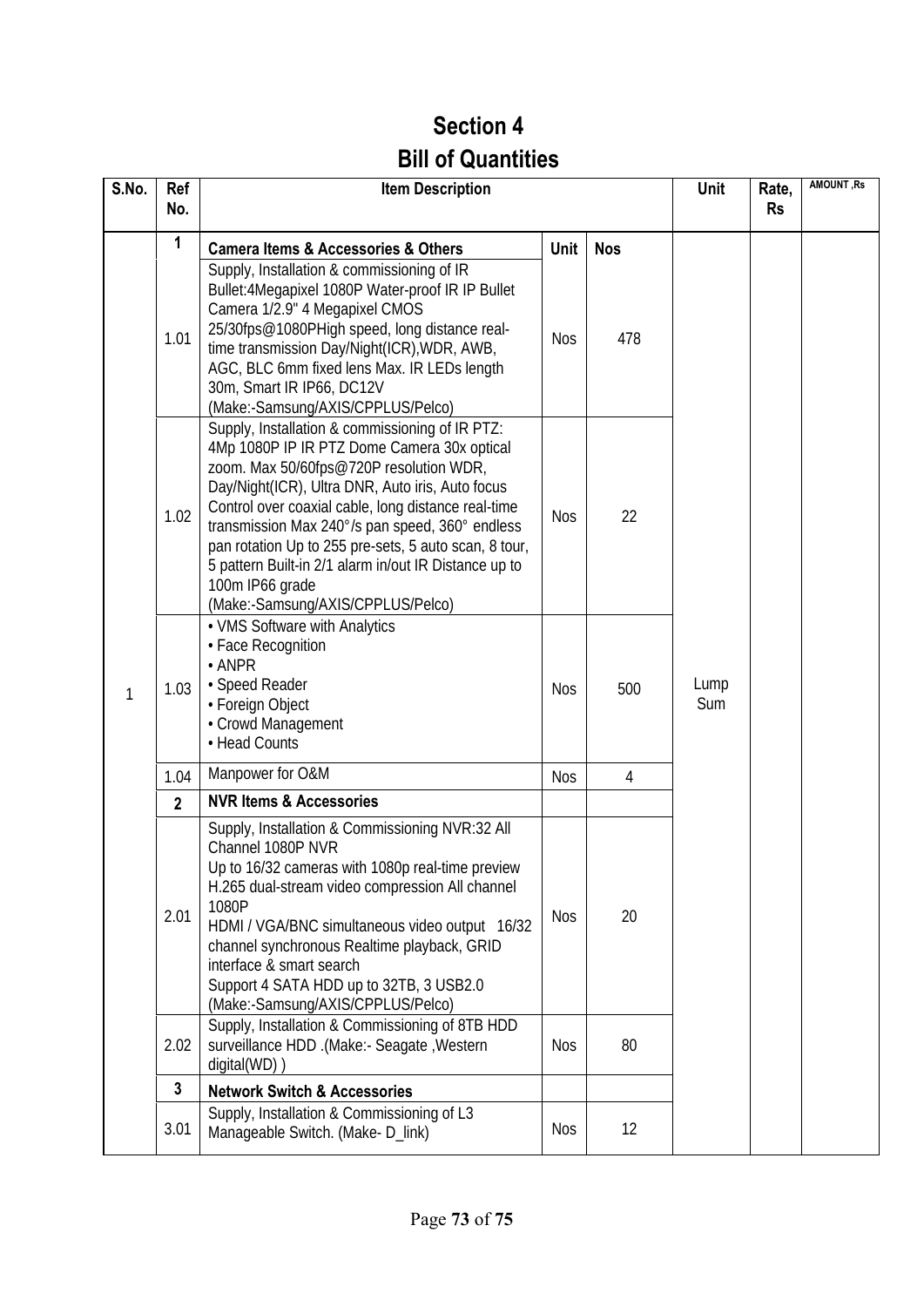| 3.02                    | Supply, Installation & Commissioning of Network<br>switch the 8 port fast ethernet manageable gigabit<br>switch Is a 8 port 10/100 mbps fast<br>eathernetswitchthat allow you to quickly setup a<br>wired network the DES-108 8.(Make-D_link) | <b>Nos</b> | 127                       |  |
|-------------------------|-----------------------------------------------------------------------------------------------------------------------------------------------------------------------------------------------------------------------------------------------|------------|---------------------------|--|
| $\overline{\mathbf{4}}$ | <b>Computing &amp; Storage Equipment &amp; Accessories</b>                                                                                                                                                                                    |            |                           |  |
| 4.01                    | Supply, Installation & Commissioning Desktop -<br>Intel Core i7 processor with 16 GB RAM & 1 TB IPD                                                                                                                                           | <b>Nos</b> | $\overline{2}$            |  |
| 4.02                    | Supply, Installation & Commissioning Work Station                                                                                                                                                                                             | <b>Nos</b> | 18                        |  |
| 4.03                    | Supply, Installation & Commissioning of Server                                                                                                                                                                                                |            |                           |  |
| 5                       | <b>Network Equipment &amp; Accessories</b>                                                                                                                                                                                                    |            |                           |  |
| 5.01                    | Supply, Installation & Commissioning<br>Fabricated<br>Box                                                                                                                                                                                     | <b>Nos</b> | 127                       |  |
| $6\phantom{1}6$         | <b>Network &amp; Power Cables &amp; Accessories</b>                                                                                                                                                                                           |            |                           |  |
| 6.01                    | Supply, Laying& Connecting of CAT6 Cable. (Make-<br>D-link/Digisol)                                                                                                                                                                           | Mtr        | LS                        |  |
| 6.02                    | Supply, Laying& Connecting of hdmi Cable.                                                                                                                                                                                                     | <b>Nos</b> | 18                        |  |
| 6.03                    | Supply, Laying& Connecting of 1.5 MM 2 CORE<br>power cable<br>(Make-<br>ANCHOR/ROMA/LEGRAND/POLYCAB/RRCABLE/<br>FINOLEX)                                                                                                                      | Mtr        | LS                        |  |
| 6.04                    | Supply, Laying& Connecting of 5A, 230 VAC single<br>pole MCB operated complete power supply (Make-<br>ERD, CPPLUS)                                                                                                                            | <b>Nos</b> | 500                       |  |
| 6.05                    | Supply, Laying& Connecting of CAT 6 STP patch<br>cable min. 3 m length                                                                                                                                                                        | Mtr        | 500                       |  |
| 7                       | <b>Other Accessories</b>                                                                                                                                                                                                                      |            |                           |  |
| 7.01                    | Supply, Installation & Commissioning of RJ-45<br>connectors.                                                                                                                                                                                  | <b>Nos</b> | 1800                      |  |
| 7.02                    | Supply & Fixing of camera waterproof Metal<br>housing/ Brakets                                                                                                                                                                                | Nos        | 478                       |  |
| 7.03                    | Other Accessories & Power Board Connection                                                                                                                                                                                                    | <b>Nos</b> | As per<br>requireme<br>nt |  |
| 7.04                    | Supply, Installation & Commissioning of G.I. Poles                                                                                                                                                                                            | <b>Nos</b> | 100                       |  |

Note: - Supply, installation, testing & commissioning of cctv system & accessories for the above work may be increased or decreased and it will be paid on a pro-rate basis.

## **SECTION 5 FORM OF AGREEMENT**